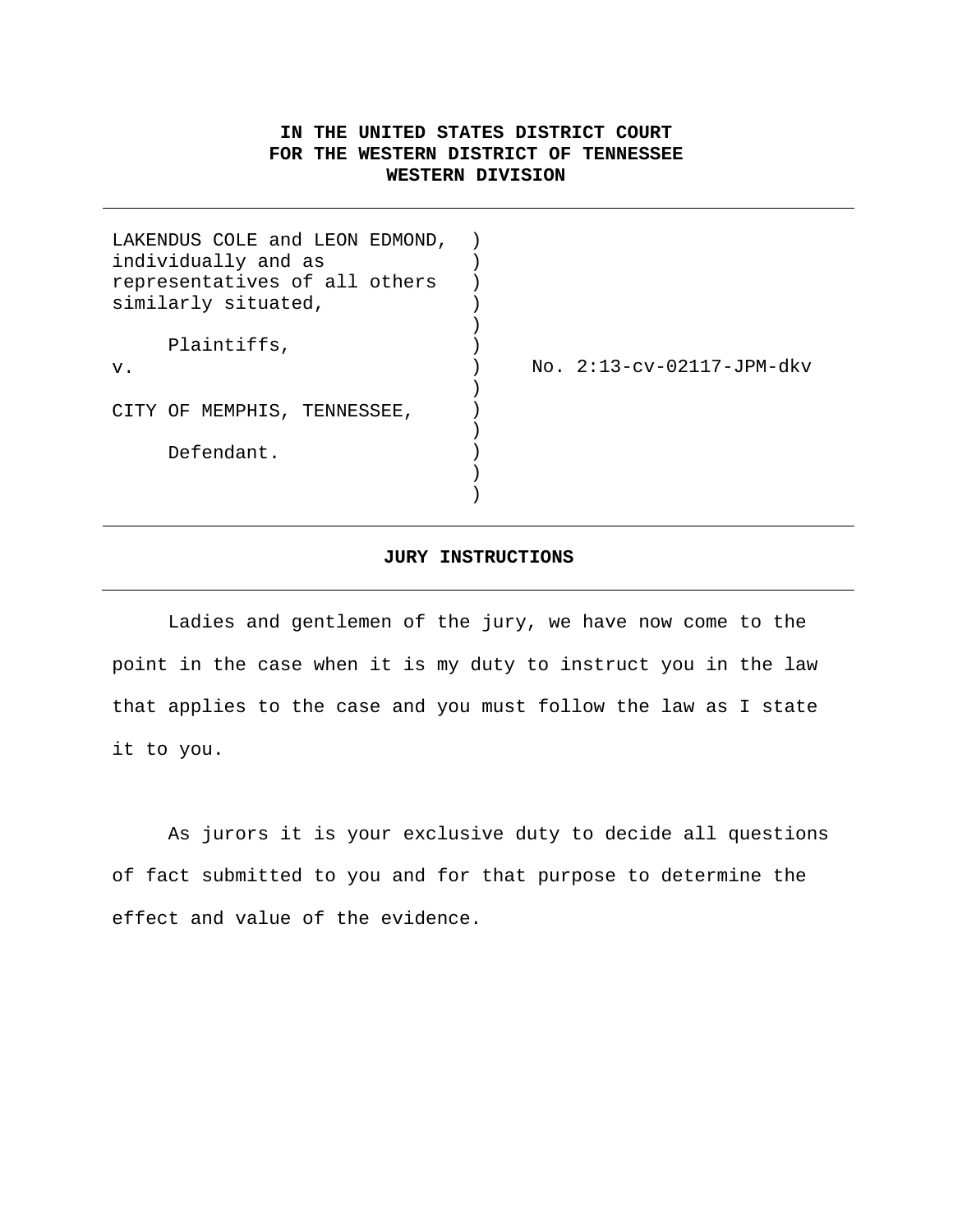You must not be influenced by sympathy, bias, prejudice or passion.

You are not to single out any particular part of the instructions and ignore the rest, but you are to consider all the instructions as a whole and regard each in the light of all the others.

All of the instructions are equally important. The order in which these instructions are given has no significance. You must follow all of the instructions and not single out some and ignore others.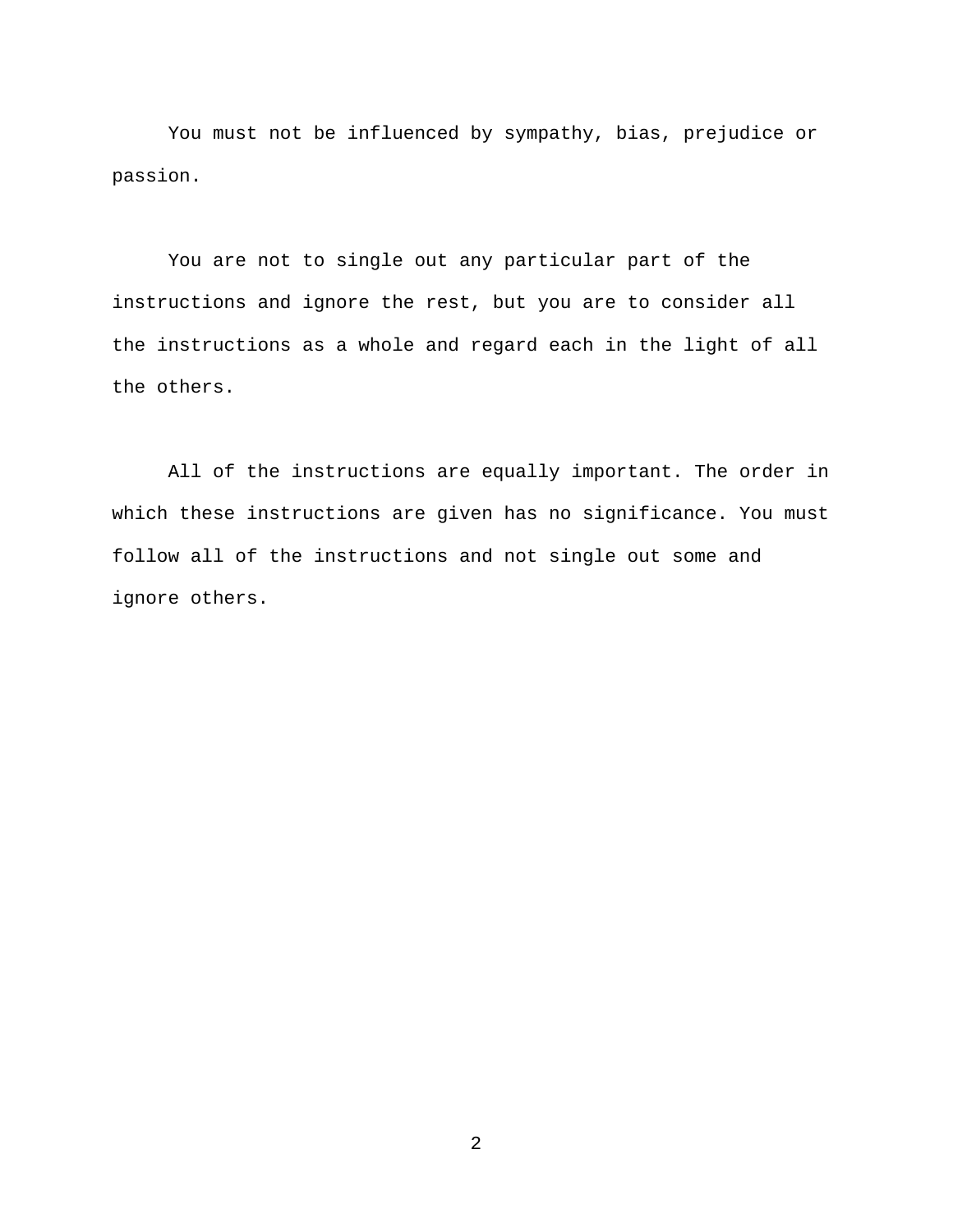### I. GENERAL INSTRUCTIONS

## A. Burden of Proof and Consideration of the Evidence

I will now instruct you with regard to where the law places the burden of making out and supporting the facts necessary to prove the theories in the case.

When, as in this case, the Defendant denies the material allegations of the Plaintiffs' claims, the law places upon the Plaintiffs the burden of supporting and making out his claims upon every material issue in controversy by the greater weight or preponderance of the evidence.

At various points in the instructions the Court will instruct on whom the law places the burden of proof regarding each particular issue.

Preponderance of the evidence means that amount of factual information presented to you in this trial which is sufficient to cause you to believe that an allegation is probably true. In order to preponderate, the evidence must have the greater convincing effect in the formation of your belief. A preponderance of the evidence means evidence, which taken as a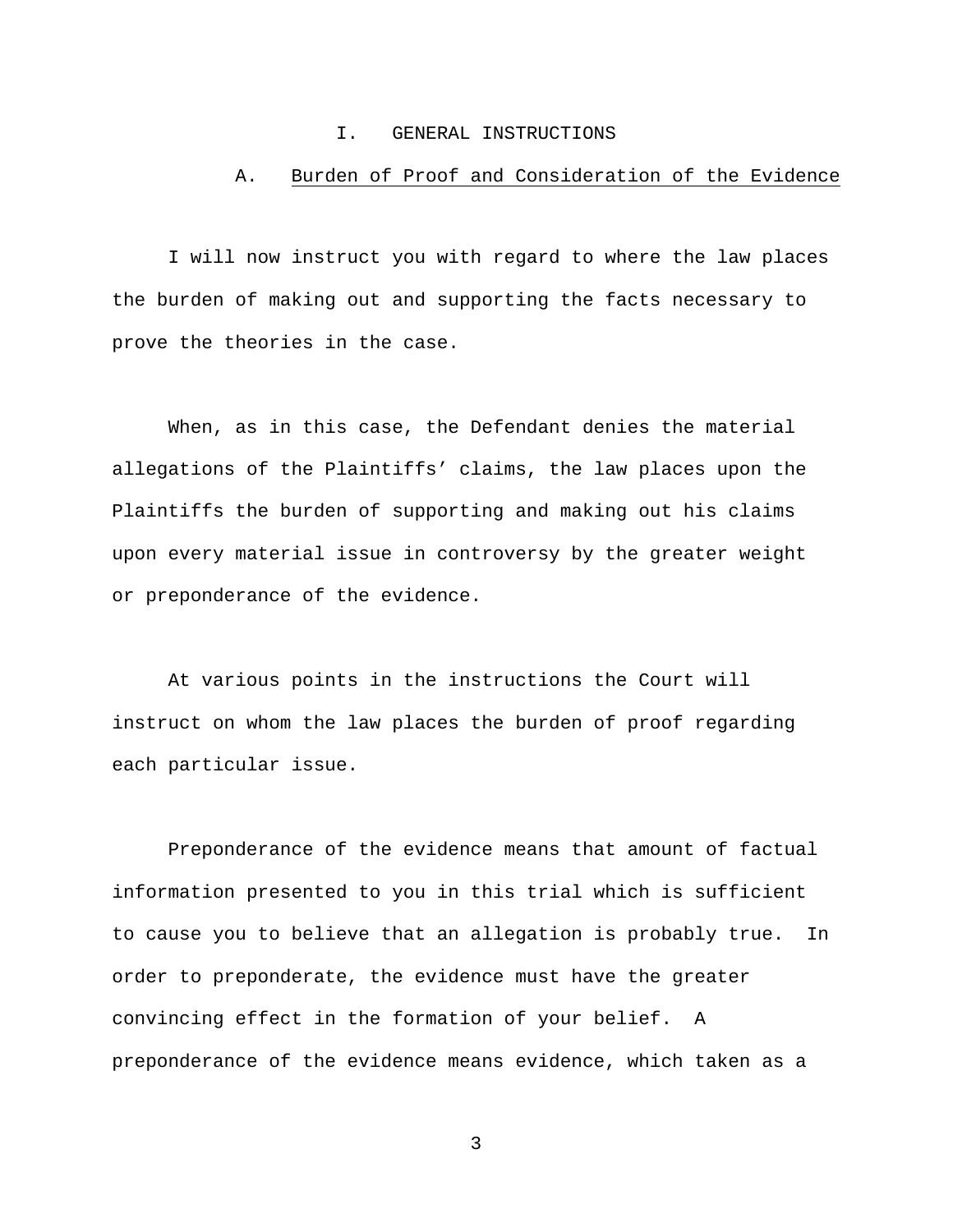whole, shows that the fact sought to be proved is more probable than not. If the evidence on a particular issue appears to be equally balanced, the party having the burden of proving that issue must fail.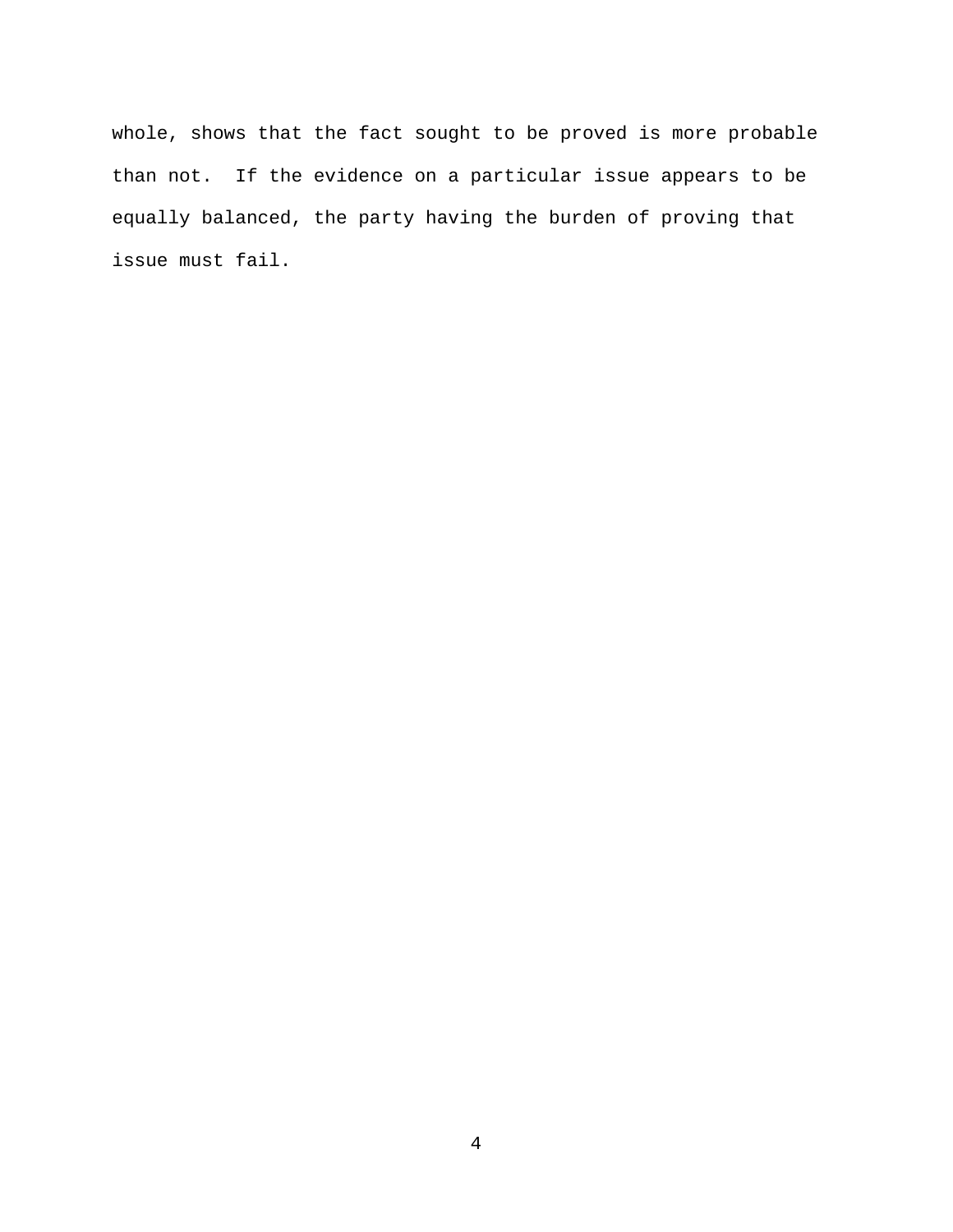### B. Corporation Not to Be Prejudiced

In this case, Defendant City of Memphis is for legal purposes a corporation. The fact that some of the parties are corporations must not influence you in your deliberations or in your verdict.

You may not discriminate between corporations and natural individuals, such as Plaintiffs Cole and Edmond. Each is a person in the eyes of the law, and each is entitled to the same fair and impartial consideration and to justice by the same legal standards.

This case should be considered and decided by you as an action between persons of equal standing in the community, of equal worth, and holding the same or similar stations of life. A corporation is entitled to the same fair trial at your hands as a private individual. All persons, including corporations, stand equal before the law, and are to be dealt with as equals in a court of justice.

When a corporation is a party in a case, that does not mean that only one body can be considered by you in determining its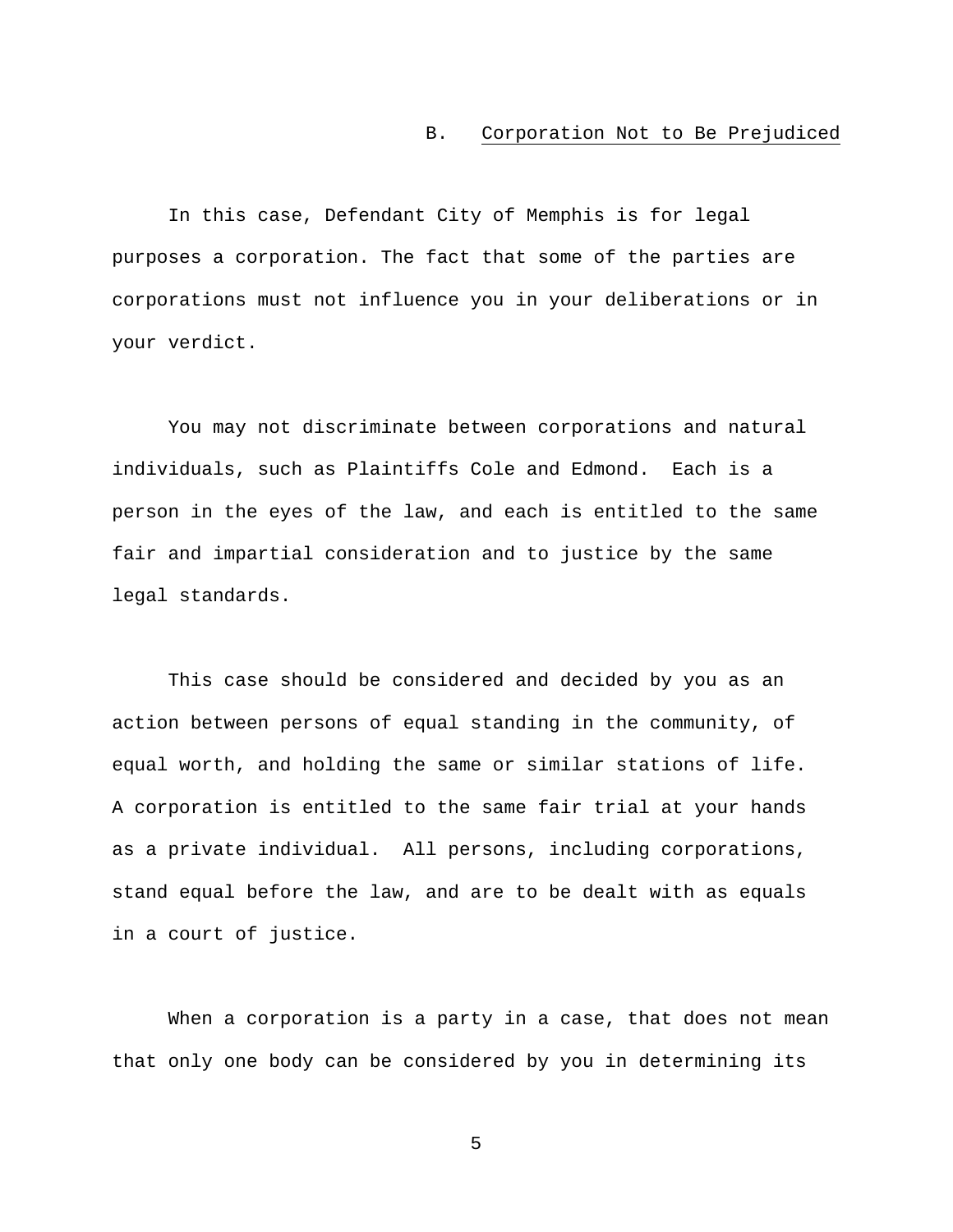claims or its liability in the case. I have provided additional instructions for municipal liability in Sections III.G and III.H on pages 48-52. Those instructions will guide your findings for municipal liability.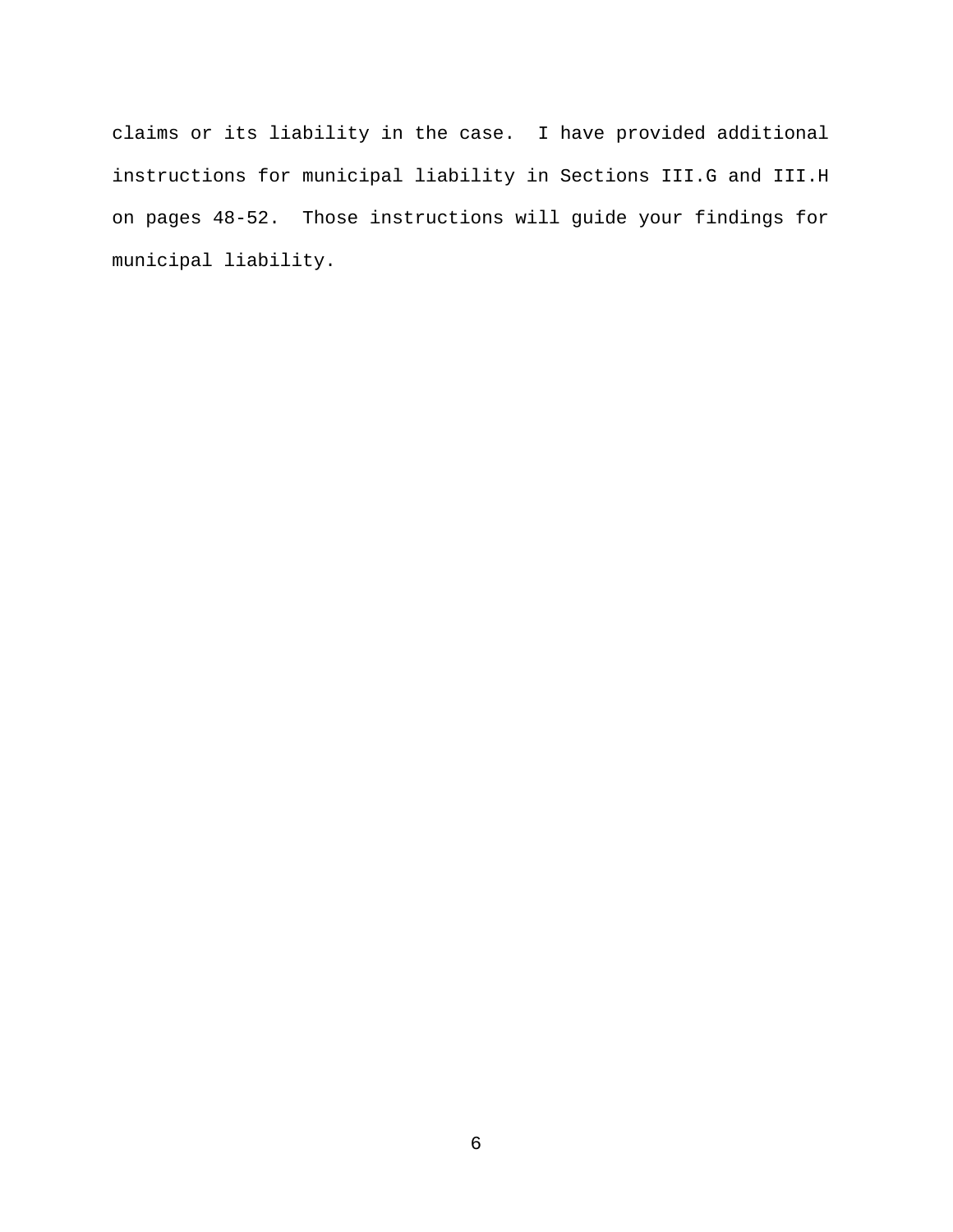# C. Multiple Plaintiffs

Although there are two individual plaintiffs in this action, and there is a plaintiff class, it does not follow from that fact alone that if one plaintiff is entitled to recover, all are entitled to recover. The defendant is entitled to fair consideration as to each plaintiff, just as each plaintiff is entitled to fair consideration of that plaintiff's claim against the defendant. Unless otherwise stated, all instructions I give you govern the case as to all plaintiffs.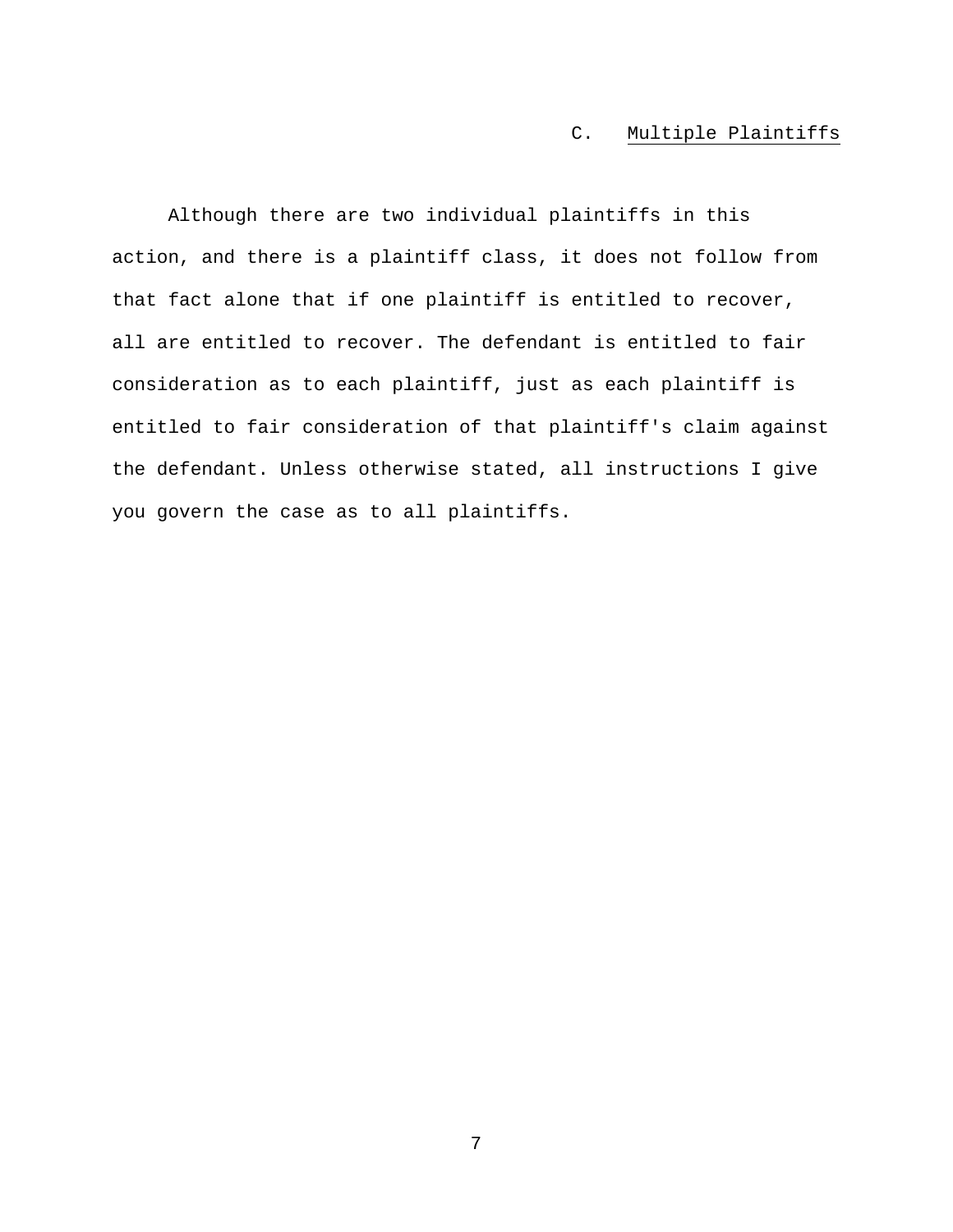### D. Weighing the Evidence

You, members of the jury are judges of the facts concerning the controversy involved in this lawsuit. In order for you to determine what the true facts are, you are called upon to weigh the testimony of every witness who has appeared before you and to give the testimony of the witnesses the weight, faith, credit, and value to which you think it is entitled.

You must consider all the evidence pertaining to every issue, regardless of who presented it. You are, however, the sole and exclusive judges of the credibility or believability of the witnesses who have testified in this case. You must decide which witnesses you believe and how important you think their testimony was. You are not required to accept or reject everything a witness says. You are free to believe all, none, or part of any person's testimony.

In weighing the testimony of the witnesses who have appeared before you in this case, you should rely on your own common sense and everyday experience. You should note the manner and demeanor of witnesses while on the stand. You may also consider whether the witness impressed you as one who was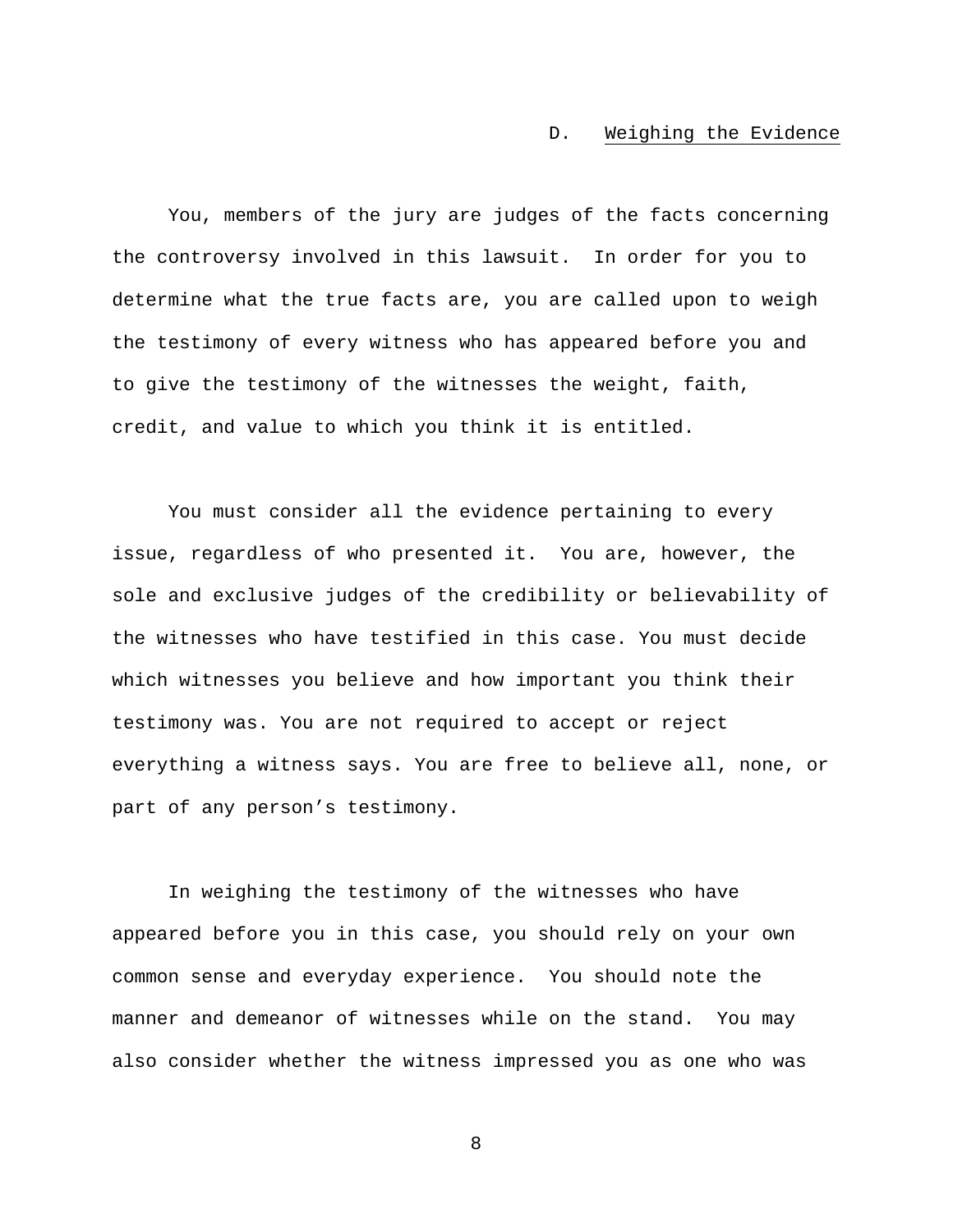telling the truth or one who was telling a falsehood and whether or not the witness was a frank witness. You may consider, among other things, the reasonableness or unreasonableness of the testimony of the witness; the opportunity or lack of opportunity of the witness to know the facts about which he or she testified; the intelligence or lack of intelligence of the witness; the interest of the witness in the result of the lawsuit, if any; the relationship of the witness to any of the parties to the lawsuit, if any; and whether the witness testified inconsistently while on the witness stand, or if the witness said or did something or failed to say or do something at any other time that is inconsistent with what the witness said while testifying.

If there is a conflict in the testimony of the witnesses, it is your duty to reconcile that conflict if you can, because the law presumes that every witness has attempted to and has testified to the truth. But if there is a conflict in the testimony of the witnesses which you are not able to reconcile, in accordance with these instructions, then it is with you absolutely to determine which ones of the witnesses you believe have testified to the truth and which ones you believe have testified to a falsehood.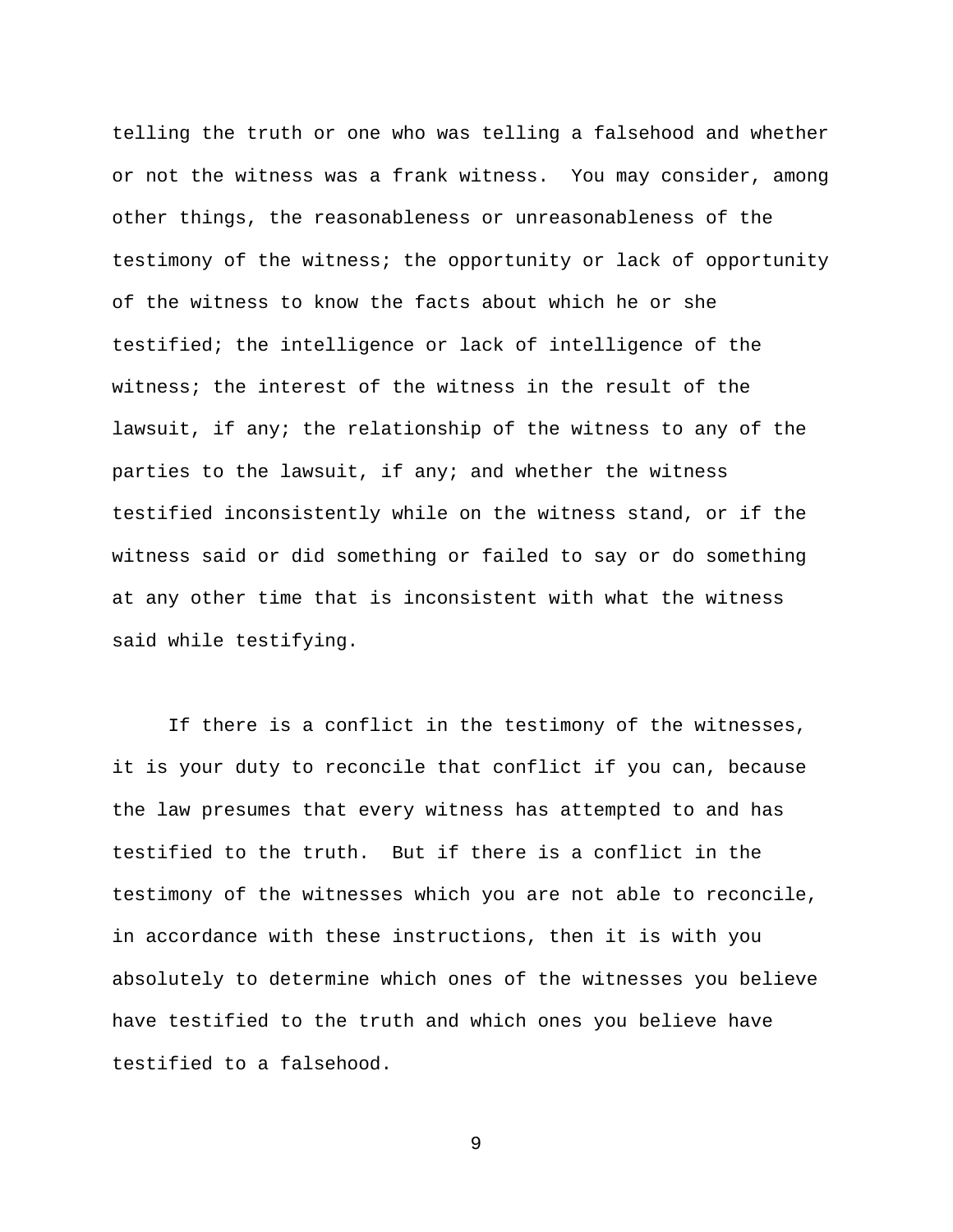Immaterial discrepancies do not affect a witness's testimony, but material discrepancies do. In weighing the effect of a discrepancy, always consider whether it pertains to a matter of importance or an unimportant detail, and whether the discrepancy results from innocent error or intentional falsehood.

The greater weight or preponderance of the evidence in a case is not determined by the number of witnesses testifying to a particular fact or a particular state of facts. Rather, it depends on the weight, credit, and value of the total evidence on either side of the issue, and of this you jurors are the exclusive judges.

If in your deliberations you come to a point where the evidence is evenly balanced and you are unable to determine which way the scales should turn on a particular issue, then the jury must find against the party, upon whom the burden of proof has been cast in accordance with these instructions.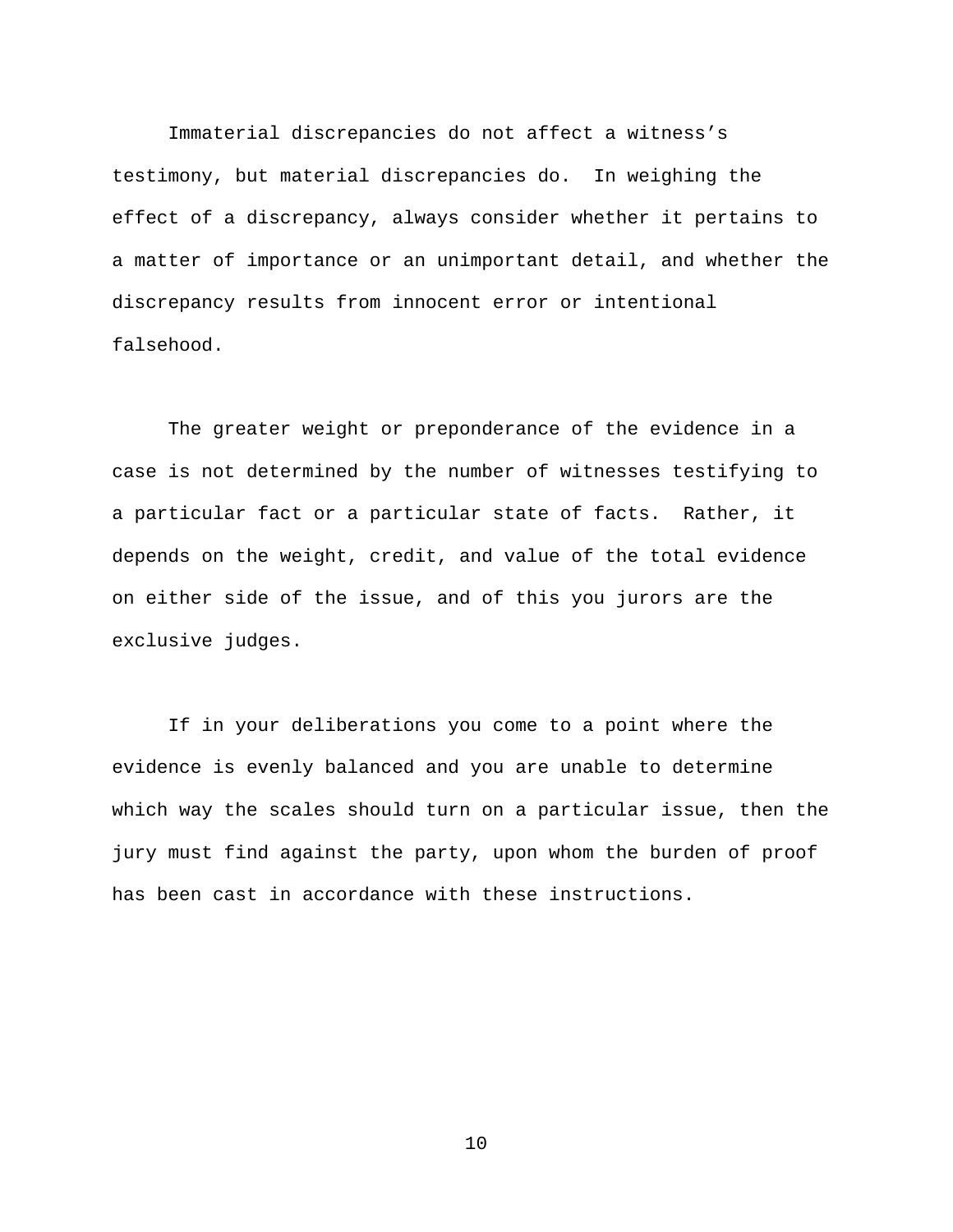## E. Direct and Circumstantial Evidence

There are two kinds of evidence - direct and circumstantial. Direct evidence is testimony by a witness about what that witness personally saw or heard or did. Circumstantial evidence is indirect evidence; that is, it is proof of one or more facts from which one can find another fact.

You may consider both direct and circumstantial evidence in deciding this case. The law permits you to give equal weight to both, but it is for you to decide how much weight to give to any evidence.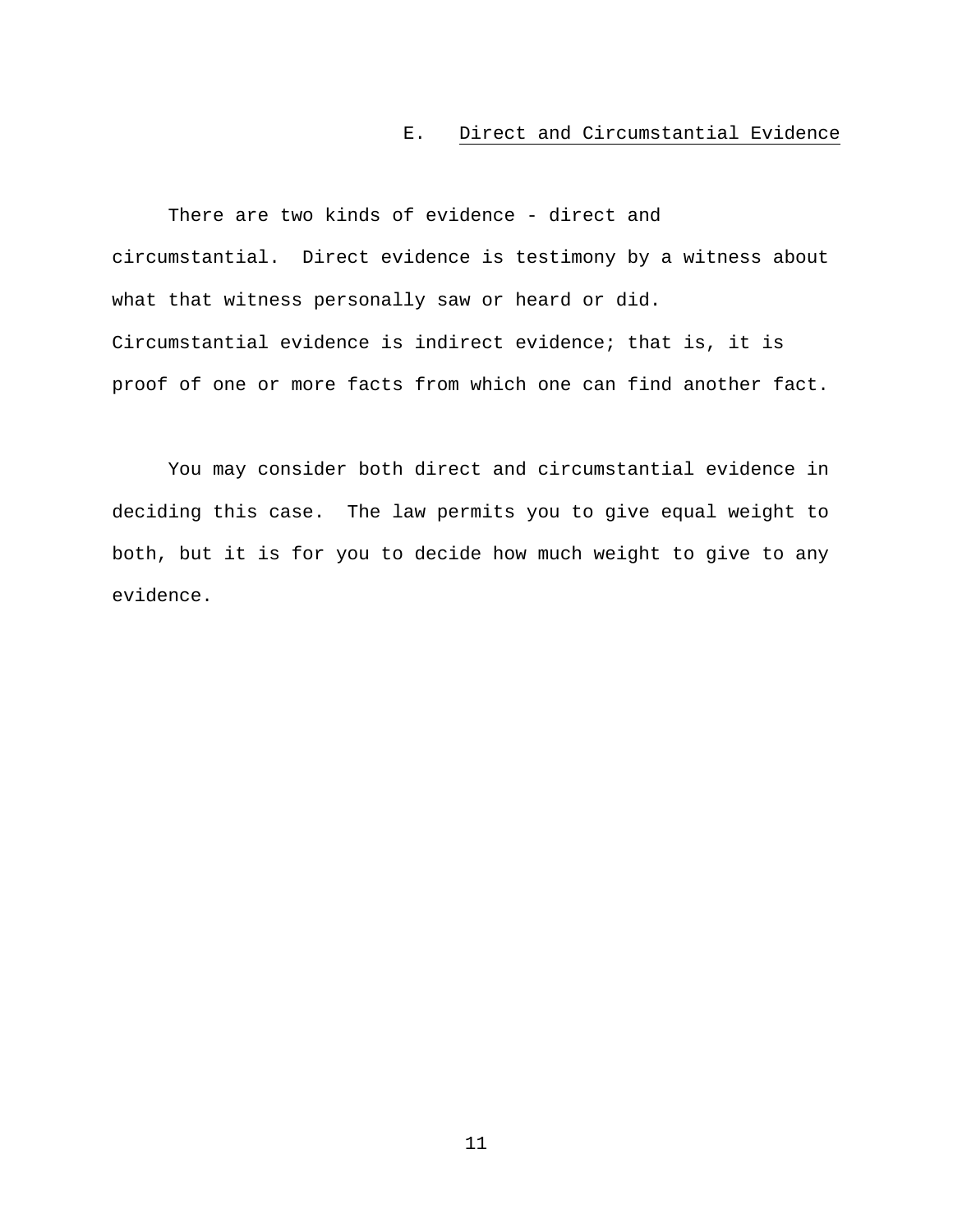# F. (1) Limited Admission of Evidence - Parties or Purpose

Whenever evidence was admitted for a limited purpose, you must not consider it for any other purpose. You must, however, follow the limiting instructions I have given you. Your attention was called to these matters when the evidence was admitted.

# F. (2) Judge's Questions to Witnesses

During the trial, I sometimes asked a witness questions. Please do not think I have any opinion about the subject matter of my questions. I may ask a question simply to clarify a matter, not to help one side of the case or harm another side.

At all times you, as jurors, are the sole judges of the facts of this case.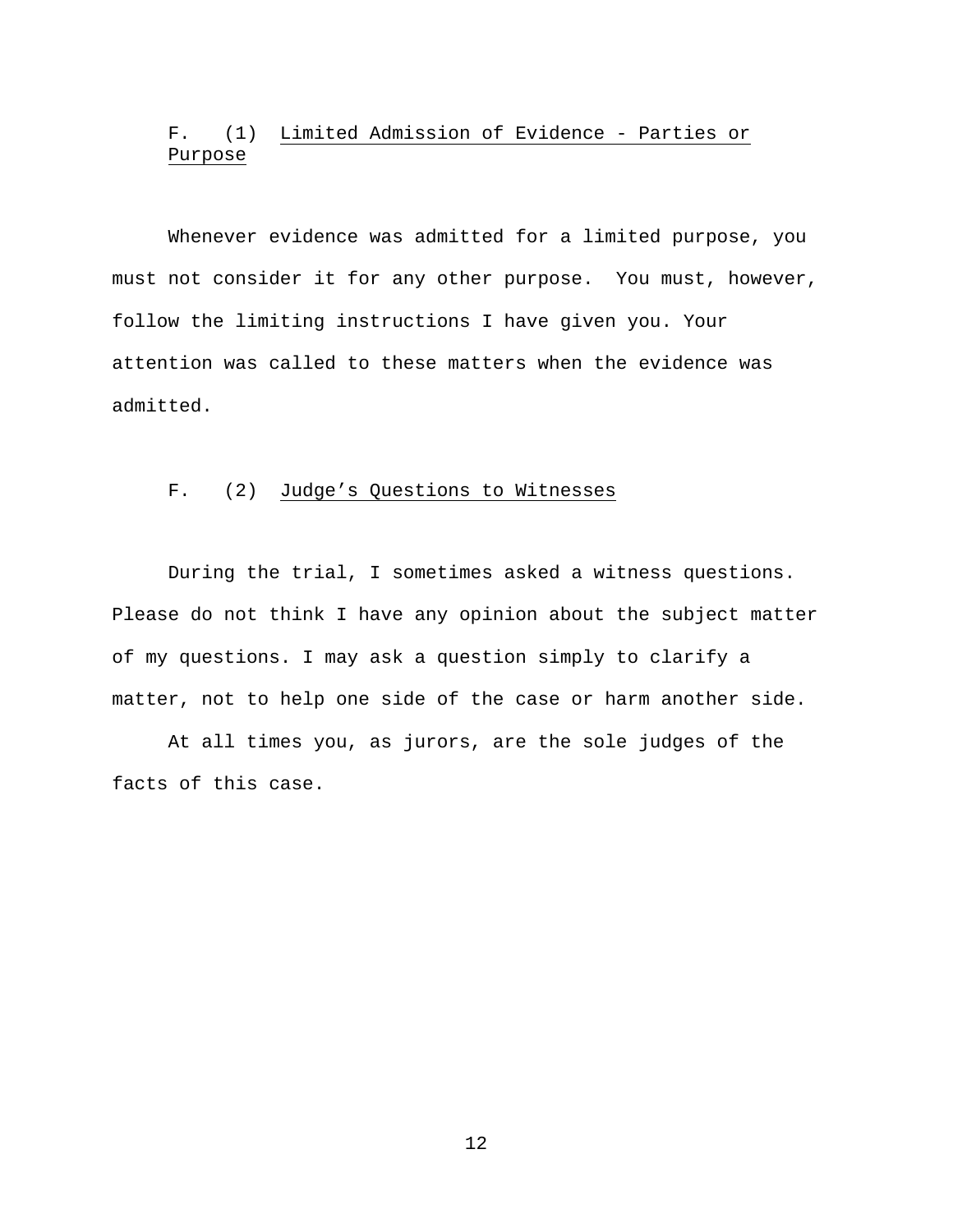#### G. Statements of Counsel

You must not consider as evidence any statements of counsel made during the trial. If, however, counsel for the parties have stipulated to any fact, or any fact has been admitted by counsel, you will regard that fact as being conclusively established.

As to any questions to which an objection was sustained, you must not speculate as to what the answer might have been or as to the reason for the objection, and you must assume that the answer would be of no value to you in your deliberations.

You must not consider for any purpose any offer of evidence that was rejected, or any evidence that was stricken out by the Court. Such matter is to be treated as though you had never known of it.

You must never speculate to be true any insinuation suggested by a question asked a witness. A question is not evidence. It may be considered only as it supplies meaning to the answer.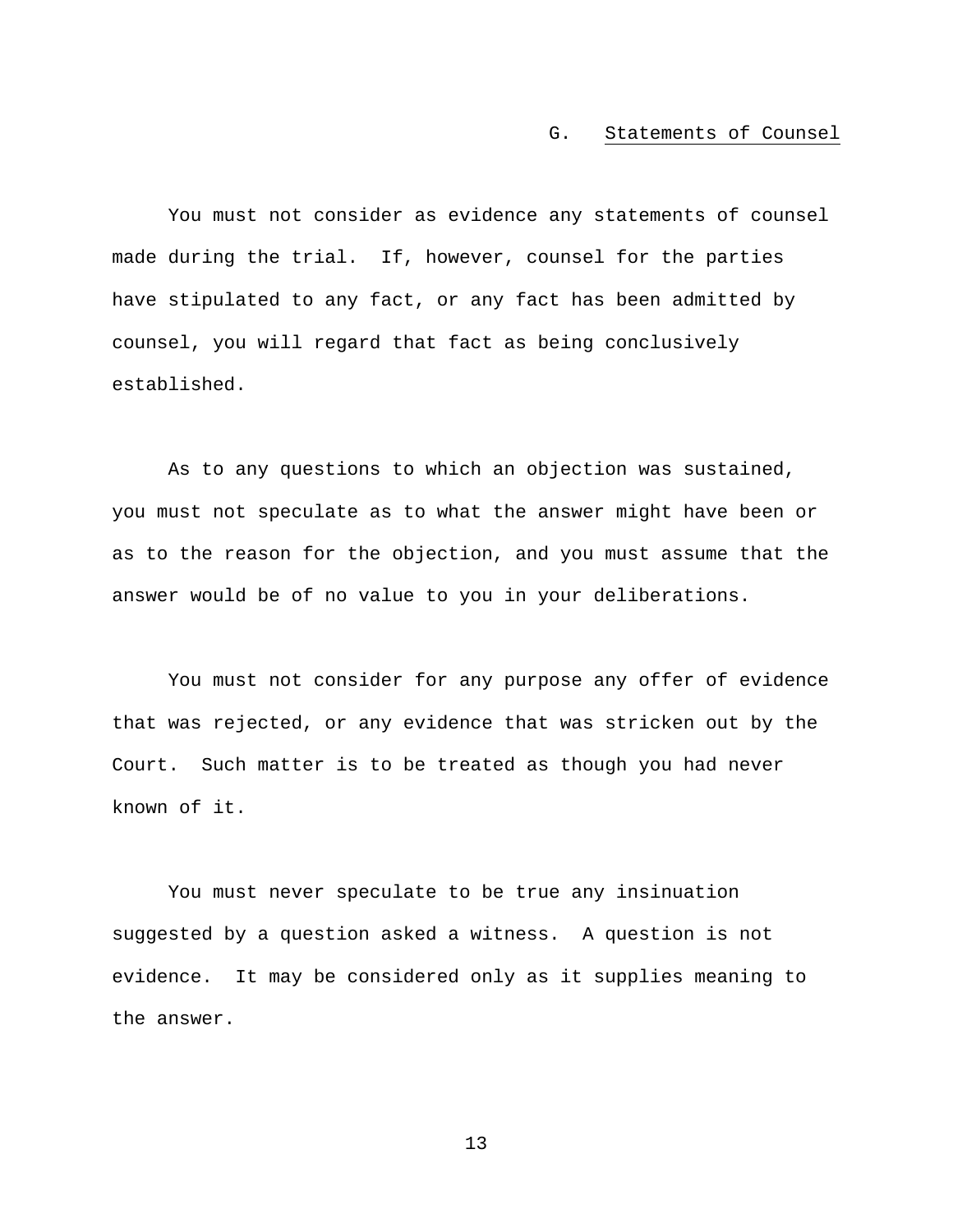### H. Decision Must Be Based on the Record

The law does not require any party to call as witnesses all persons who may have been present at any time or place involved in the case, or who may appear to have some knowledge of the matters in issue at this trial. Nor does the law require any party to produce as exhibits all papers and things mentioned in the evidence in the case.

If either party has failed to call a witness, you must ask yourself if the witness was equally available to the other party. Neither party is required to call witnesses who are equally available to the other party.

"Equally available" simply means that there is no legal impediment to the witness talking to a party. Other than a party's managerial employees, generally other witnesses are "equally available" under the law to all parties, despite the fact that it may be inconvenient or expensive for a party to obtain the witness' testimony.

In reaching your verdict you may consider only the evidence that was admitted. Remember that any questions, objections,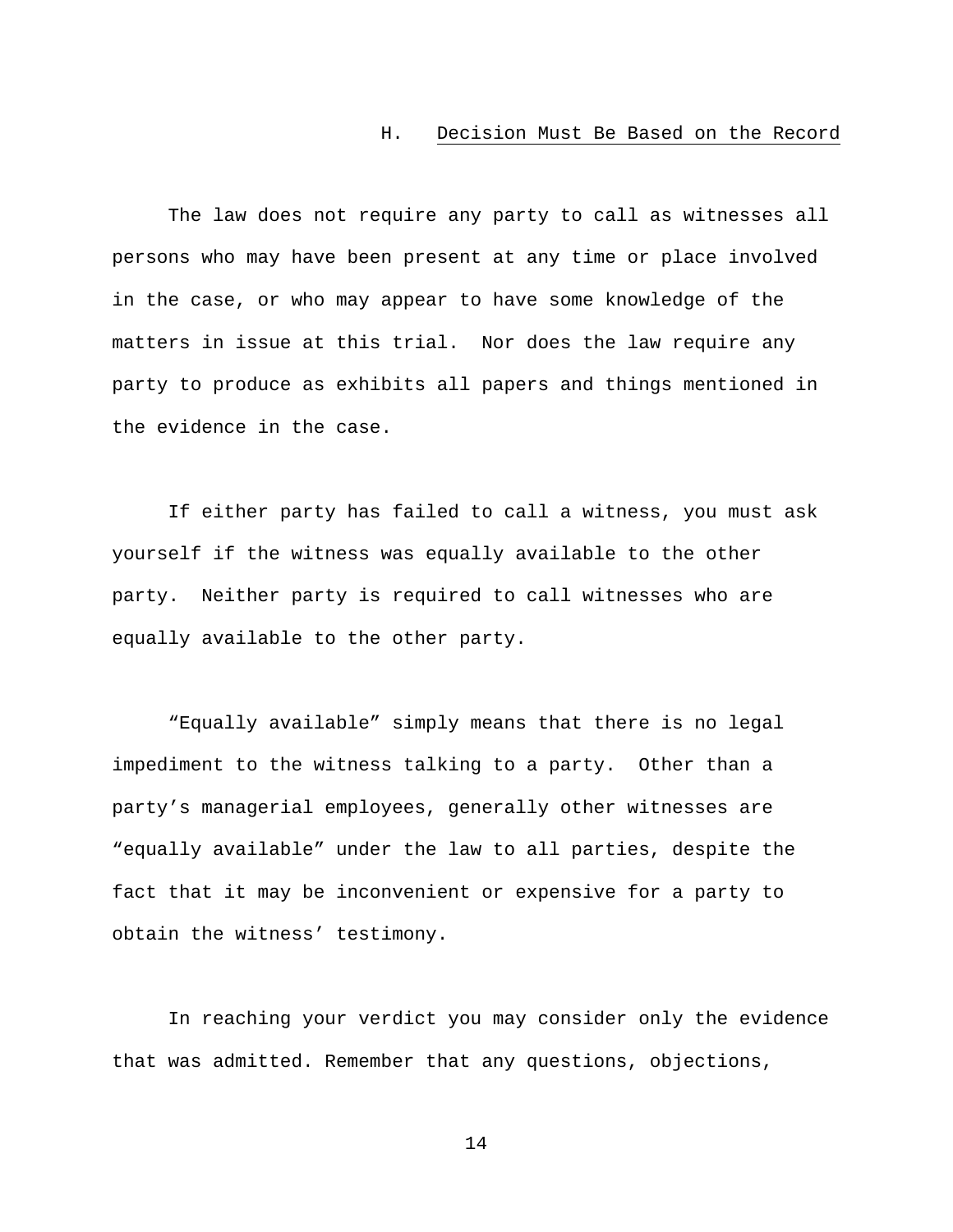statements or arguments made by the attorneys during the trial are not evidence. You must not speculate about witnesses or documents that were not presented in the courtroom. If the attorneys have stipulated or agreed to any fact, however, you will regard that fact as having been proved.

Although you must only consider the evidence in this case in reaching your verdict, you are not required to set aside your common knowledge. You are permitted to weigh the evidence in the light of your common sense and observations.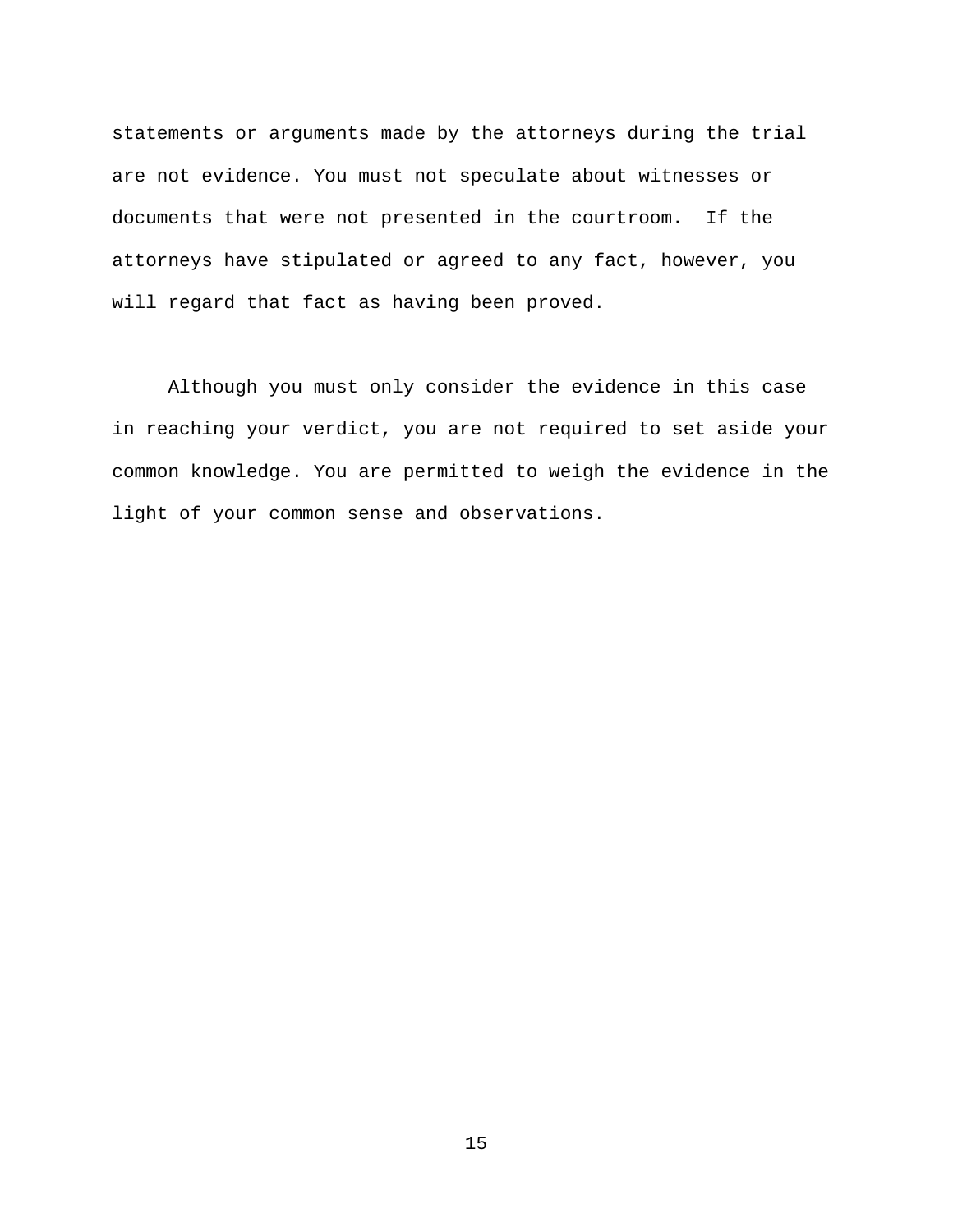# I. Totality of the Evidence

The jury may consider all evidence admitted in the case. Testimony and documents which the Court allowed into evidence over a hearsay objection may be considered by you as evidence, on the same basis as all other evidence, for the purpose for which it was admitted. This, of course, is all for you, the jury, to decide.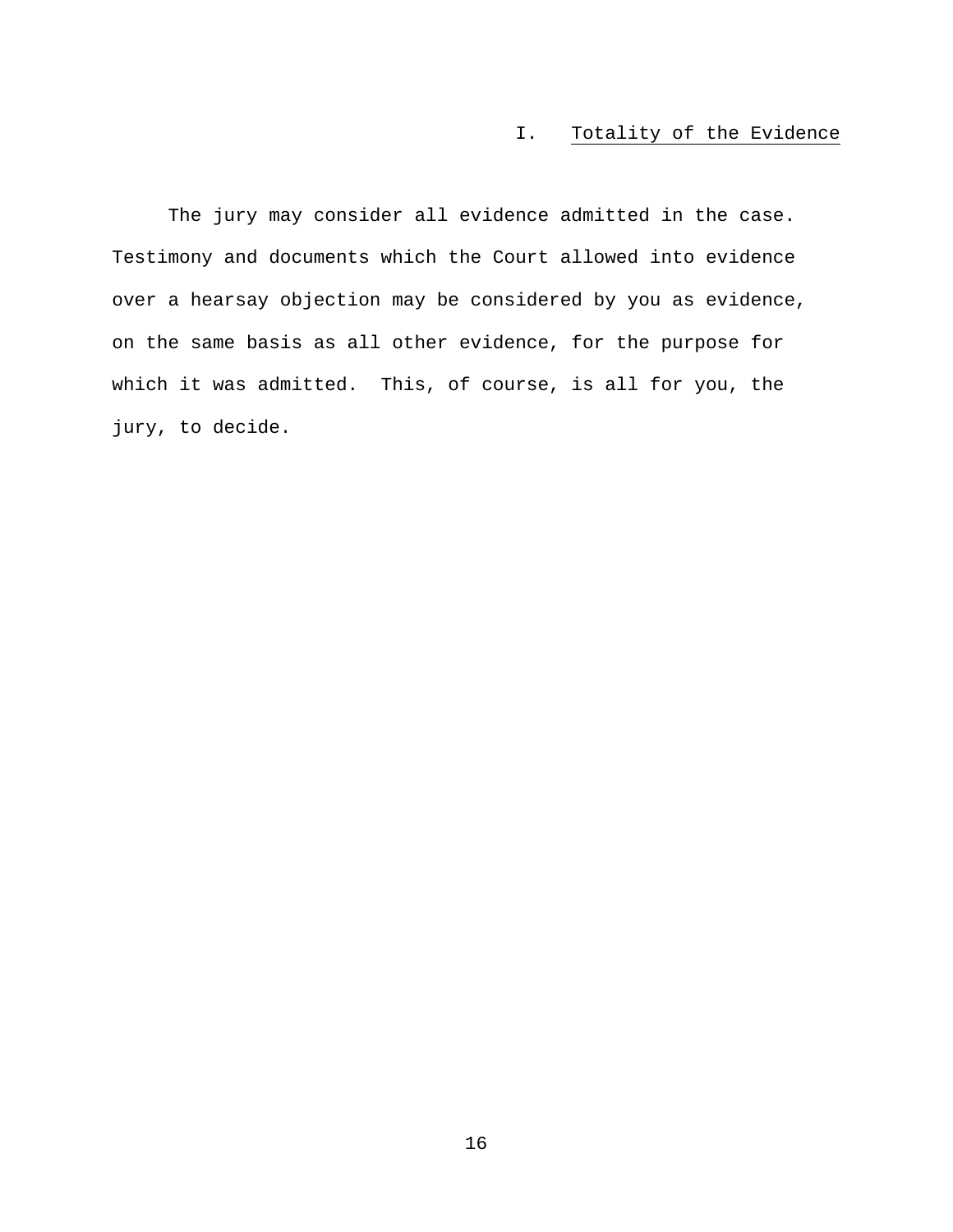### II. STIPULATED FACTS AND CONTENTIONS OF THE PARTIES

A. Stipulated Facts

Before the trial of this case, the parties agreed to the truth of certain facts in this action. As a result of this agreement, the Plaintiffs and Defendant entered into certain stipulations in which they agreed that the stipulated facts could be taken as true without either party presenting further proof on the matter. This procedure is often followed to save time in establishing facts which are undisputed.

The following facts have been stipulated by the parties:

- 1. The Memphis Police Department is a division of the City of Memphis.
- 2. On May 5, 2012, the police officers who detained Leon Edmond were employees of the City of Memphis and were acting under color of state law.
- 3. On August 26, 2012, the police officers who announced the clearing of Beale Street were employees of the City of Memphis and were acting under color of state law.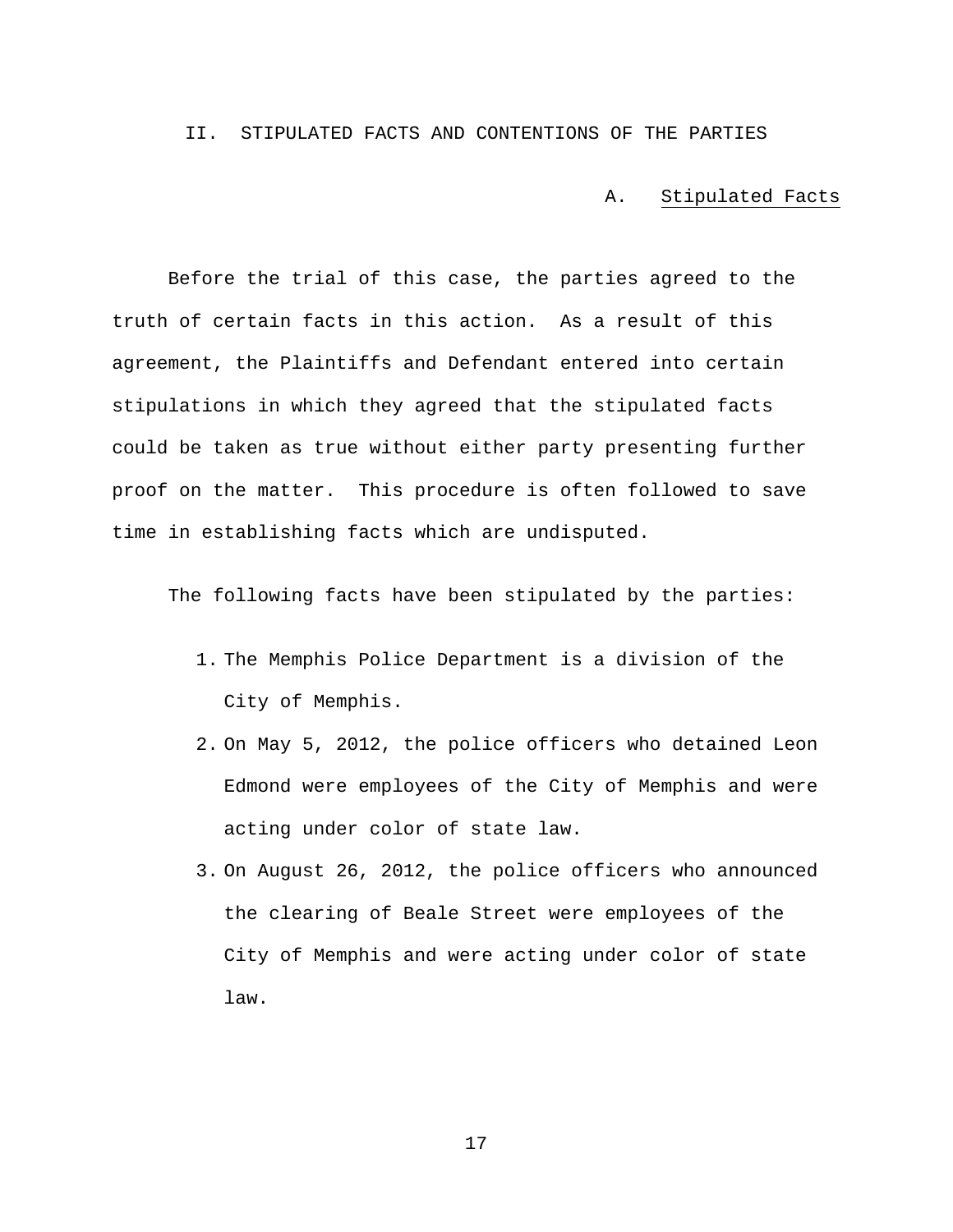4. On August 26, 2012, the police officers who placed Lakendus Cole under arrest were employees of the City of Memphis and were acting under color of state law.

The parties have also stipulated to the authenticity and admissibility of certain video evidence taken during the early morning hours of August 26, 2012:

- 1. Video from Handy and Beale that runs from 2:45 a.m. to 3:30 a.m.
- 2. Video from Third St. and Beale St. that runs from 2:40 a.m. to 3:39 a.m.
- 3. Three videos from Second St. and Beale St.:

a. 2:39 a.m. to 3:31 a.m. b. 3:31 a.m. to 4:39 a.m. c. 4:39 a.m. to 4:42 a.m.

4. Video from Club 152 that runs from 3:55:17 a.m. to 4:40:32 a.m.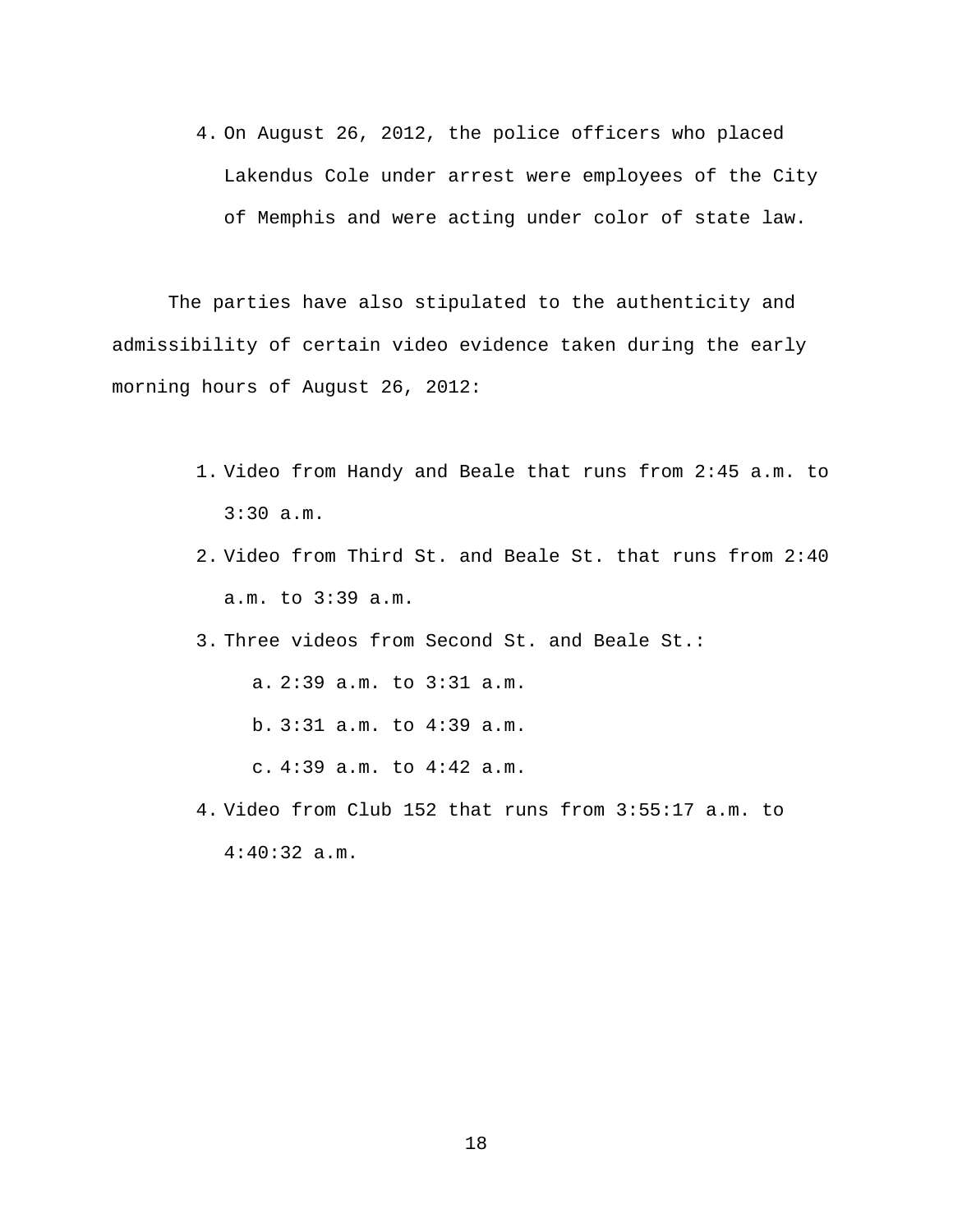III. GENERAL INSTRUCTIONS ON THE APPLICABLE LAW

A. Legal Theories of the Case

Turning now to the legal theories in the case, it is my duty to tell you what the law is. If a lawyer or party has told you that the law is different from what I tell you it is, you must, of course, take the law as I give it to you. That is my duty, but it is your duty, and your duty alone, to determine what the facts are and after you have determined what the facts are, to apply those facts to the law as I give it to you, free from any bias, prejudice, or sympathy, either one way or the other.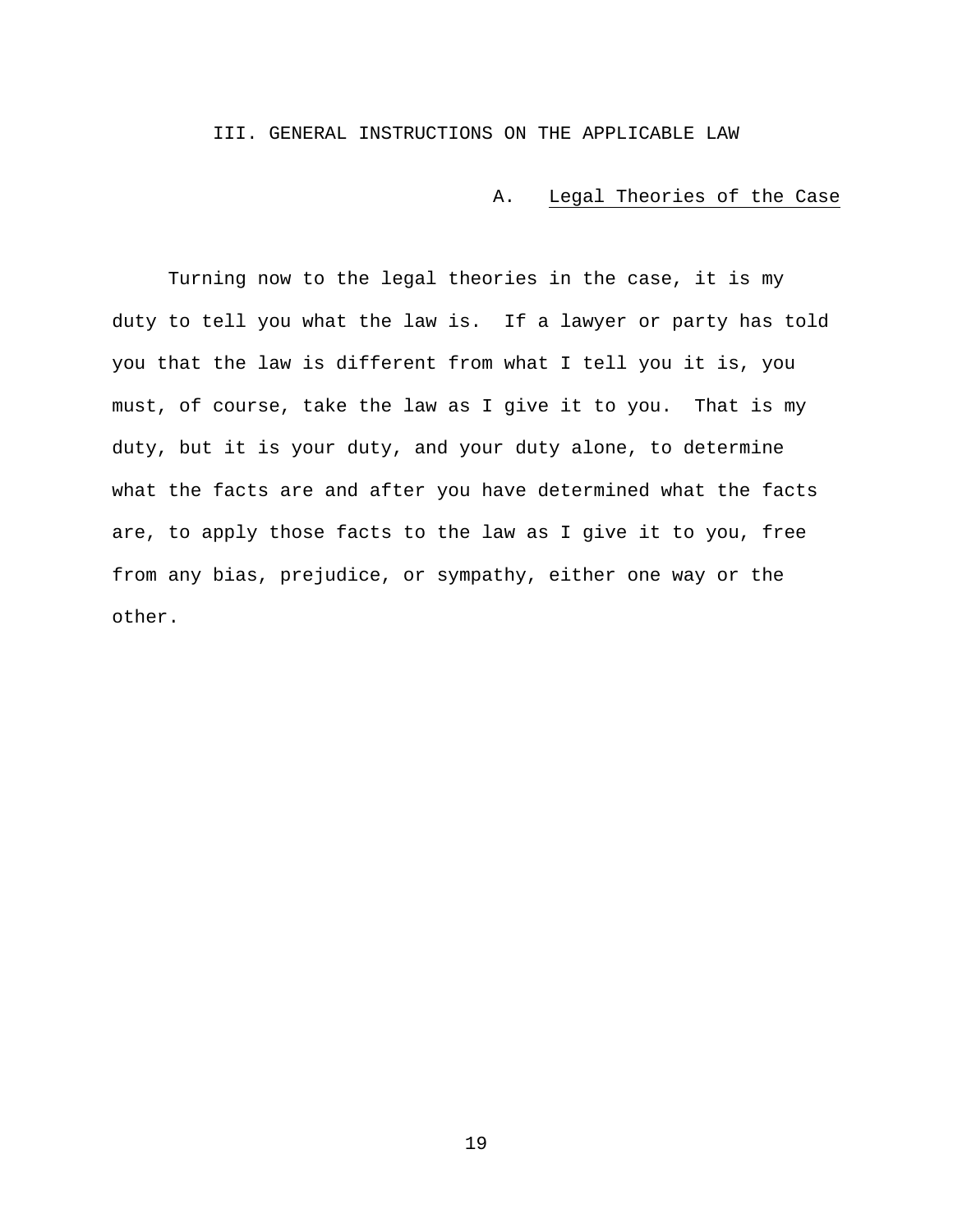# B. Nature of Action

This is a class action against the City of Memphis for violations of Plaintiffs' constitutional rights by the Memphis Police Department.

The Court has certified the following class in this action: All persons who have been unlawfully removed from Beale Street and/or adjacent sidewalks by City of Memphis police officers pursuant to the custom, policy and practice known as the Beale Street Sweep.

Plaintiffs Cole and Edmond, as representatives of the class, seek a declaratory judgment on behalf of the Certified Class declaring that the Beale Street Sweep violated the Class Members' constitutional rights under the Fourteenth Amendment of the Constitution of the United States of America. Plaintiffs Cole and Edmond also seek on behalf of the Certified Class a Permanent Injunction restraining and prohibiting Defendant City of Memphis from engaging in the Beale Street Sweep or any similar conduct on Beale Street.

Plaintiffs seek declaratory relief for the Certified Class that the alleged sweep and clearing of Beale Street is an unconstitutional custom of the Memphis Police Department.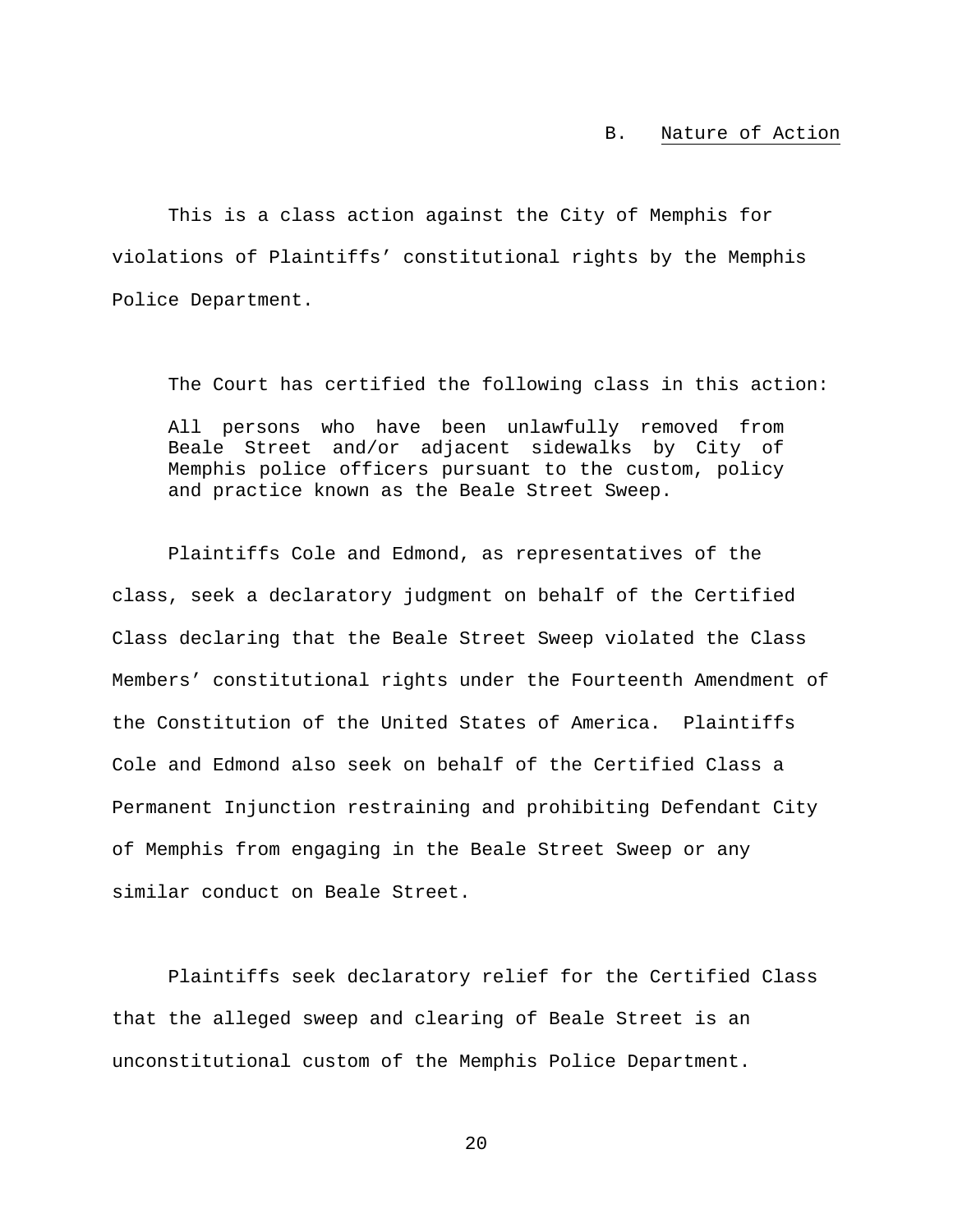Plaintiffs further seek an injunction from the Court to prohibit this alleged custom from continuing. Defendant City of Memphis claims that the practice of sweeping and clearing Beale Street was an occasional practice executed only when necessary to protect public safety. Accordingly, Defendant City of Memphis believes it is not liable to the Certified Class.

Plaintiffs Cole and Edmond also seek monetary damages individually for injuries suffered in violation of their Fourth Amendment rights. Plaintiff Lakendus Cole seeks a judgment for compensatory damages for personal injuries, pain and suffering, emotional distress, and deprivation of his liberty. Plaintiff Cole alleges he was unlawfully arrested without probable cause and was slammed into a police car by the arresting officers. Defendant City of Memphis contends that police officers made an announcement to clear Beale Street only after a series of events occurred which threatened the police officers' control of the street. According to Defendant, Plaintiff Cole was arrested only after he was advised that he was not following the announcement to leave the street or enter a club.

Plaintiff Leon Edmond seeks a judgment for compensatory damages for emotional distress and deprivation of his liberty.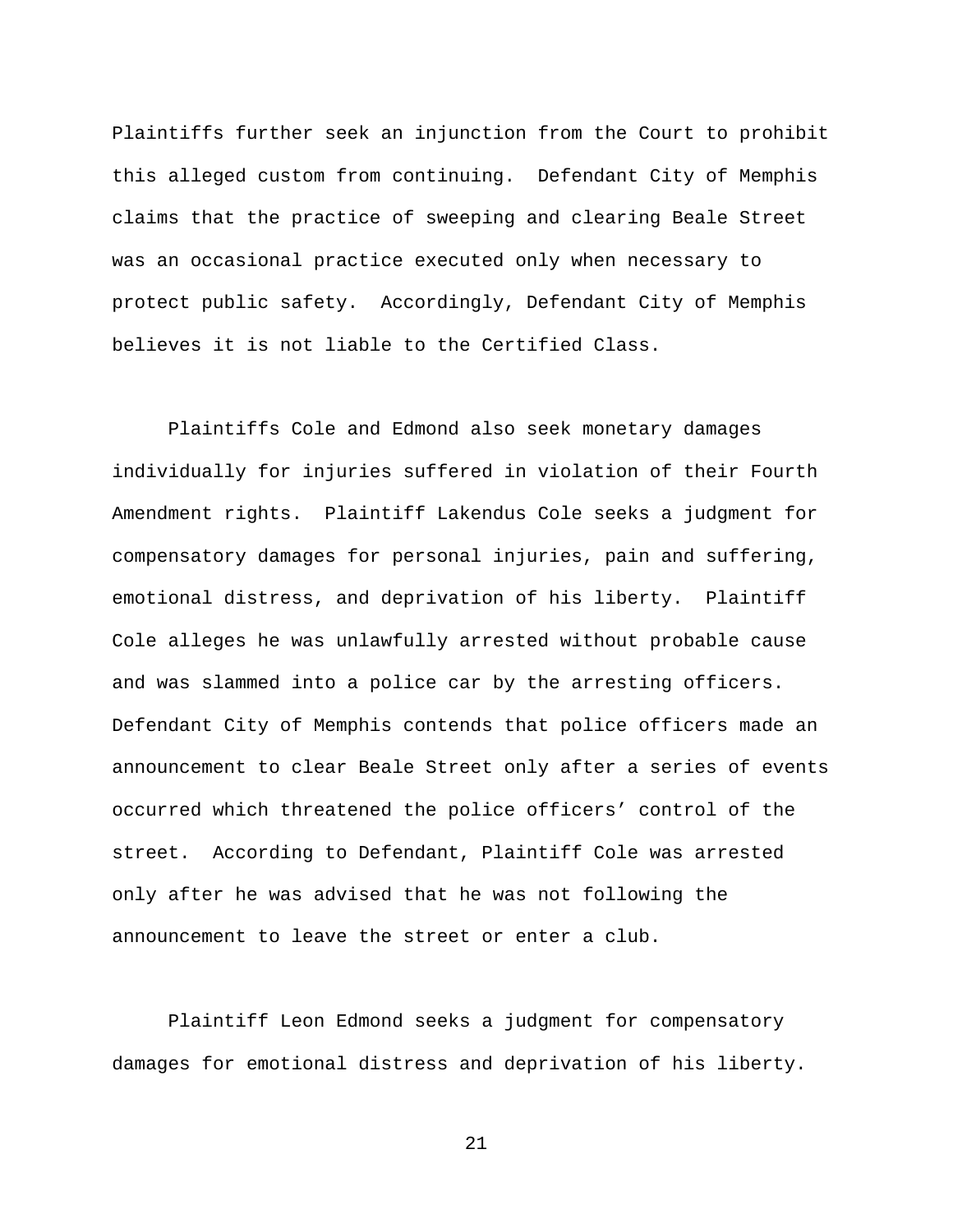Plaintiff Edmond alleges he was unlawfully detained without probable cause or reasonable suspicion. Defendant City of Memphis contends that the police officers' detention of Plaintiff Edmond was in response to a communication from Cindy Wilson, manager of Club 152, in which she reported a disturbance between Plaintiff Edmond and a doorman of Club 152.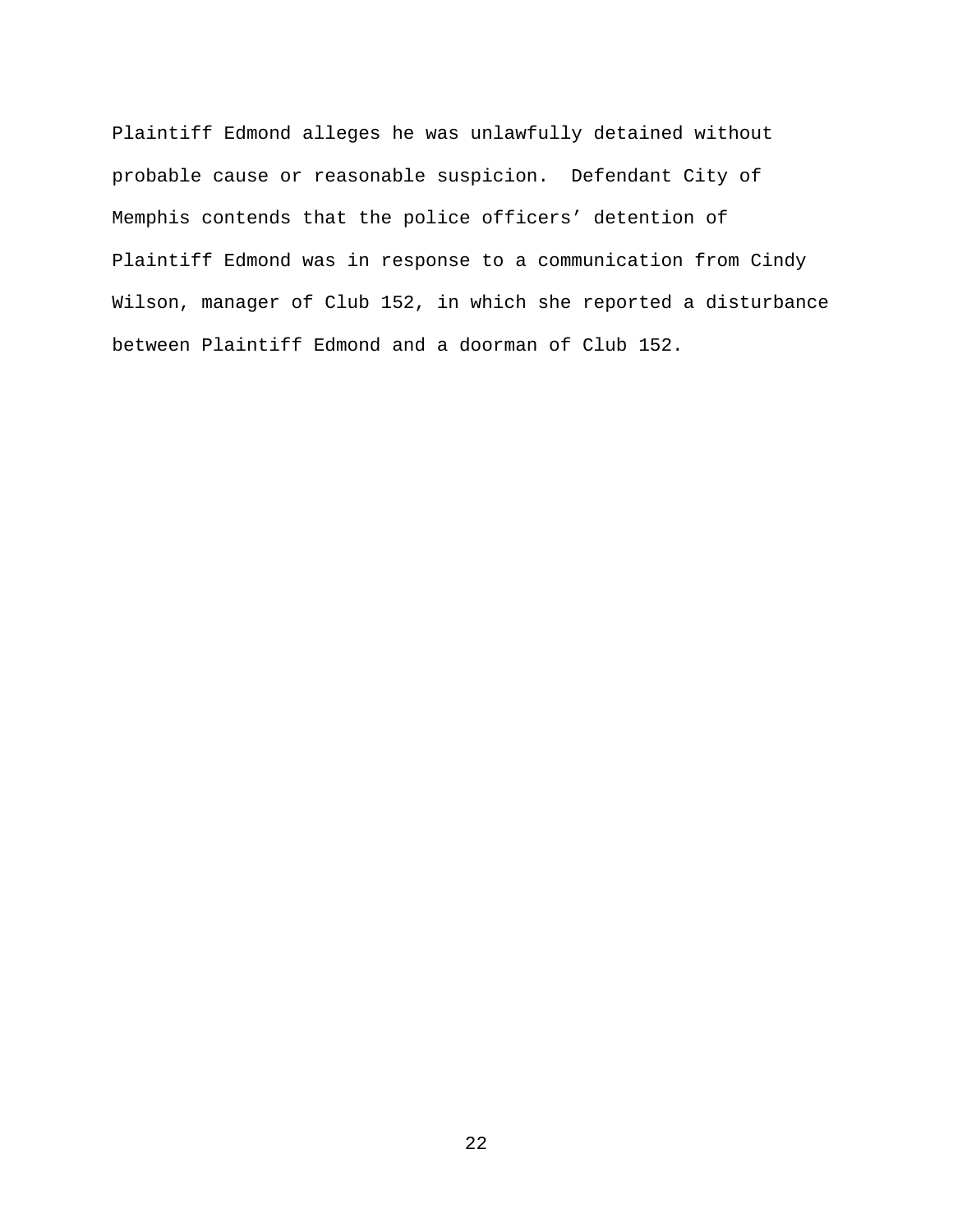## C. Due Process under the Fourteenth Amendment

The Due Process Clause of the Fourteenth Amendment provides that a person may not be deprived of life, liberty, or property without due process of law. I am instructing you as a matter of law that class members suffered a deprivation of liberty. The issue for you to be determined is whether that deprivation of liberty was unconstitutional. In the context of this case, the Due Process Clause protects private citizens against arbitrary, egregious, or abusive exercises of governmental power.

A claim for due process violations may arise under the Fourteenth Amendment when a municipal government restricts an individual's fundamental constitutional right. Individuals have a fundamental right to intrastate travel which encompasses freedom of movement. This right extends to an individual's right to travel or remain on a public roadway while participating in lawful activities. When the government restricts an individual's right to intrastate travel and freedom of movement, the government's action is unconstitutional unless the government proves by a preponderance of the evidence that it had a compelling interest in enforcing its policy and whether the policy was narrowly tailored to achieve the government's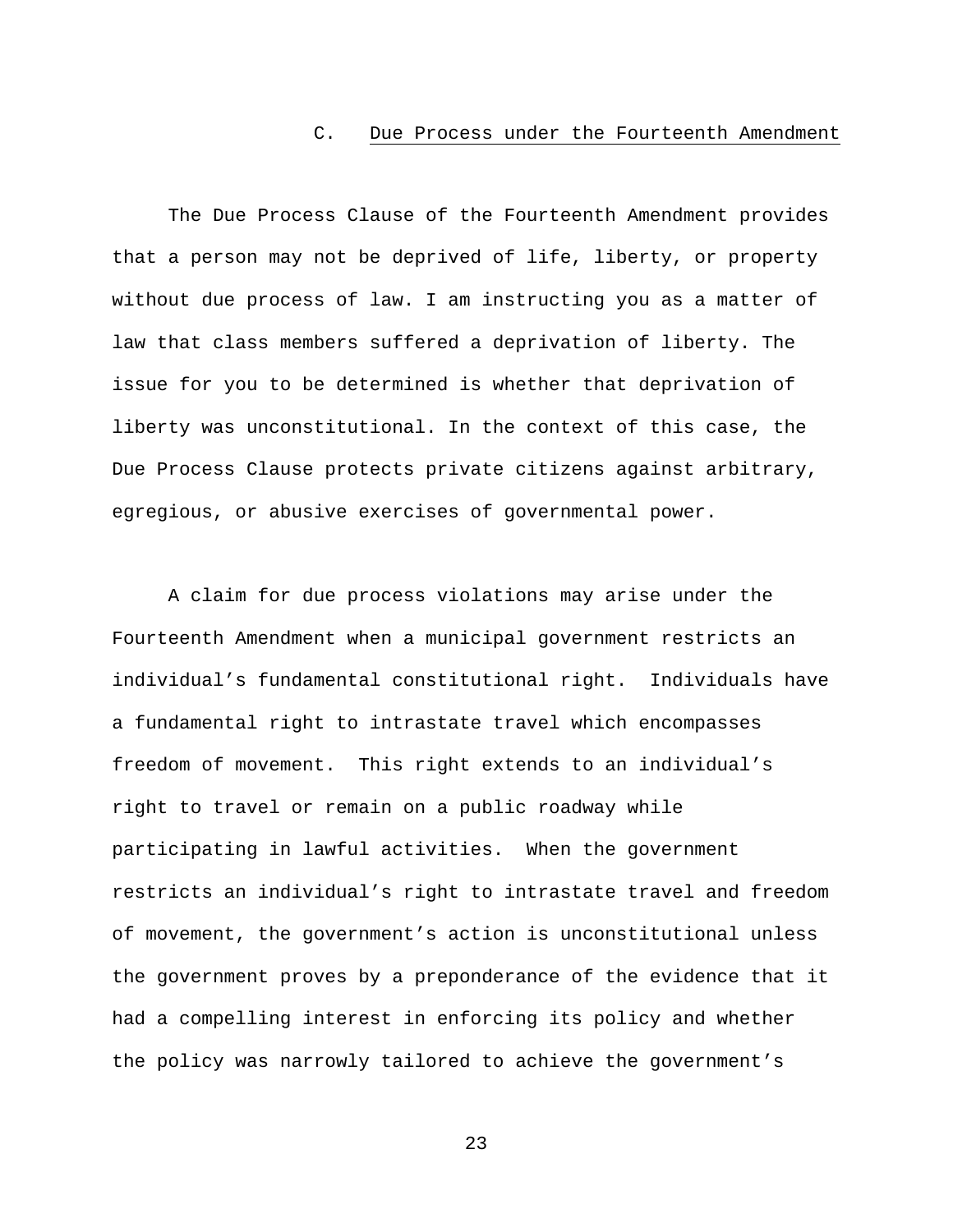goals.

Under these circumstances, the burden of proof has shifted to Defendant City of Memphis. The Court has already determined that the City of Memphis has a compelling interest in maintaining public safety. Therefore, Defendant City of Memphis must prove by a preponderance of the evidence that its custom of sweeping and clearing Beale Street was narrowly tailored to achieve public safety.

Whether the City of Memphis' practice to sweep and clear Beale Street is narrowly tailored is a question of law that I will determine. In order to make this determination, however, certain factual questions must be answered first by you the jury:

> 1) Whether a custom and/or well-established practice of preventing persons from standing and/or walking on the sidewalk or street of Beale Street occurs mainly on weekends at or about 3:00 a.m. and without consideration to whether conditions throughout the Beale Street area pose an existing, imminent or immediate threat to public safety? (The related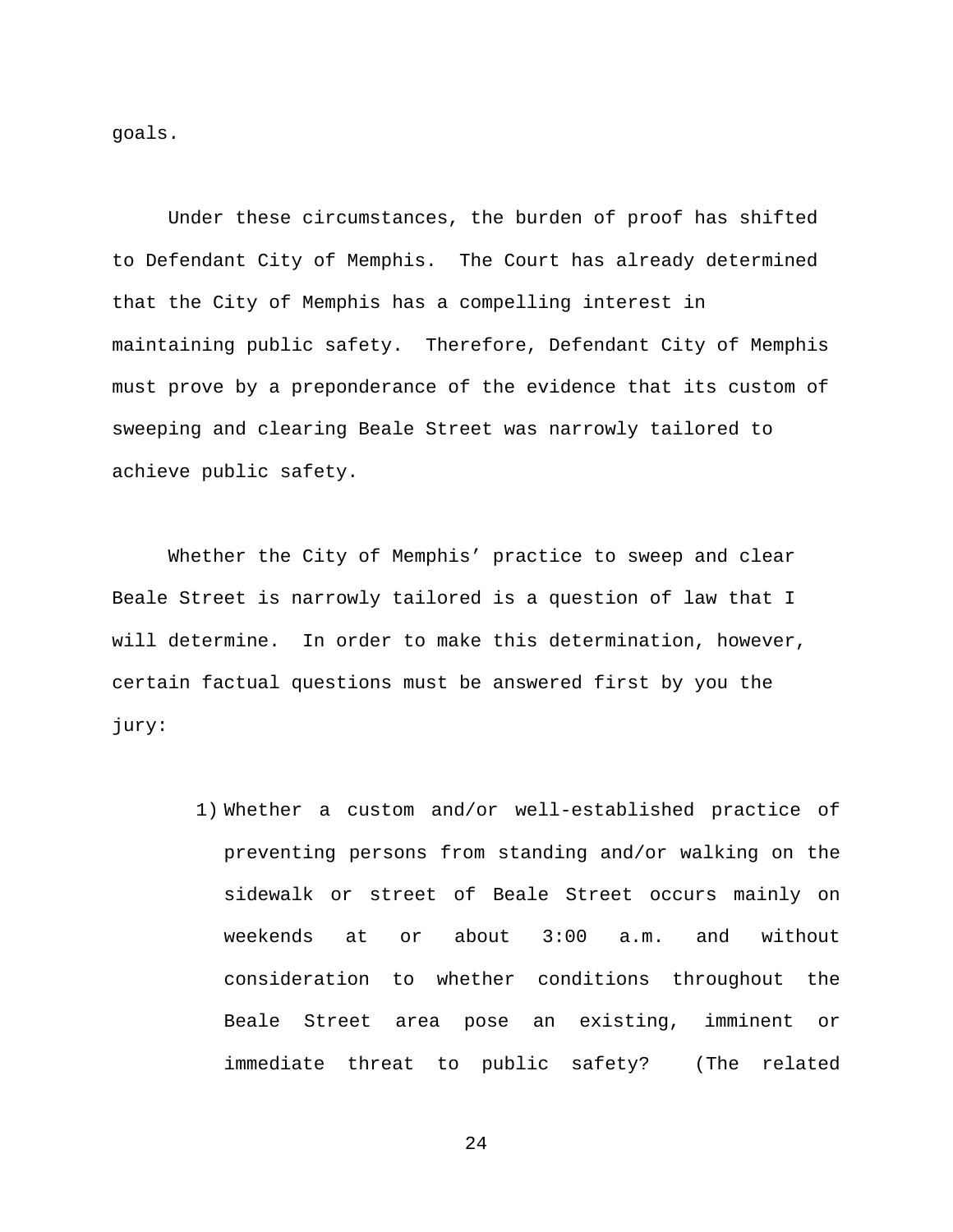question on the Jury Verdict Form is Question 4.)

- 2) Whether, since at least 2007, thousands of persons not breaking a law were cleared off of Beale Street pursuant to the custom and/or well-established practice described in Question 1? (The related question on the Jury Verdict Form is Question 5.)
- 3) Whether the custom and/or well-established practice described in Question 1 was executed for the purpose of facilitating the end of a police work shift? (The related question on the Jury Verdict Form is Question 6.)

Remember, the burden of proof for each of the above questions is on Defendant City of Memphis. Therefore, the City of Memphis must prove their position on each of these questions by a preponderance of the evidence.

Additionally, whether an unconstitutional practice of sweeping and clearing Beale Street occurred on the nights that Plaintiffs allege they were arrested must also be determined. The burden is on Plaintiffs to prove that such a practice did occur on those nights. Accordingly, you the jury must answer the following questions: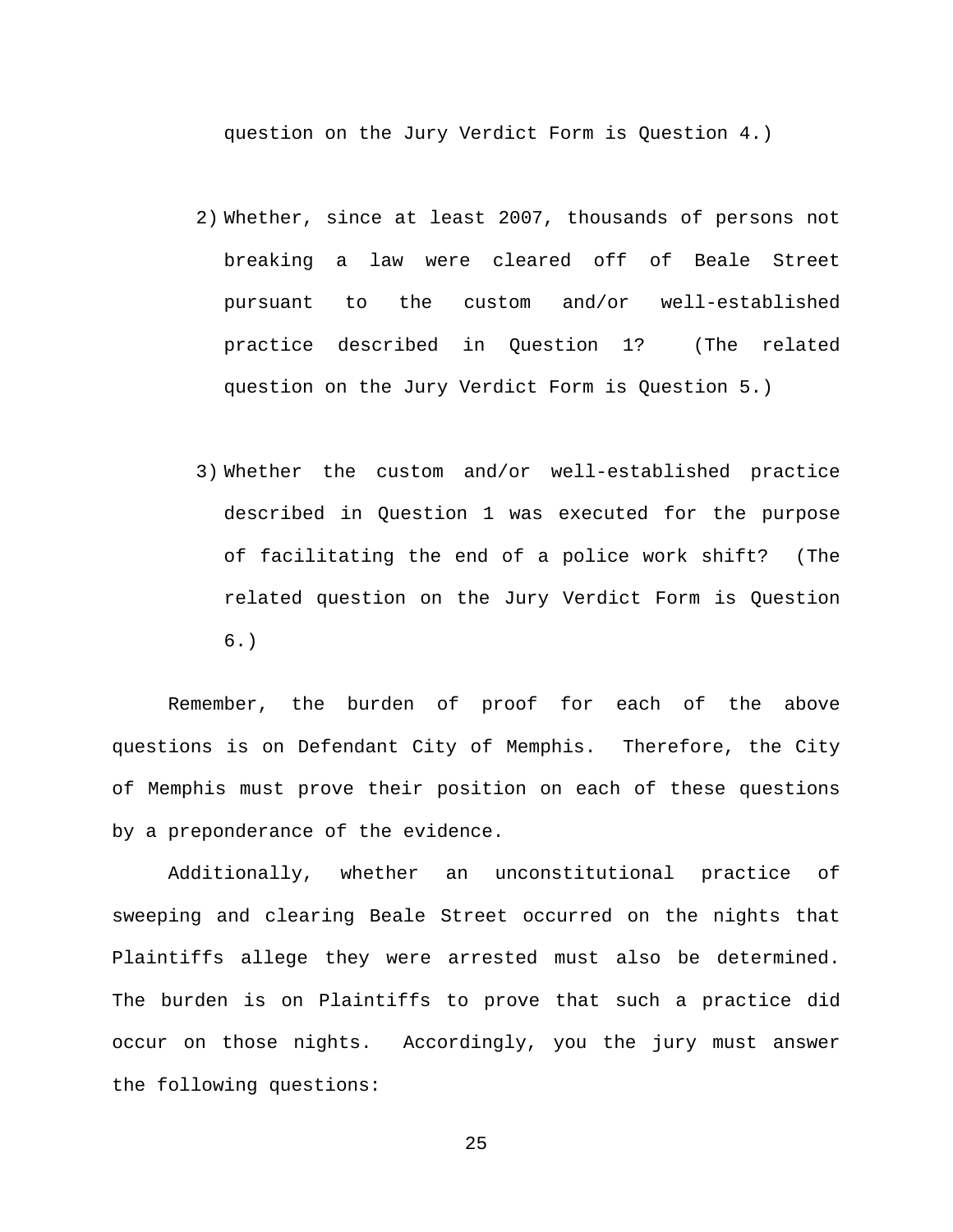- 1) Whether a custom and/or well-established practice of preventing persons from standing and/or walking on the sidewalk or street of Beale Street occurred at or about 3:00 a.m. on May 5, 2012. (The related question on the Jury Verdict Form is Question 18.)
- 2) Whether a custom and/or well-established practice of preventing persons from standing and/or walking on the sidewalk or street of Beale Street occurred at or about 3:00 a.m. on August 26, 2012. (The related question on the Jury Verdict Form is Question 7.)
- 3) Whether conditions throughout the Beale Street area posed an existing, imminent or immediate threat to public safety at or about 3:00 a.m. on May 5, 2012? (The related question on the Jury Verdict Form is Question 19.)
- 4) Whether conditions throughout the Beale Street area posed an existing, imminent or immediate threat to public safety at or about 3:00 a.m. on August 26, 2012? (The related question on the Jury Verdict Form is Question 8.)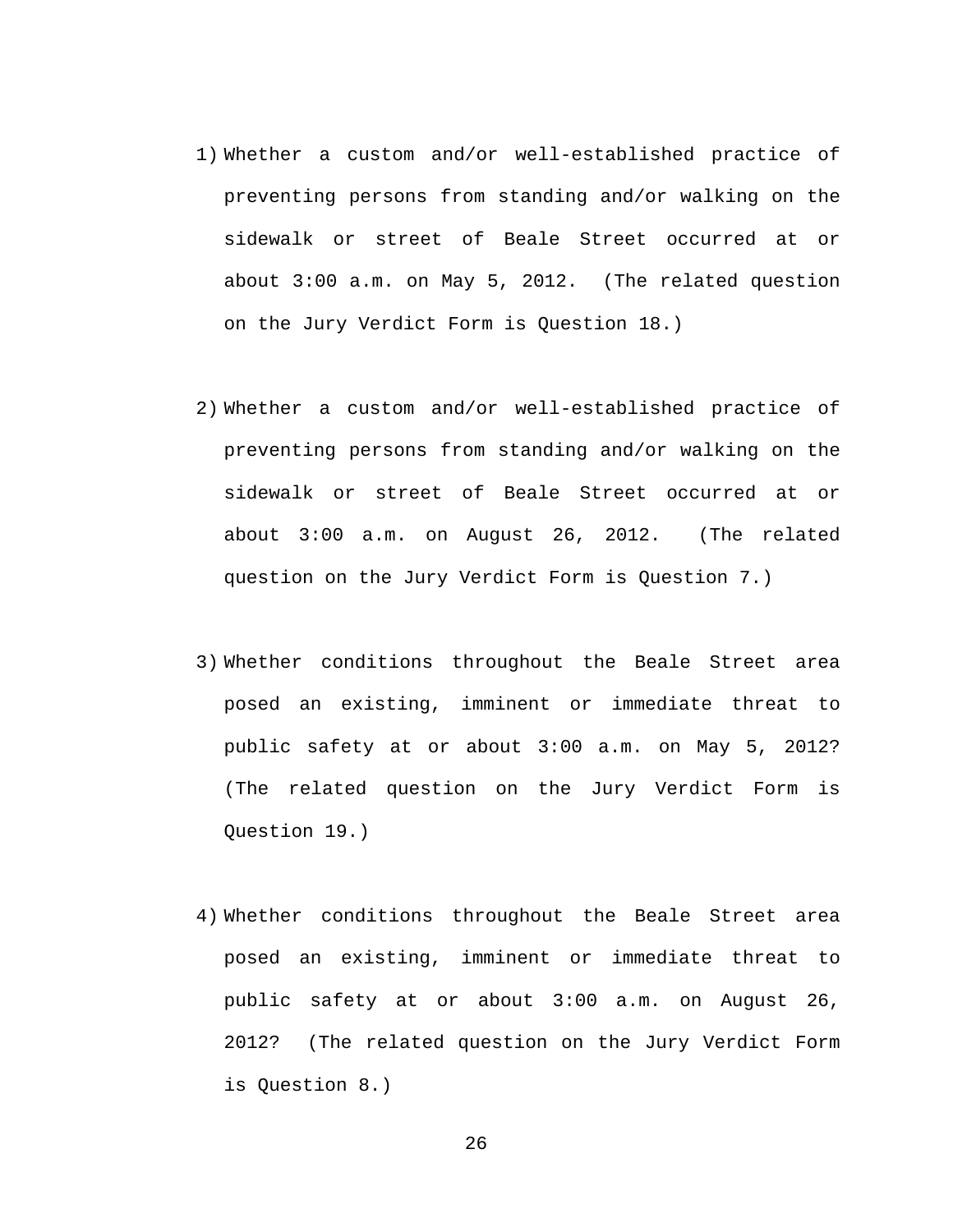Remember, the burden of proof for these questions is on Plaintiffs. Therefore, Plaintiffs must prove their position on each of these questions by a preponderance of the evidence.

Remember, the questions in the Jury Verdict Form will guide you in making these determinations. It is important that you pay close attention to the questions and directions in the Jury Verdict Form.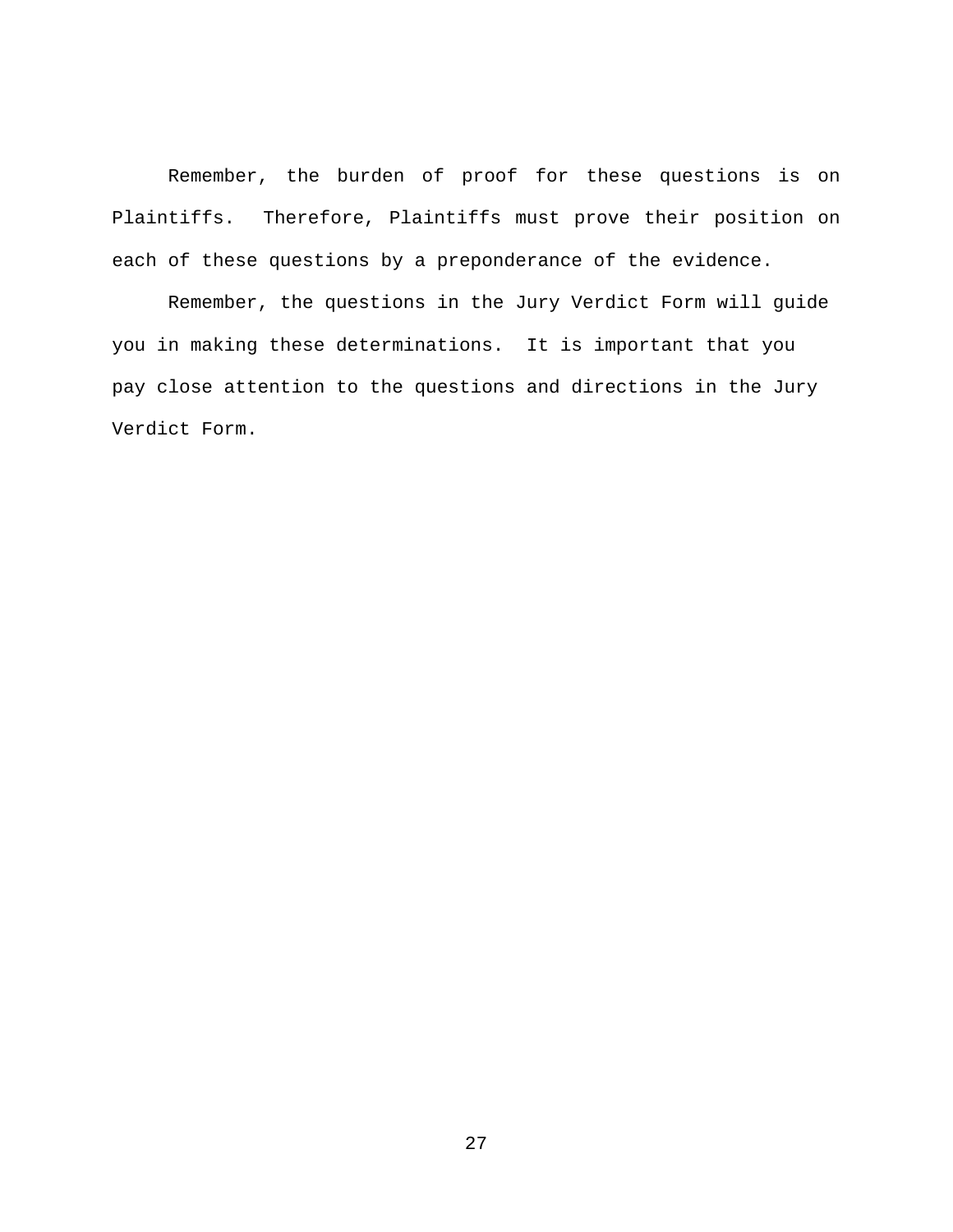#### D. Fourth Amendment – Unlawful Arrest

Plaintiff Edmond claims that he was unlawfully arrested on May 5, 2012, without probable cause to believe he committed a crime. Plaintiff Cole claims that he was unlawfully arrested on August 26, 2012, without probable cause to believe he committed a crime. The Fourth Amendment to the United States Constitution provides as follows:

The right of the people to be secure in their persons, houses, papers, and effects, against unreasonable searches and seizures, shall not be violated, and no<br>warrants shall issue, but upon probable cause, shall issue, but upon probable cause, supported by oath or affirmation, and particularly describing the place to be searched, and the persons or things to be seized.

The Fourth Amendment prohibits the police from carrying out unreasonable seizures. To succeed on a claim for unlawful arrest, a plaintiff must show by a preponderance of the evidence: 1) the plaintiff was seized by a person or persons acting under the color of law; and 2) the seizure was unreasonable. It has been stipulated by the parties that the police officers who arrested Plaintiff Cole and detained Plaintiff Edmond were acting under color of law.

It has also been stipulated that Plaintiff Cole was arrested. An arrest is considered a "seizure" within the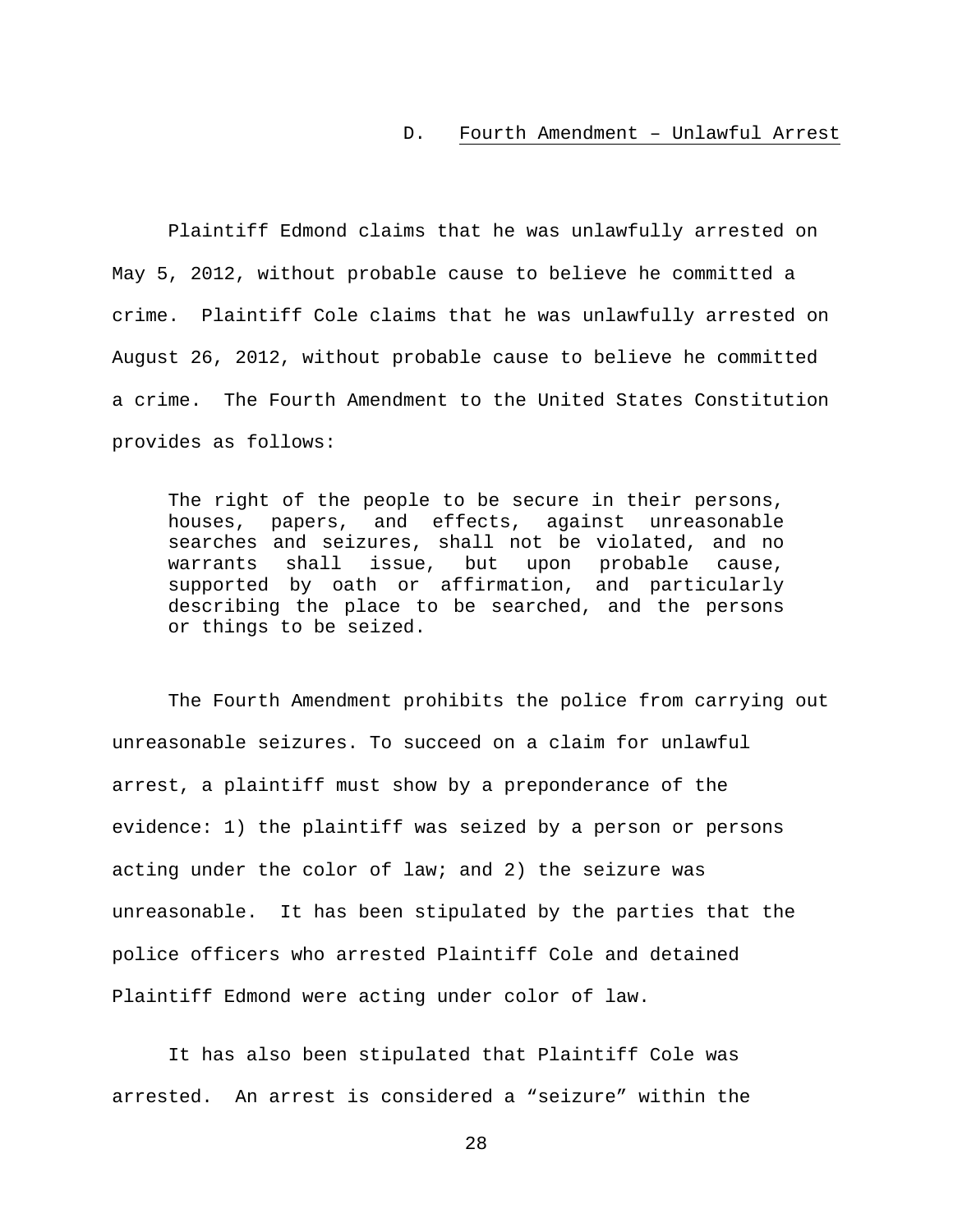meaning of the Fourth Amendment. Although the parties have stipulated that Plaintiff Edmond was detained, you must decide whether Plaintiff Edmond's detention amounted to an arrest. An arrest occurs when a reasonable person would feel that he is under arrest or otherwise deprived of his freedom of action in any significant way.

You must also determine whether Plaintiff Cole's arrest and Plaintiff Edmond's detention, should you find Plaintiff Edmond's detention constituted an arrest, was unreasonable. Under the Fourth Amendment, an arrest may be made only when a police officer has probable cause to believe that the person arrested has engaged in criminal conduct. An arrest without probable cause is an unreasonable seizure.

The critical question for you to decide regarding the issue of reasonableness of an arrest is whether the police officers had probable cause to believe that the person who was arrested was committing any offenses. In this case, the police officers did not have an arrest warrant. The law, however, does not require an arrest warrant when, as in this case, the conduct that justifies the arrest is observed by a police officer and the arrest occurs in a public place.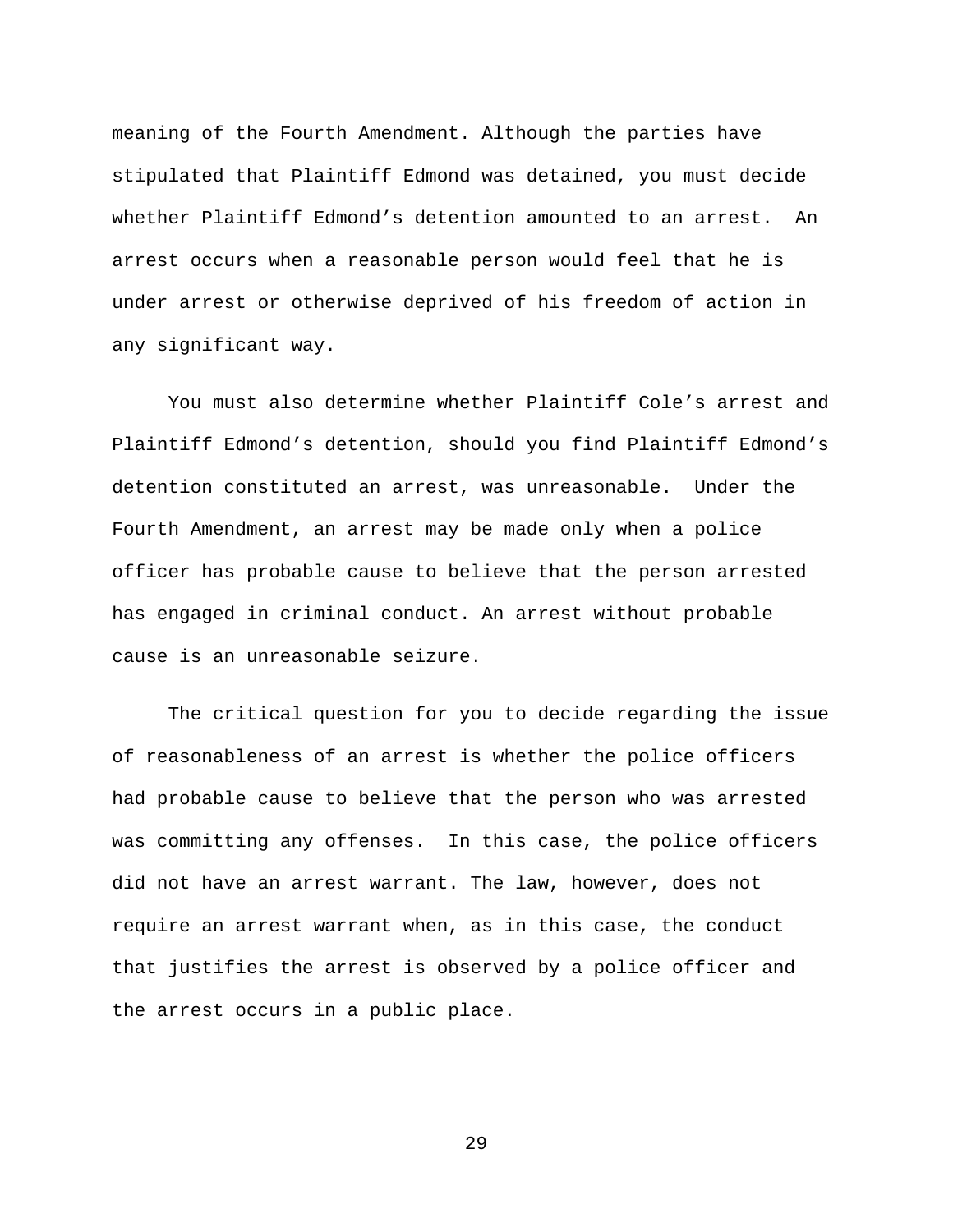Probable cause is not proof beyond a reasonable doubt or proof sufficient to convict. Neither, however, is it mere speculation or surmise. Probable cause exists when the facts and circumstances within the knowledge of the police officer at the time the arrest was made were sufficient to warrant a person of reasonable prudence to believe that an offense or a crime was being committed by the person arrested. This determination is made on the basis of the totality of the circumstances viewed from the vantage point of a prudent, reasonable, cautious person on the scene at the time of the arrest.

Even if the charge against the plaintiff was ultimately dismissed, that is not evidence that the police officers lacked probable cause to arrest for such a charge. The ultimate dismissal is not relevant on the issue of initial probable cause to arrest. This is because whether the police officers had probable cause must be determined on the basis of the facts and circumstances facing the police officer at the time of the arrest.

Plaintiffs have the burden of establishing by a preponderance of the evidence that the plaintiff you are considering was arrested without probable cause. If probable cause existed for an arrest, then the plaintiff you are considering was not subjected to an unreasonable seizure.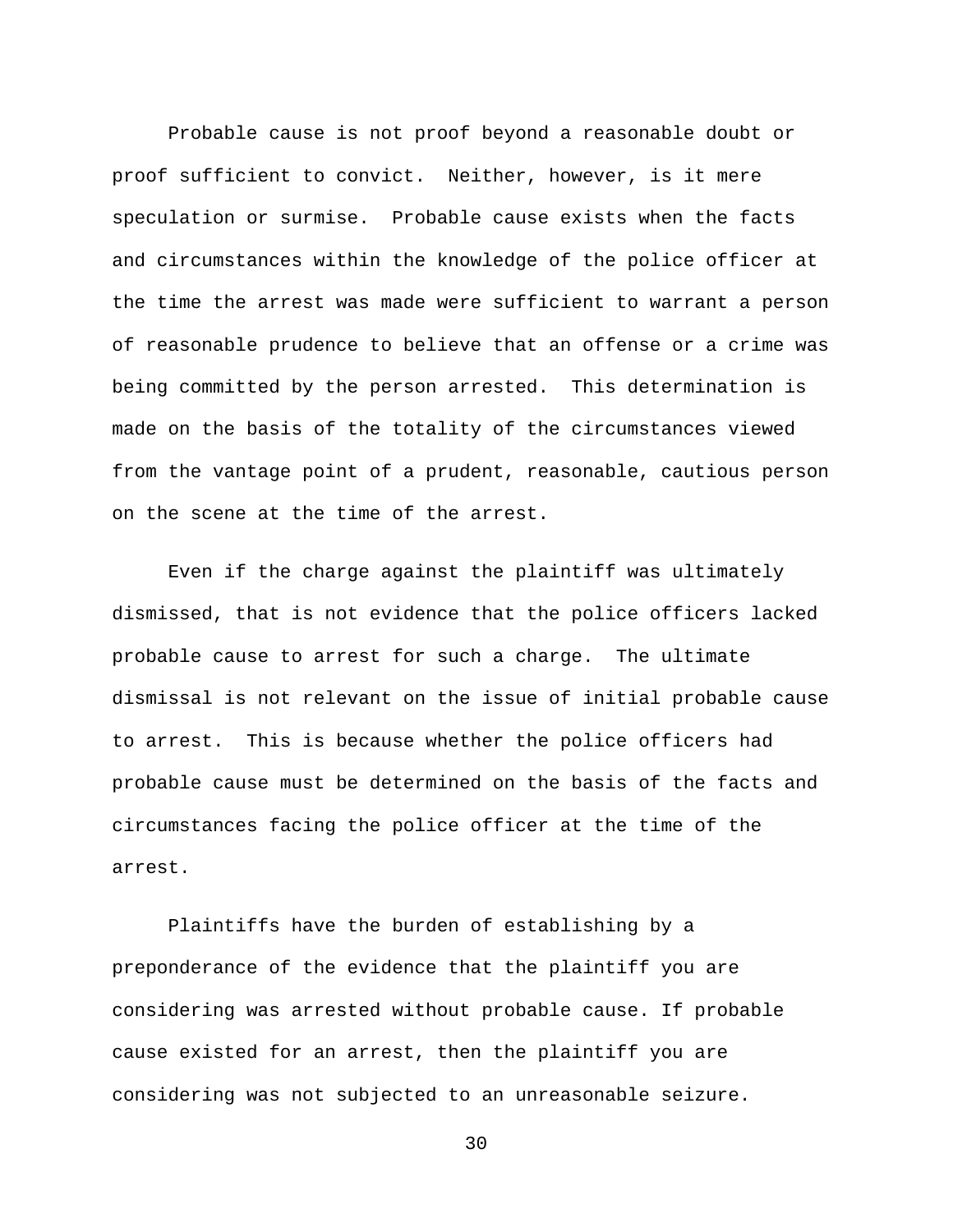It may be that the plaintiff you are considering's only possible offense was to remain on Beale Street after a police announcement was made to either leave the street or enter a club. Under these circumstances, the police officers lacked probable cause to arrest the plaintiff you are considering if 1) the plaintiff's only offense was to remain on Beale Street during Memphis Police Department's sweep and clearing of the street; and 2) the sweep and clearing on the night of the plaintiff's arrest was unconstitutional.

In order for you to determine whether the police officers had probable cause to arrest the plaintiff you are considering for the charge made against him, I shall instruct you as to the elements of the crimes with which each plaintiff was charged, or arguably charged, at the time of arrest.

# **Plaintiff Cole:**

At the time of Plaintiff Cole's arrest, he was charged with three crimes: 1) vandalism over \$500; 2) disorderly conduct; and 3) resisting stop, arrest.

### Vandalism Over \$500:

For Plaintiff Cole to be guilty of vandalism, the state would have to prove the following essential elements: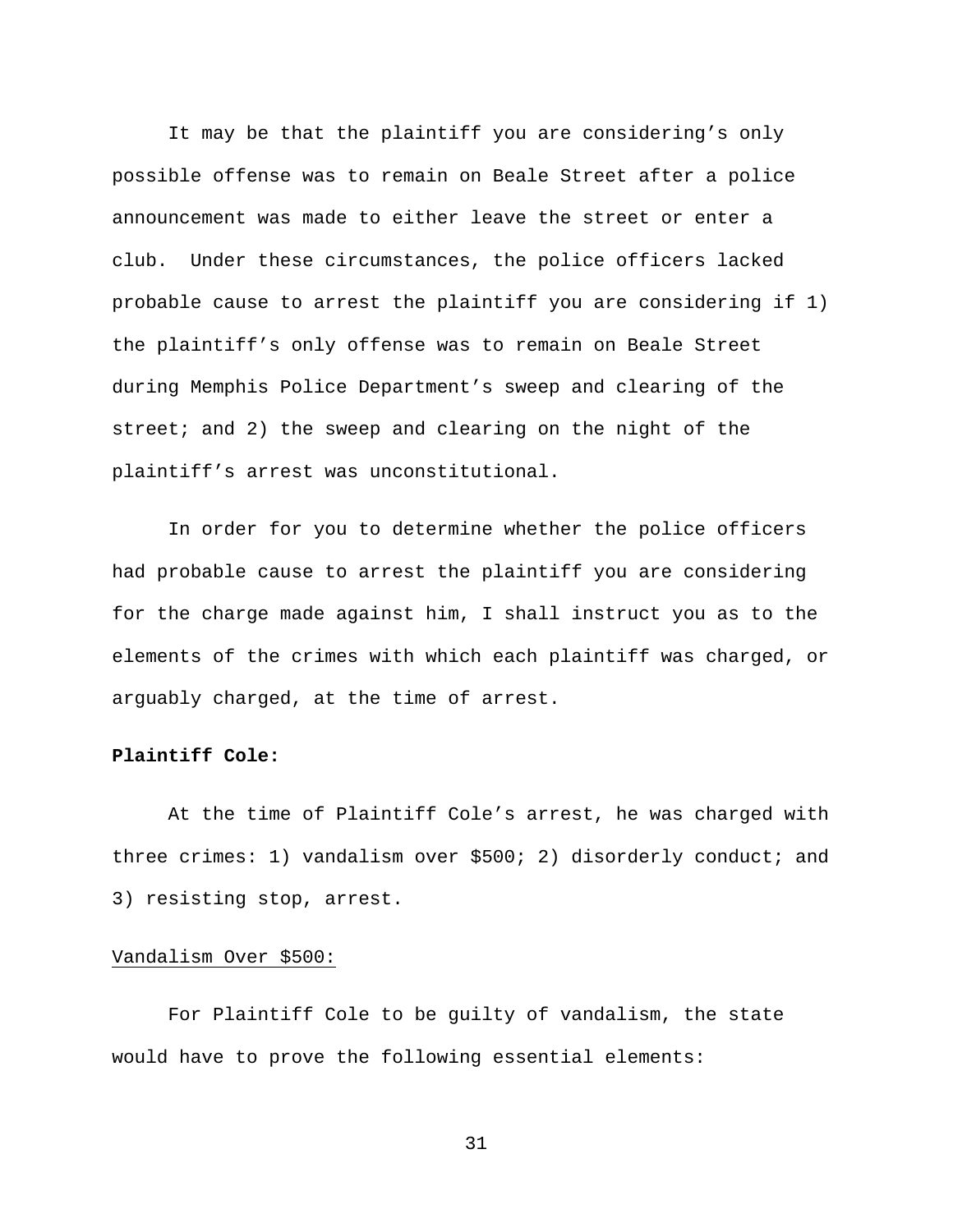(1) that Plaintiff Cole caused damage to any real or personal property;

(2) that Plaintiff Cole caused such damage knowingly;

(3) that the property was owned by the City of Memphis; and

(4) that Plaintiff Cole knew he did not have the City of Memhpis' effective consent.

"Damage" includes, but is not limited to:

(A) destroying, polluting, or contaminating property; or

(B) tampering with the property and causing pecuniary loss or substantial inconvenience to the owner or a third person.

"Knowingly" means that a person acts knowingly with respect to the conduct or to circumstances surrounding the conduct when the person is aware of the nature of the conduct or that the circumstance exists. A person acts knowingly with respect to a result of the person's conduct when the person is aware that the conduct is reasonably certain to cause the result.

The requirement of "knowingly" is also established if it is shown that the individual charged acted intentionally. "Intentionally" means that a person acts intentionally with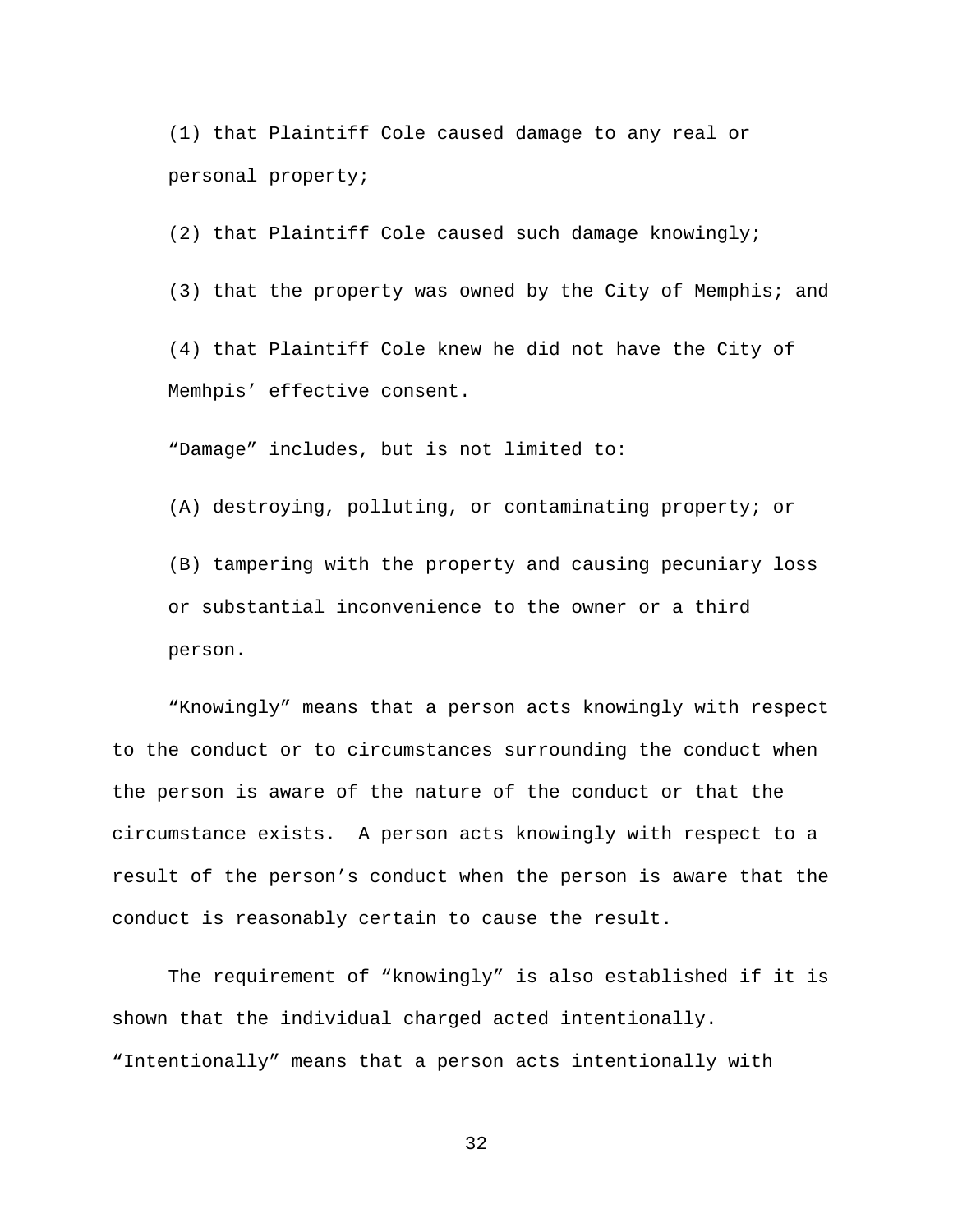respect to the nature of the conduct or the result of the conduct when it is the person's conscious objective or desire to engage in the conduct or cause the result.

"Property" means anything of value.

"Effective consent" means assent in fact, whether express or apparent, including assent by one legally authorized to act for another. Consent is not effective when:

(a) induced by deception or coercion; or

(b) given by a person the individual charged knows is not authorized to act as an agent;

(c) given by a person who, by reason of youth, mental disease or defect, or intoxication, is known by the individual charged to be unable to make reasonable decisions regarding the subject matter; or

(d) given solely to detect the commission of an offense.

### Disorderly Conduct:

For Plaintiff Cole to be guilty of disorderly conduct, the state would have to prove the existence of the following essential elements: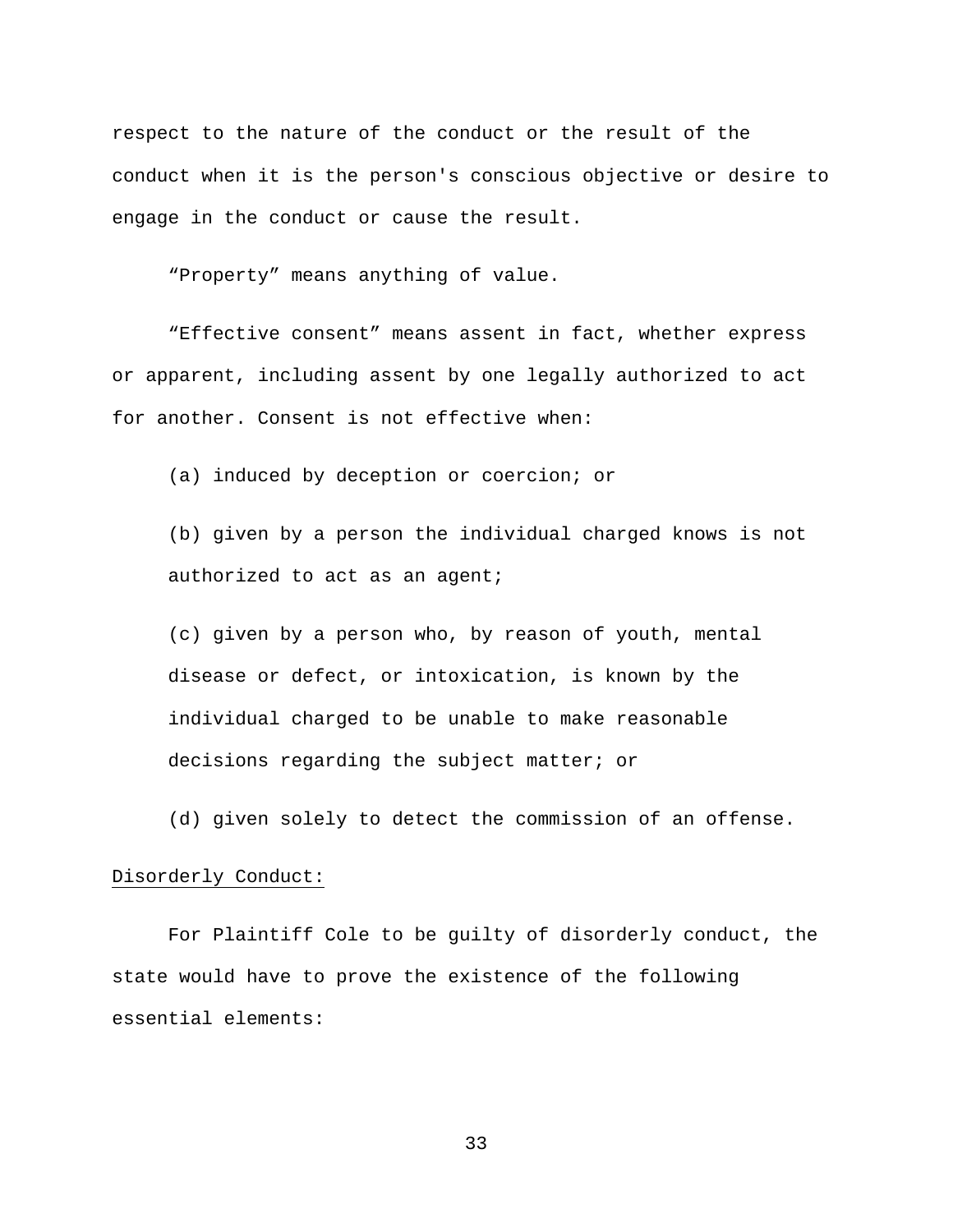Part A:

(1) that Plaintiff Cole was in a public place and with the intent to cause public alarm or public annoyance;

(2) that Plaintiff Cole engaged in fighting, violent behavior, or threatening behavior; and

(3) that Plaintiff Cole acted either intentionally, knowingly or recklessly.

### Or

Part B:

(1) that Plaintiff Cole was in a public place and with the intent to cause public alarm or public annoyance;

(2) that Plaintiff Cole refused to obey an official order to disperse issued to maintain public safety in dangerous proximity to a fire, hazard or other emergency; and

(3) that Plaintiff Cole acted either intentionally, knowingly or recklessly.

Or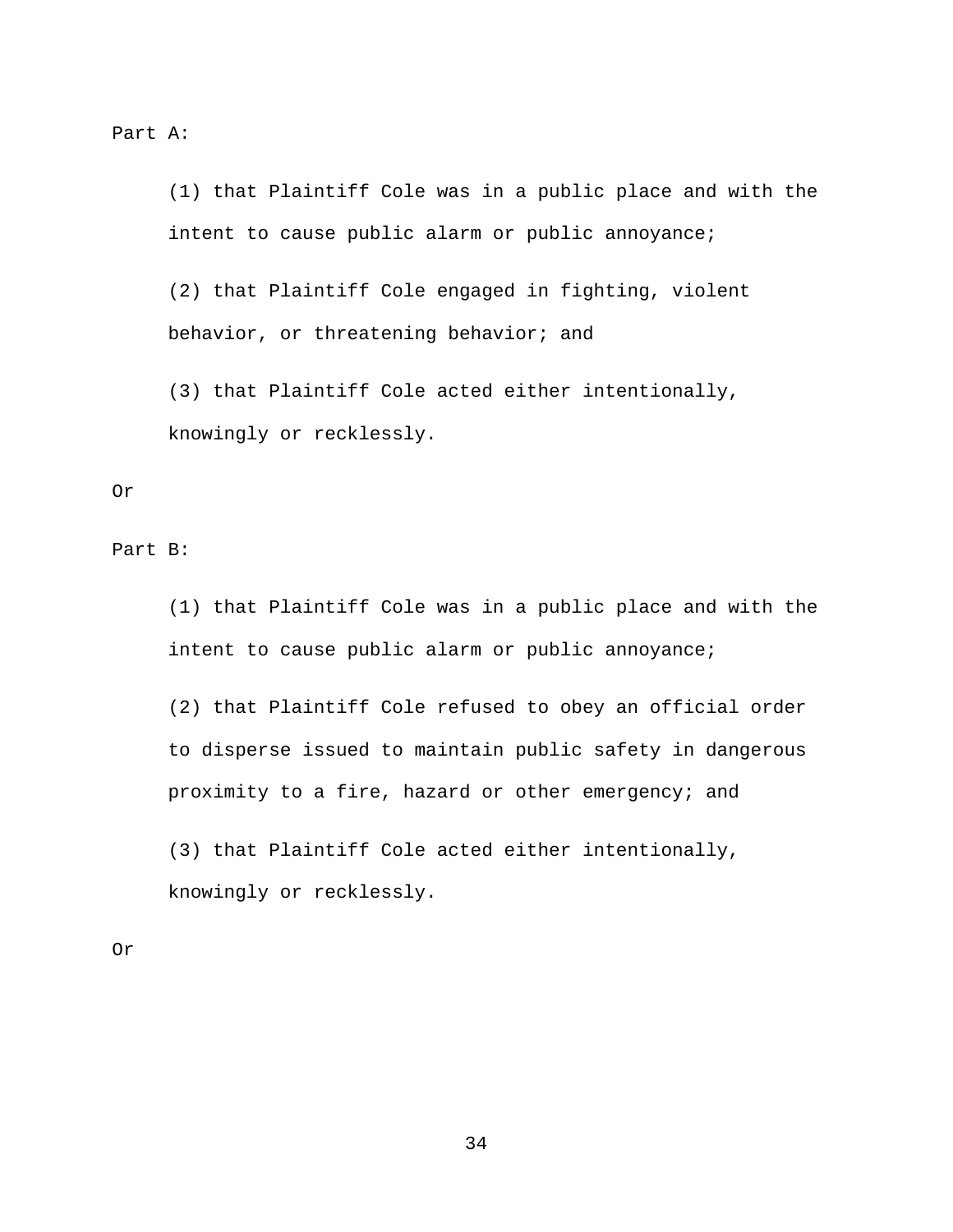Part C:

(1) that Plaintiff Cole was in a public place and with the intent to cause public alarm or public annoyance;

(2) that Plaintiff Cole created a hazardous or physically offensive condition by an act that served no legitimate purpose; and

(3) that Plaintiff Cole acted either intentionally, knowingly or recklessly.

### Or

Part D:

(1) that Plaintiff Cole made unreasonable noise which prevented others from carrying on lawful activities; and

(2) that Plaintiff Cole acted either intentionally, knowingly or recklessly.

"Public place" means a place to which the public or a group of persons has access and includes, but is not limited to, highways, transportation facilities, schools, places of amusement, parks, places of business, playgrounds and hallways, lobbies and other portions of apartment houses and hotels not constituting rooms or apartments designed for actual residence.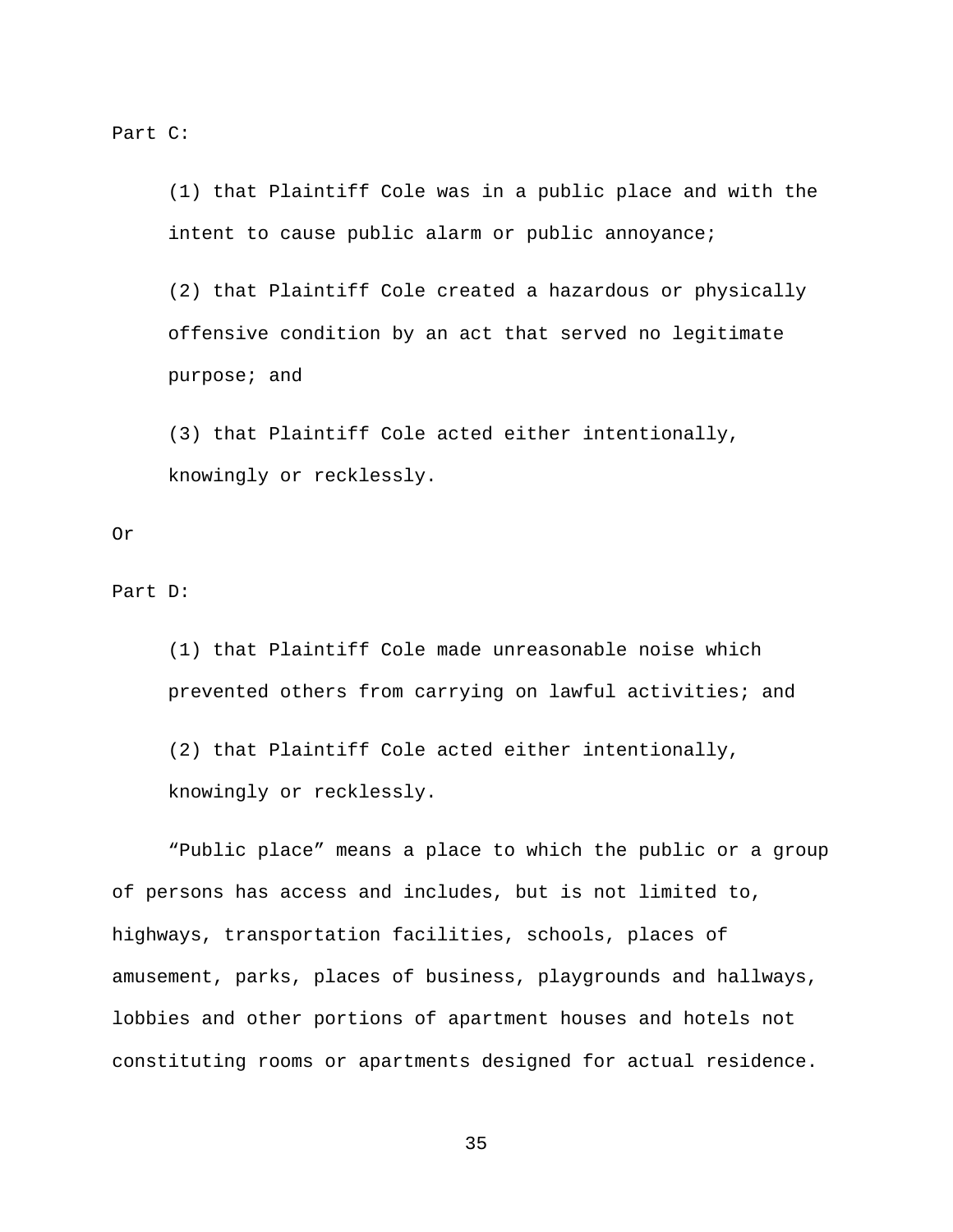An act is deemed to occur in a public place if it produces its proscribed or offensive consequences in a public place.

"Recklessly" means that a person acts recklessly with respect to circumstances surrounding the conduct or the result of the conduct when the person is aware of, but consciously disregards, a substantial and unjustifiable risk that the circumstances exist or the result will occur. The risk must be of such a nature and degree that its disregard constitutes a gross deviation from the standard of care that an ordinary person would exercise under all the circumstances as viewed from the accused person's standpoint.

### Resisting Stop, Arrest:

For Plaintiff Cole to be guilty of this offense, the state would have to prove the existence of the following essential elements:

(1) that Plaintiff Cole prevented or obstructed a stop, frisk, halt, arrest, or search by a person known to be a law enforcement officer;

(2) that Plaintiff Cole used force against the law enforcement officer;

(3) that Plaintiff Cole acted intentionally.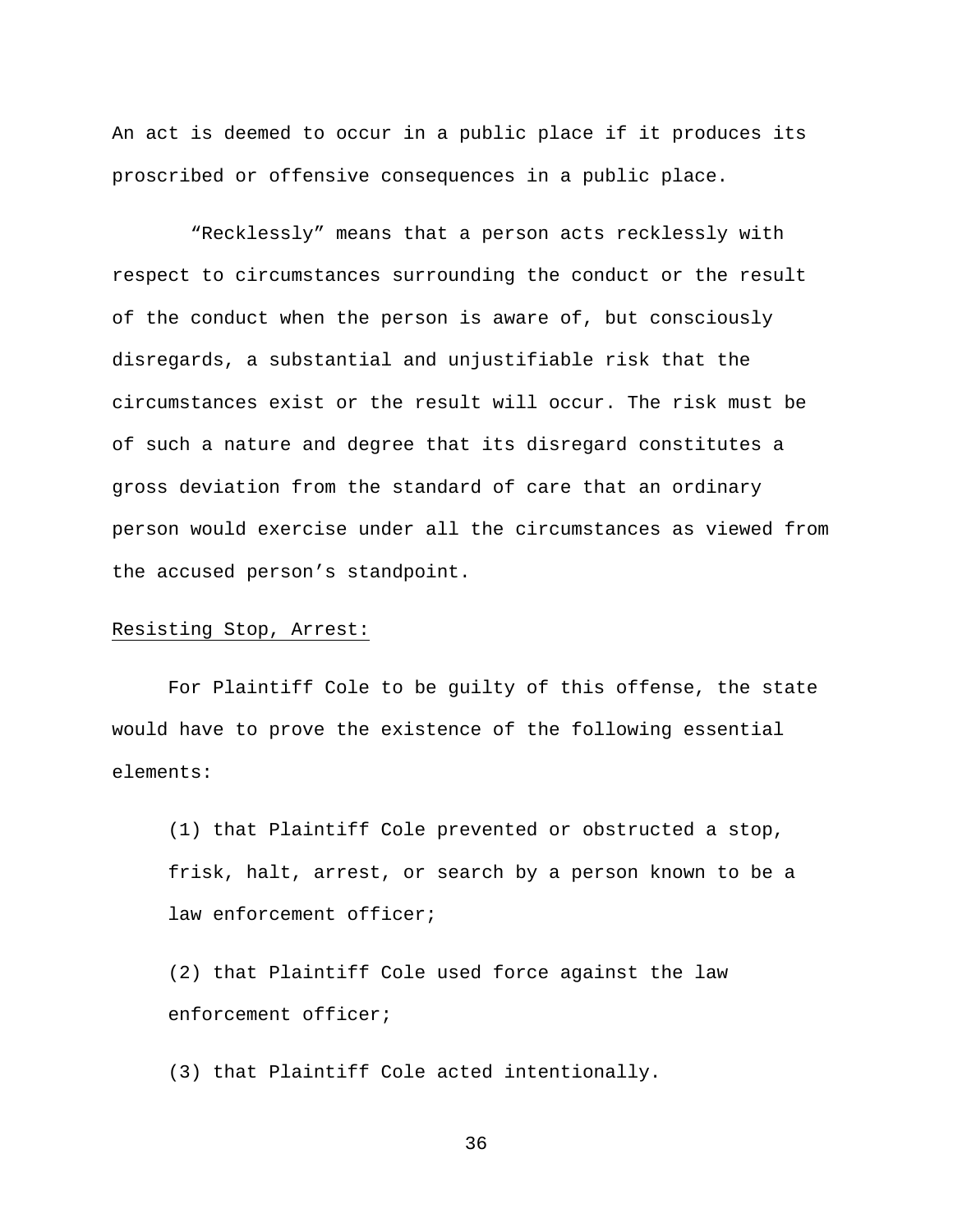"Force" means compulsion by the use of physical power or violence.

It is not a defense to the crime of resisting a stop or arrest that the stop, frisk, halt, arrest or search was unlawful. If, however, you find that the police arrested Plaintiff Cole for reasons other than resisting arrest, and Plaintiff Cole subsequently resisted arrest, then you must NOT consider the charge of resisting arrest in your determination of whether Plaintiff Cole's arrest was unlawful.

# **Plaintiff Edmond:**

Should you find that Plaintiff Edmond was arrested by Memphis police officers, you must determine whether there was probable cause for his arrest. The criminal offenses you should consider in making the probable cause determination as to Plaintiff Edmond's detention are the same criminal offenses that apply to Plaintiff Edmond's claim for an unlawful "stop." Section III.E beginning on page 39 includes a description of those criminal offenses.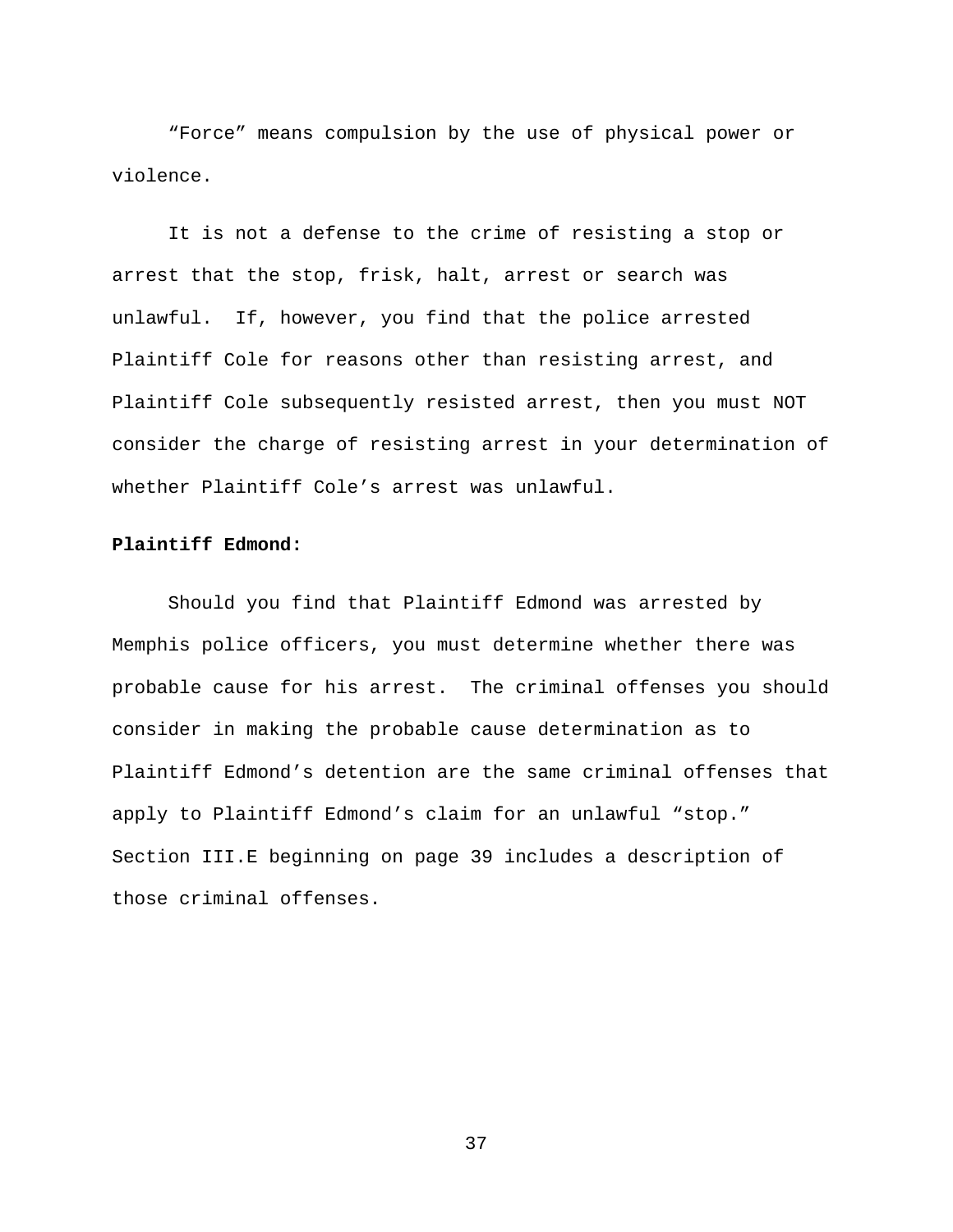### Summary/Unlawful Arrest (Both Plaintiffs Cole and Edmond)

I instruct you that so long as the police officers had probable cause to arrest Plaintiff Cole for the offenses charged, then Plaintiff Cole was not unlawfully arrested, and your verdict must be in favor of Defendant City of Memphis on Plaintiff Cole's claims for unlawful arrest. Similarly, should you determine that Plaintiff Edmond was arrested, so long as the police officers had probable cause to arrest Plaintiff Edmond, Plaintiff Edmond's arrest was not unlawful, and your verdict must be in favor of Defendant City of Memphis on Plaintiff Edmond's claims for unlawful arrest.

Remember, the questions in the Jury Verdict Form will guide you in making these determinations. On the Jury Verdict Form, Question 21 relates to whether Plaintiff Edmond was arrested. Questions 10 and 22 relate to whether an unlawful arrest was made.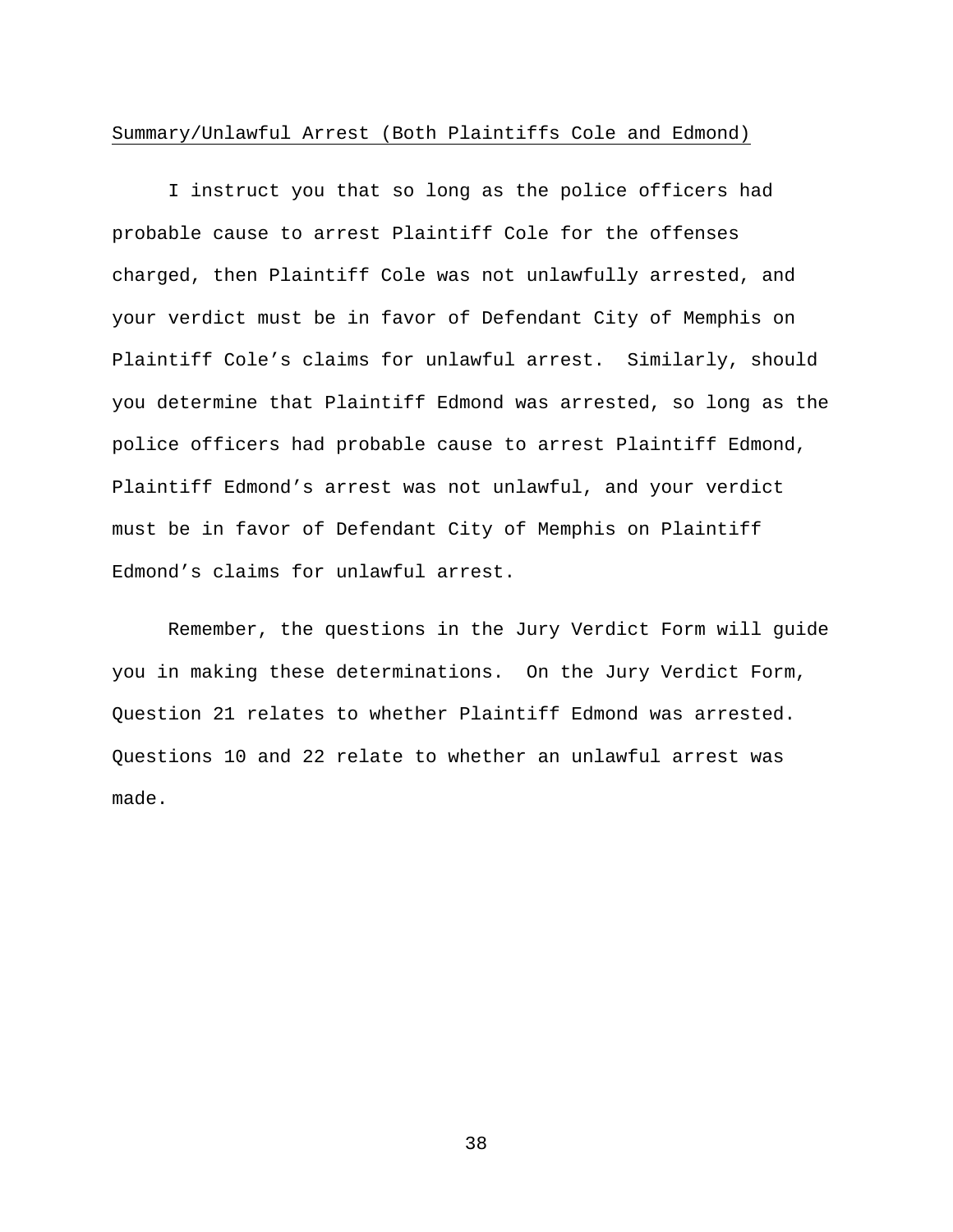#### E. Fourth Amendment – Unlawful Stop

Plaintiff Edmond alleges that he was arrested by the police officers without probable cause in violation of the Fourth Amendment. Plaintiff Edmond alternatively alleges that if his detainment did not amount to an arrest, he was subjected to an unlawful "stop" by the police.

There are significant legal distinctions between an investigatory "stop" and an arrest. A "stop" occurs when an officer, by means of physical force or show of authority, has in some way restrained a person's liberty such that in view of all of the circumstances surrounding the incident, a reasonable person would have believed that he was not free to leave. In addition, an individual must actually yield to the show of authority to be "stopped." An arrest occurs when a reasonable person would feel that he is under arrest or otherwise deprived of his freedom of action in any significant way.

A "stop" may last only for as long as necessary for the police to conduct a reasonable investigation. There is no fixed time or mechanical formula to determine whether the amount of time taken by the police officer or officers to investigate his or their suspicions was reasonable. A police officer is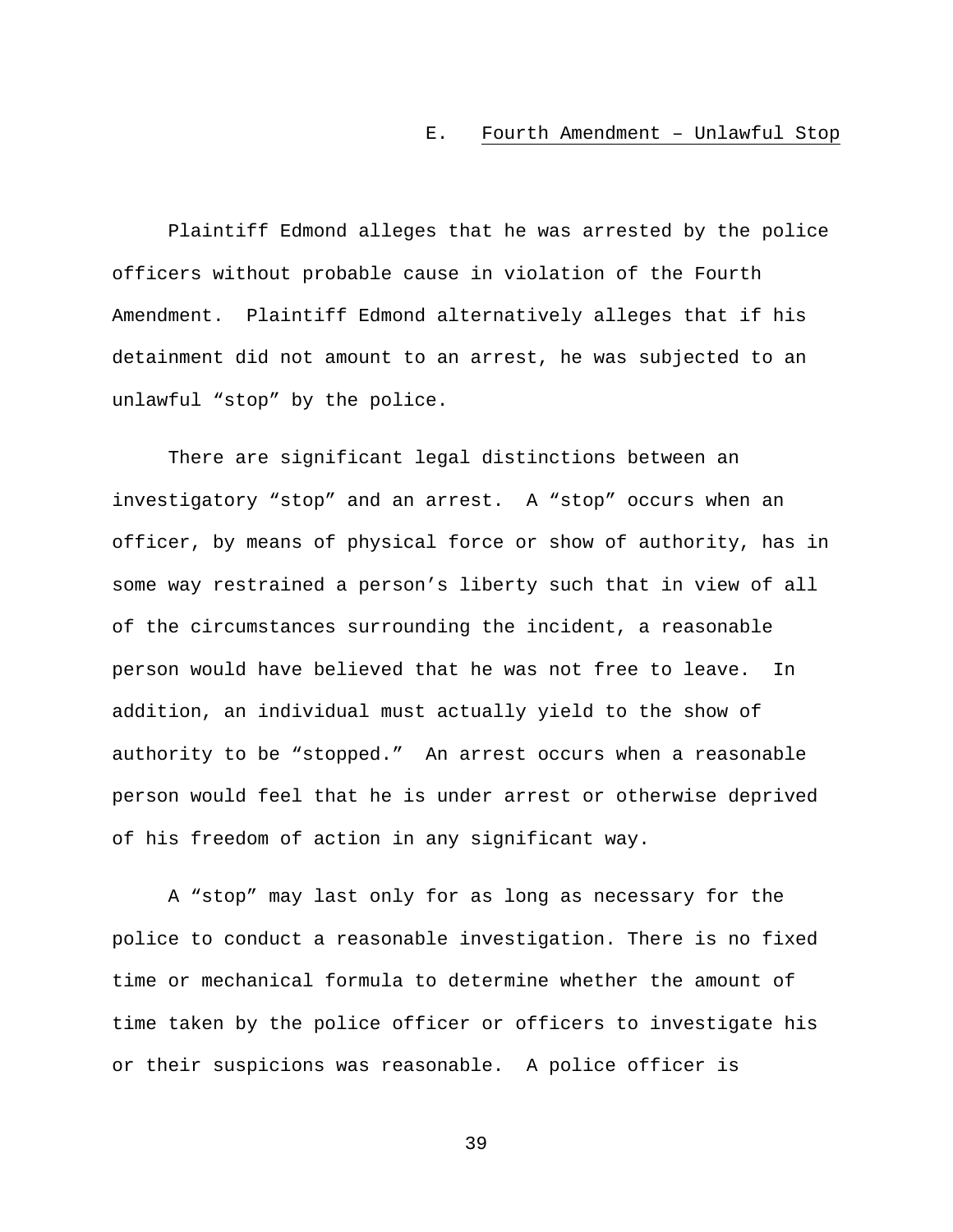required to diligently investigate and use the least intrusive means available to confirm or dispel his or her suspicions. You must consider the particular facts and circumstances known to the officer.

There is no bright line to determine whether police action constitutes an arrest or "stop." In making the determination you are to consider all of the facts and circumstances surrounding the encounter between the police officers and the plaintiff. In particular you should consider such factors as: the amount of force used by the police; the need for the force used; the extent to which the individual's freedom of movement was restrained; the number of police officers involved in this encounter; whether the plaintiff was suspected of being armed; the duration of the encounter; the officer's physical treatment of the plaintiff; and whether the police officers used handcuffs. The fact that no formal words were employed by the police officers like, "you are under arrest," does not necessarily mean that the plaintiff was not arrested. An arrest need not be formal; it can occur if the subject is restrained and his freedom of movement is significantly restrained.

Further, it is possible that a person can be "stopped" and arrested in the course of the same encounter. A "stop" can at some point ripen into an arrest under the totality of the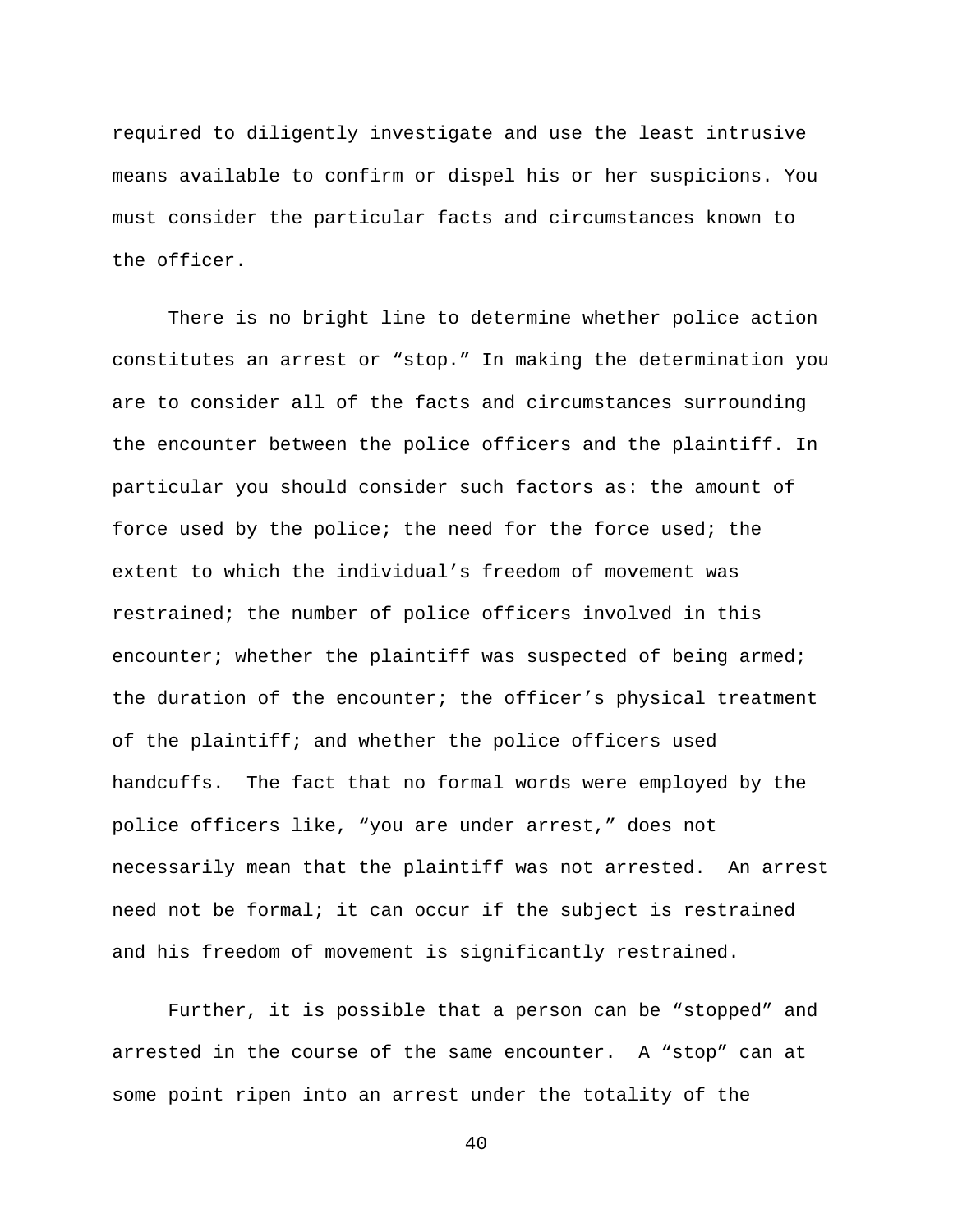circumstances. To repeat, to determine whether Plaintiff Edmond was "stopped" or arrested, you are to consider all of the circumstances.

When the police arrest an individual, they must have probable cause to believe the person arrested committed or was committing a criminal offense. If the police only "stop" an individual, however, they need only have reasonable suspicion to believe that the individual was engaged in criminal activity. Reasonable suspicion requires less justification for police action than probable cause. It is for you, the jury, to determine whether the officers arrested or only "stopped" Plaintiff Edmond.

Reasonable suspicion does not require proof of wrongdoing by a preponderance of the evidence, but requires something more than a mere guess or hunch. Reasonable suspicion means that to justify the particular intrusion upon the individual, the police officer must be able to articulate specific facts which, taken together with rational inferences from the facts, reasonably warrant the officer's conclusion that the individual is engaging in, or is about to engage in, criminal activity.

In this case, Plaintiff Edmond alleges that he was "stopped" for public intoxication. Plaintiff Edmond has the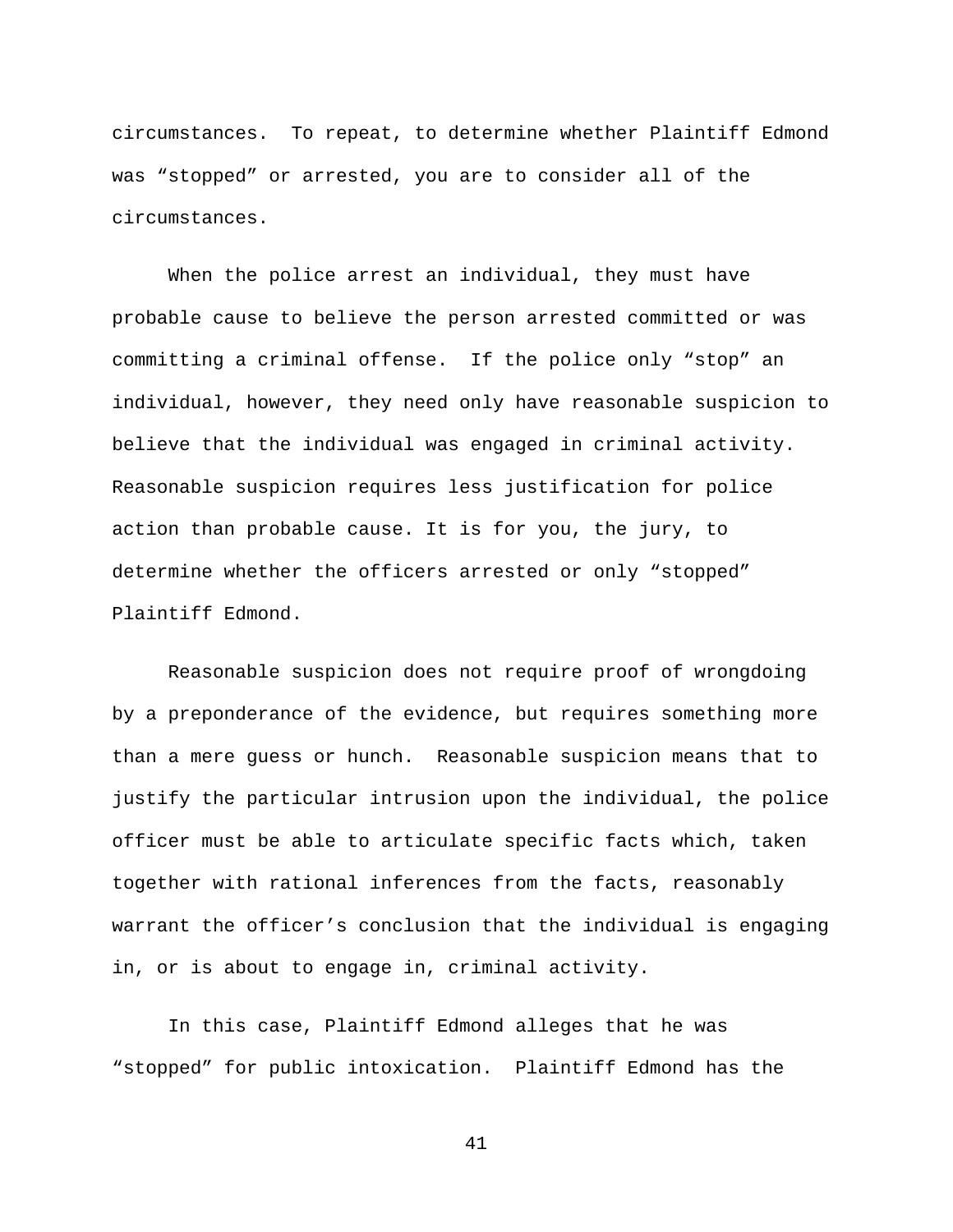burden of establishing by a preponderance of the evidence that he was "stopped" without reasonable suspicion. If reasonable suspicion existed for the "stop," then the plaintiff was not subjected to an unreasonable seizure.

I will review the elements for public intoxication for your reference.

For Plaintiff Edmond to be guilty of public intoxication the state would have to prove the existence of the following essential elements:

(1) that Plaintiff Edmond was under the influence of an intoxicating substance;

(2) that Plaintiff Edmond was under the influence to the degree that the person being detained or arrested may have been endangered, that there was endangerment to other persons or property, or that the person being detained or arrested unreasonably annoyed people in the vicinity;

(3) that Plaintiff Edmond was in a public place; and

(4) that Plaintiff Edmond acted either intentionally, knowingly or recklessly.

Alcohol is an intoxicating substance.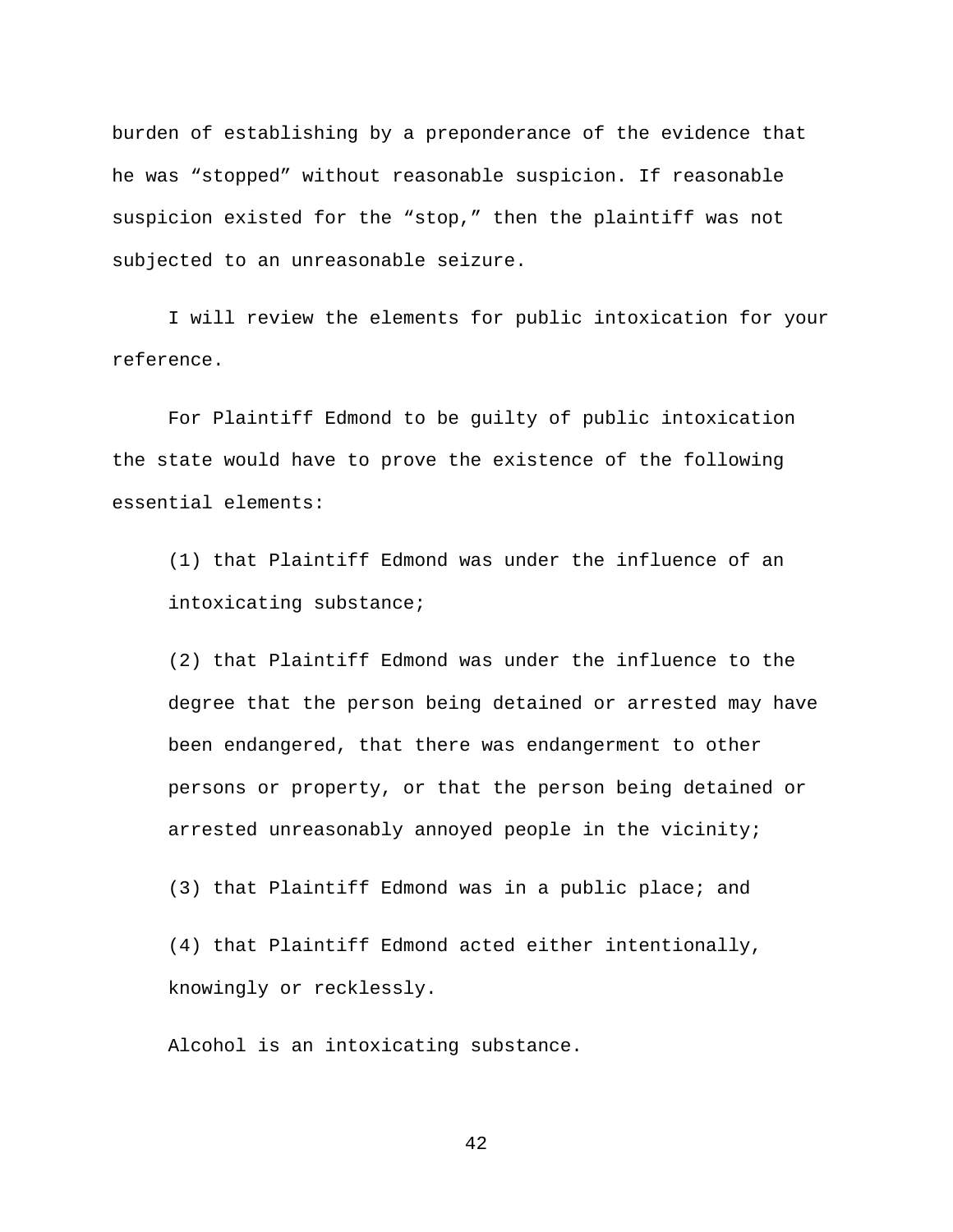The term "under the influence" covers not only all wellknown and easily recognized conditions and degrees of intoxication, but also any mental or physical condition which is the result of taking intoxicants or drugs in any form and which deprives one of the clearness of mind and control of one's self which one would otherwise possess.

If recklessness establishes an element of an offense and the person is unaware of the risk because of voluntary intoxication, the person's unawareness is immaterial in a prosecution for that offense.

I instruct you that so long as the police officers had reasonable suspicion to "stop" Plaintiff Edmond, then Plaintiff Edmond was not unlawfully "stopped," and your verdict must be in favor of Defendant City of Memphis on Plaintiff Edmond's claims for unlawful "stop."

Remember, the questions in the Jury Verdict Form will guide you in making these determinations. On the Jury Verdict Form, Question 25 relates to whether Plaintiff Edmond was "stopped" by police. Question 26 relates to whether an unlawful "stop" was made.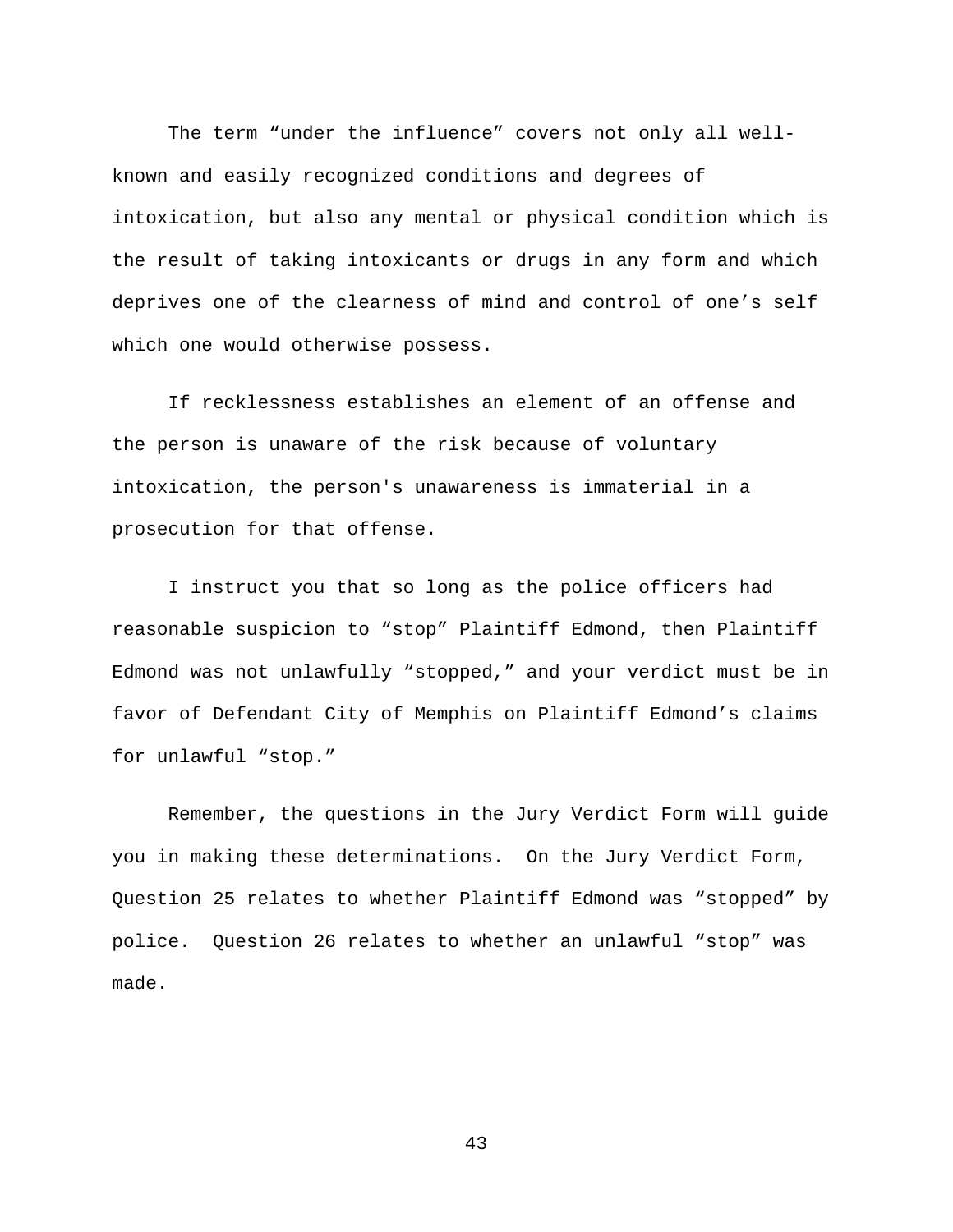#### F. Fourth Amendment – Excessive Force

Plaintiff Cole claims that the police officers violated his Fourth Amendment rights by using excessive force when, during the course of his arrest, the officers forcefully grabbed him and twice slammed him against a police car with such force that it dented the car in two spots. The Fourth Amendment to the United States Constitution states that there shall be no unreasonable seizures. An arrest is a seizure. A police officer may use reasonable force in making an arrest, but the Fourth Amendment prohibits the use of unreasonable force. Therefore, a person has a constitutional right under the Fourth Amendment to be free of excessive force when arrested.

Every person has the right not to be subjected to unreasonable or excessive force while being arrested by a law enforcement officer, even though the arrest itself is otherwise in accordance with the law. On the other hand, in making a lawful arrest, police officers have the right to use such force as is necessary under the circumstances to effect the arrest, and at the same time to protect themselves or others from physical harm. Whether or not the force used in making an arrest was reasonable is an issue to be determined by you, on the basis of that degree of force a reasonable and prudent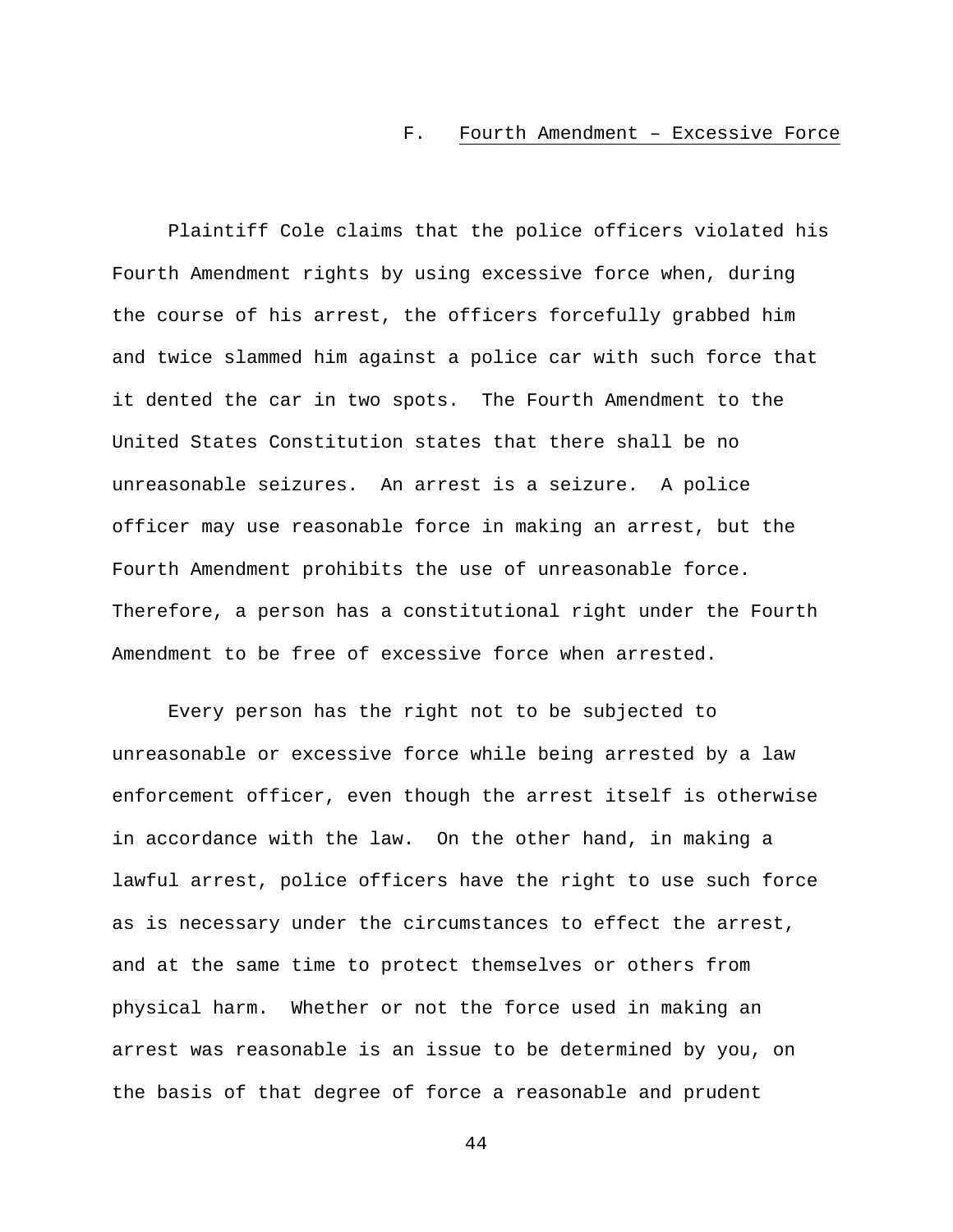police officer would have applied in effecting the arrest, under the circumstances in this case.

In a case such as this, where the parties' factual contentions are disputed, you must determine what actually occurred, and how much force was used. The mere fact that the evidence in this case establishes that there was some forcible contact between Plaintiff Cole and the police officers would not be sufficient by itself to demonstrate that the officers violated the plaintiff's constitutional rights. On the other hand, you may find that, under the circumstances, slamming Plaintiff Cole into the car, if you so find, constituted unreasonable and excessive force that would render the City of Memphis liable.

The question before you is whether the actions of the police officers on August 26, 2012 were objectively reasonable, meaning what a reasonably prudent police officer would have done under similar conditions in light of the facts and circumstances confronting the officer. You are to make this determination without regard to the police officers' underlying subjective intent or motivation. That means that "evil intentions" will not be considered excessive force if the force used was in fact reasonable. On the other hand, an officer's good intentions will not make the use of excessive force constitutional. The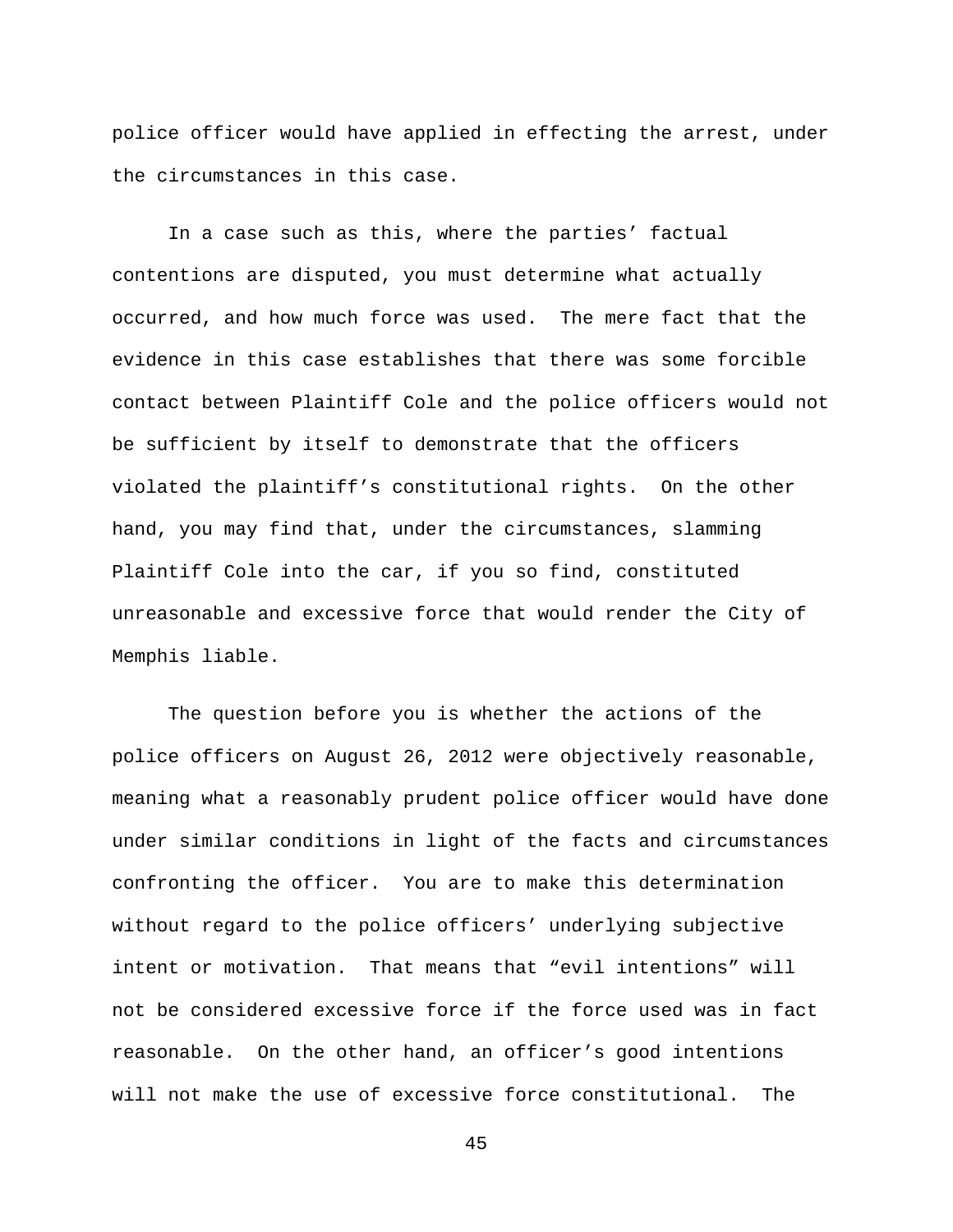reasonableness of a particular use of force must be judged from the perspective of a reasonable police officer on the scene, rather than with the 20/20 vision of hindsight. In determining whether the force exercised was reasonable, you should consider the facts and circumstances as you find them to be, including the severity of the offenses at issue, whether the plaintiff posed an immediate threat to the safety of the police officers or others, and whether the plaintiff was actively resisting arrest at the time the alleged excessive force was applied.

The Constitution must not be trivialized. Not every push or shove by a police officer, even if it may later seem unnecessary in the peace and quiet of this courtroom, constitutes excessive force. The concept of reasonableness makes allowance for the fact that police officers are often forced to make difficult split-second judgments in circumstances that are sometimes tense, uncertain, dangerous, and rapidly evolving, about the amount of force that is necessary in a particular situation.

If you find that the officers' use of force was reasonable, you must return a verdict for Defendant City of Memphis. If you find that the officers' use of force was unreasonable, your verdict must be for Plaintiff Cole. In that case you must then determine whether the plaintiff's alleged injuries were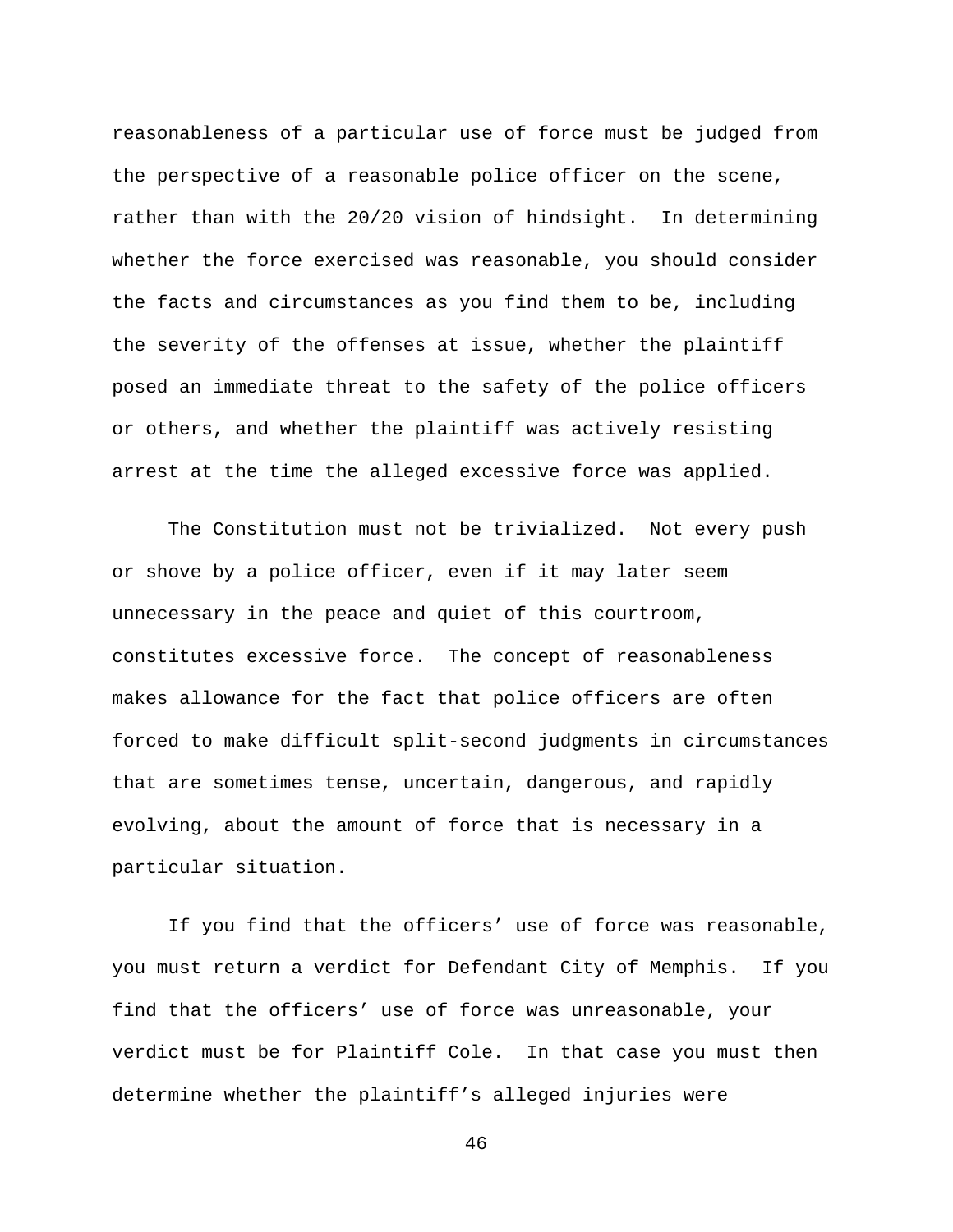proximately caused by the police officers' use of excessive force.

Plaintiff Cole has the burden of proving that the officers' actions were a proximate cause of his injuries. An injury is proximately caused by the officers' conduct when it appears from the evidence in the case that the conduct played a substantial role in bringing about the injury.

Remember, the questions in the Jury Verdict Form will guide you in making these determinations. On the Jury Verdict Form, Question 13 relates to whether excessive force was used during Plaintiff Cole's arrest. Question 14 relates to whether the excessive force was the proximate cause of Plaintiff Cole's injuries.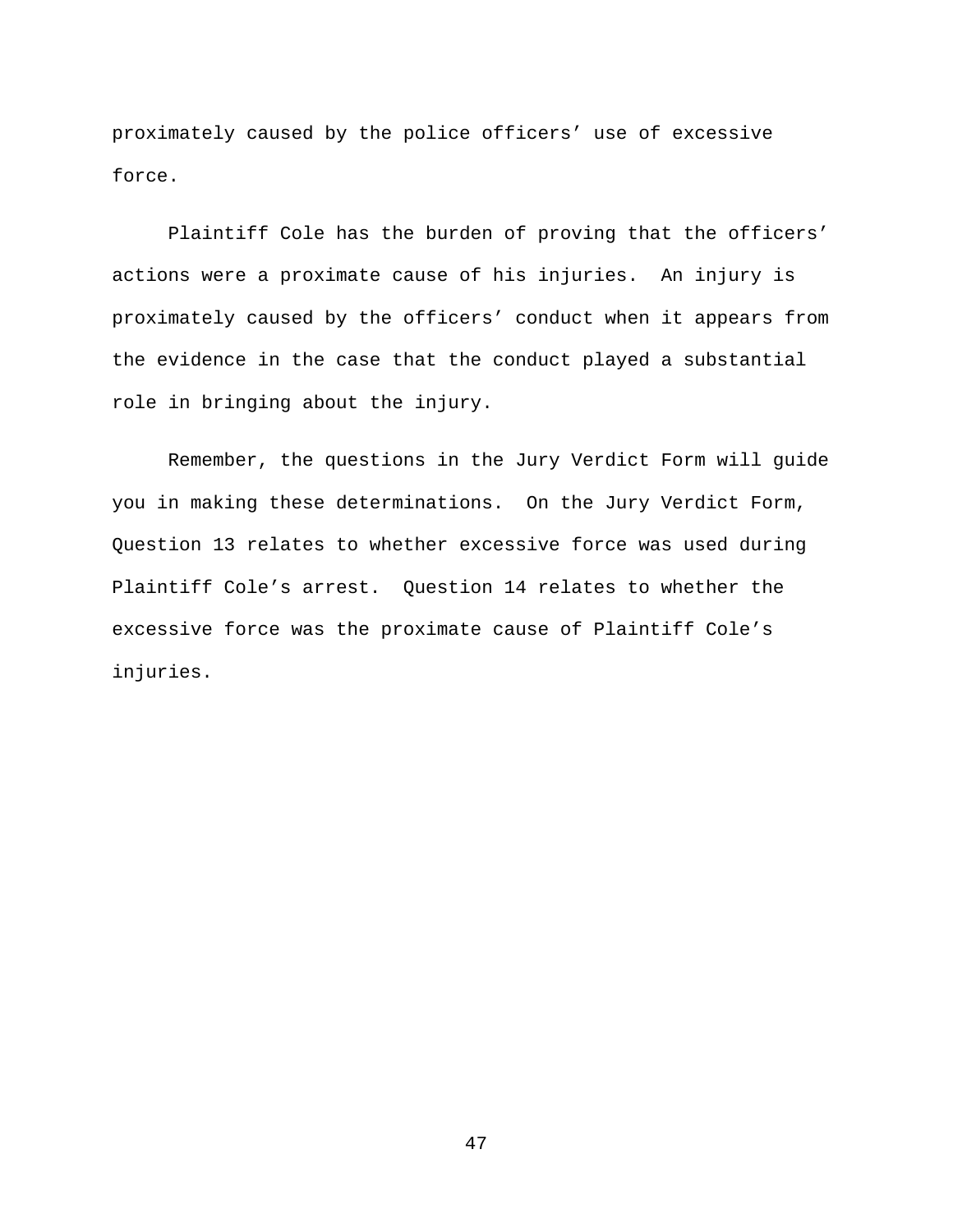#### G. Municipal Liability – Existence of a Custom

Plaintiffs claim Defendant City of Memphis, a municipality, is liable for the violation of Plaintiffs' Fourteenth and Fourth Amendment constitutional rights. Defendant City of Memphis may only be liable where you find Plaintiffs have been deprived of their constitutional rights and such deprivation was done pursuant to a governmental custom and/or well-established practice, policy, ordinance, regulation or decision. If you have found that any of the police officers violated the Plaintiffs' constitutionally protected rights, then you must also consider Plaintiffs' claims against the City. If you have found that Plaintiffs have suffered no constitutional violations, then your verdict must be in favor of Defendant City of Memphis on Plaintiffs' claims.

The fact that an employee or employees of the City deprived a Plaintiff of his constitutionally protected rights is not itself a sufficient basis for imposing liability against the City. To find in favor of the Plaintiffs and against City of Memphis you must find: (1) that the individual police officers violated the Plaintiff's federally protected rights; and (2) the violations of Plaintiffs' rights were pursuant to a longstanding custom or practice of the City. If you find that the plaintiff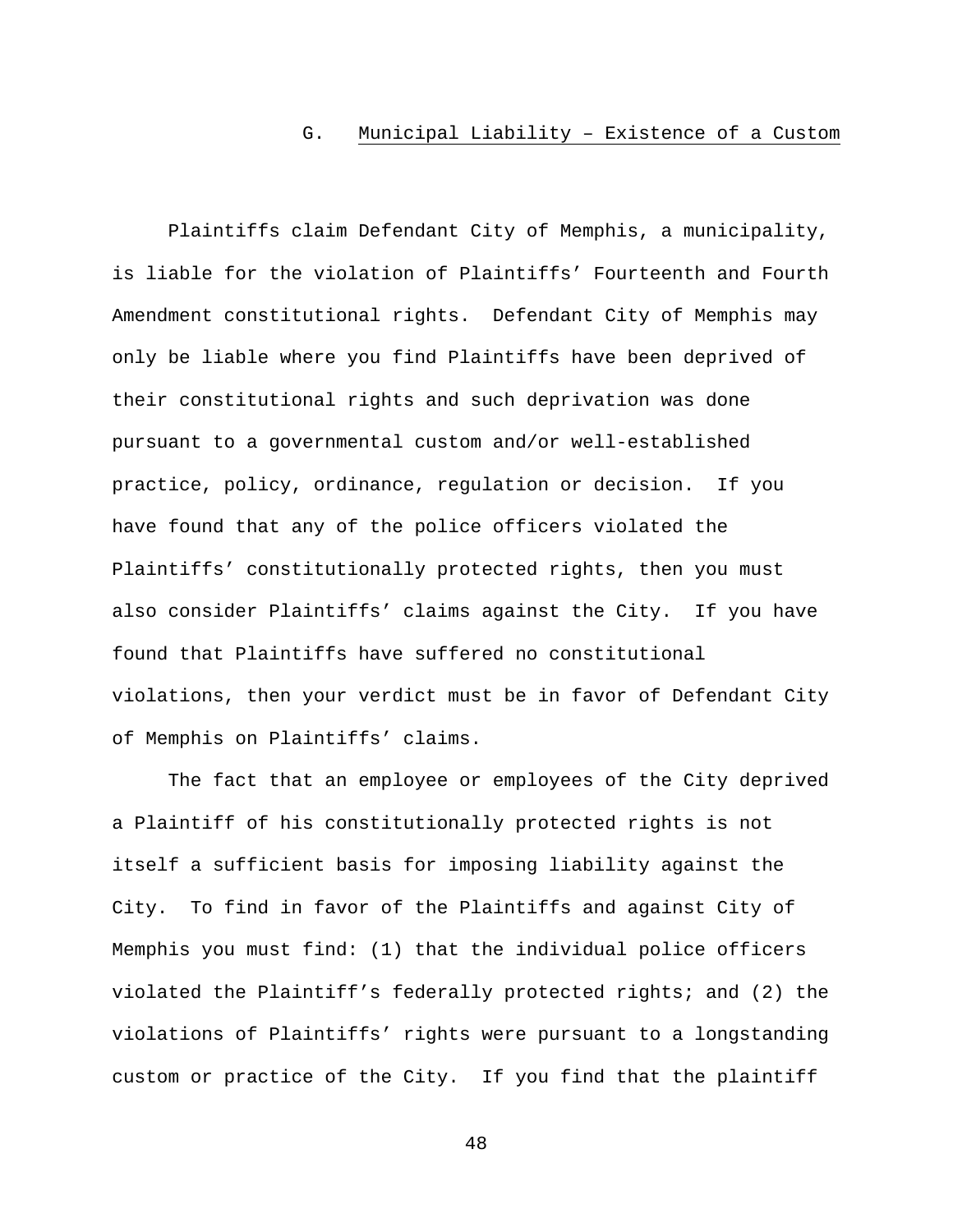you are considering has failed to establish either of these elements, your verdict must be for Defendant City of Memphis as to that plaintiff. Of course, making a determination on these two elements requires you to make determinations of many other issues and claims. The questions in the Jury Verdict Form will guide you in making all of the necessary determinations.

Plaintiffs do not contend that the City of Memphis has a formal written policy of sweeping and clearing Beale Street. Plaintiffs allege instead that the City has had a long-standing custom or practice of sweeping and clearing Beale Street. A custom or practice is a well-settled, persistent, widespread course of conduct by municipal officials having the force of law. Whether such a practice or custom existed is a question of fact for you, the jury, to determine. In making this determination you may consider how long the alleged practice existed, the number and percentage of City of Memphis officials or employees engaged in the practice, and the similarity of the conduct engaged in by its employees.

To hold the City liable, Plaintiffs must prove by a preponderance of the evidence that the City of Memphis had a custom or practice to, without adequate provocation, routinely order individuals to either leave Beale Street or enter a club. In other words, Plaintiffs must prove that the violations of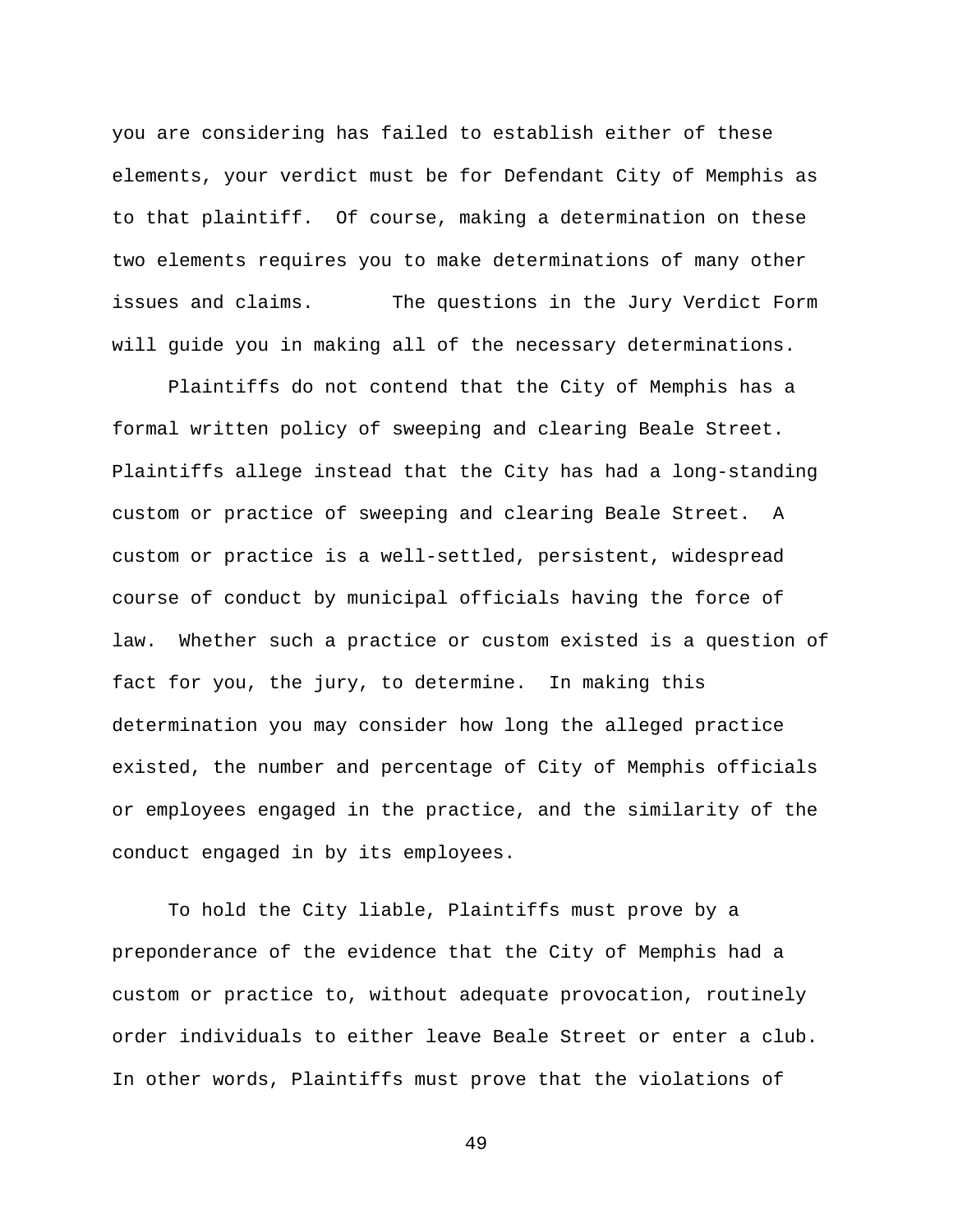their constitutionally protected rights were not isolated incidents but were part of a persistent, widespread practice of the Memphis Police Department. Whether a custom or policy exists is a question of fact for you to determine.

In this case, there are two relevant time periods when a practice satisfying these requirements may have occurred. It is your duty to determine whether a custom existed during either period of time. The first period of time is prior to June 14, 2012. The second period is on or after June 14, 2012.

Remember, the questions in the Jury Verdict Form will guide you in making these determinations. In this case, all of the questions on the Jury Verdict Form are relevant to the general issue of municipal liability. Questions 1 and 2, however, relate specifically to the issue of the existence of a custom that satisfies municipal liability requirements. Questions 15 and 28 relate to whether the Plaintiffs suffered no constitutional violations.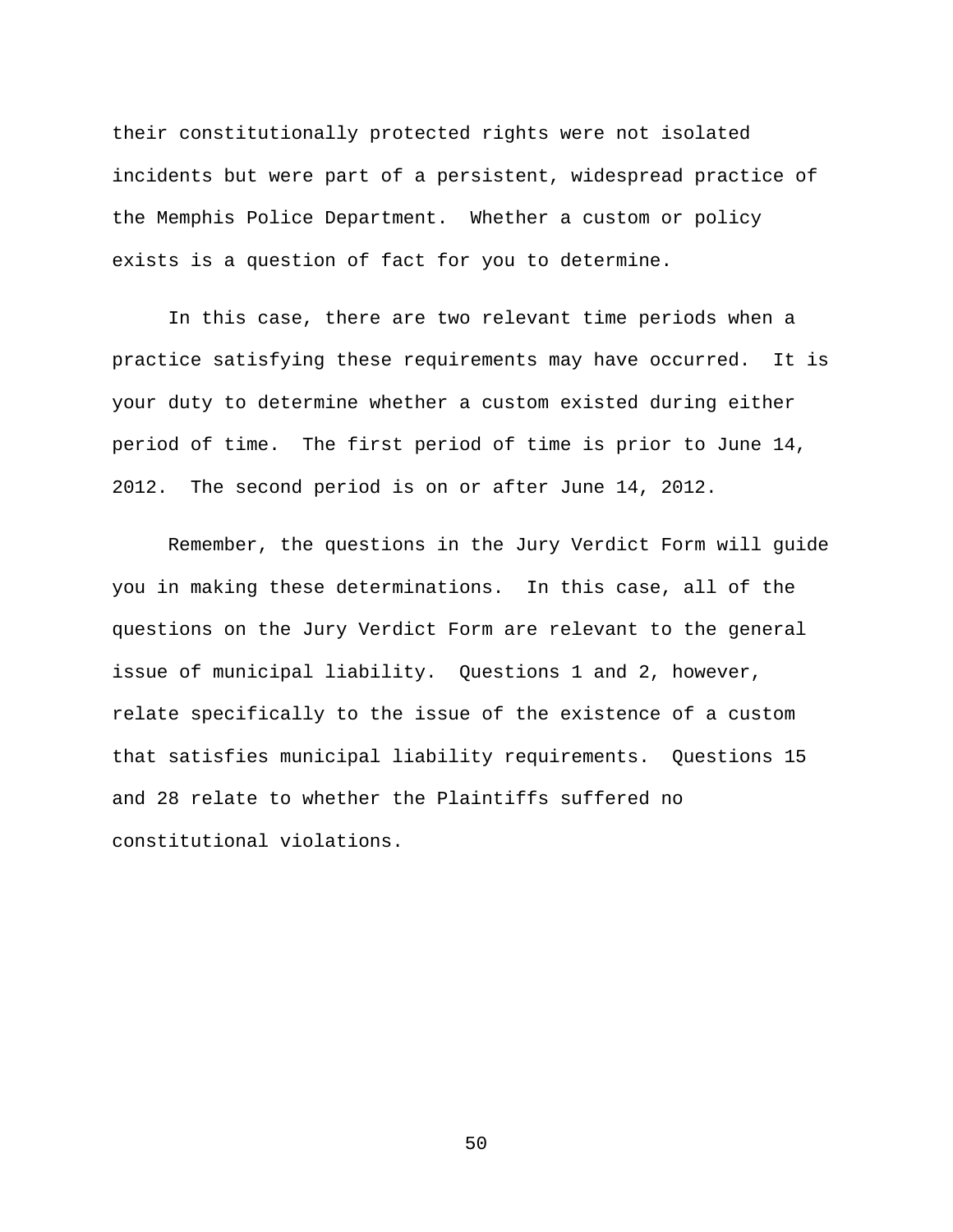### H. Municipal Liability – Causation

When a person is injured as the result of a government's policy, custom, well-established practice, regulation or decision, whether made by its lawmakers or by those officials whose statements or acts may fairly be said to represent official policy, the municipality itself is responsible for the injury that it caused. Defendant City of Memphis may be liable to Plaintiffs if you find the deprivation was done pursuant to a custom that was the cause of, that is, the moving force in the deprivation of Plaintiffs' constitutional rights.

An injury or damage is proximately caused by an act whenever it appears from the evidence in the case that the act or omission played a substantial part in bringing about or actually causing the injury or damage to Plaintiffs, and that Plaintiffs' injury or damage was either a direct result or a reasonably probable consequence of the act or omission. With regards to a municipal custom, causation is satisfied if there is a direct causal link between a municipal custom and the alleged constitutional deprivation.

The Court has already determined that if you find that an unconstitutional custom under the Fourteenth Amendment exists,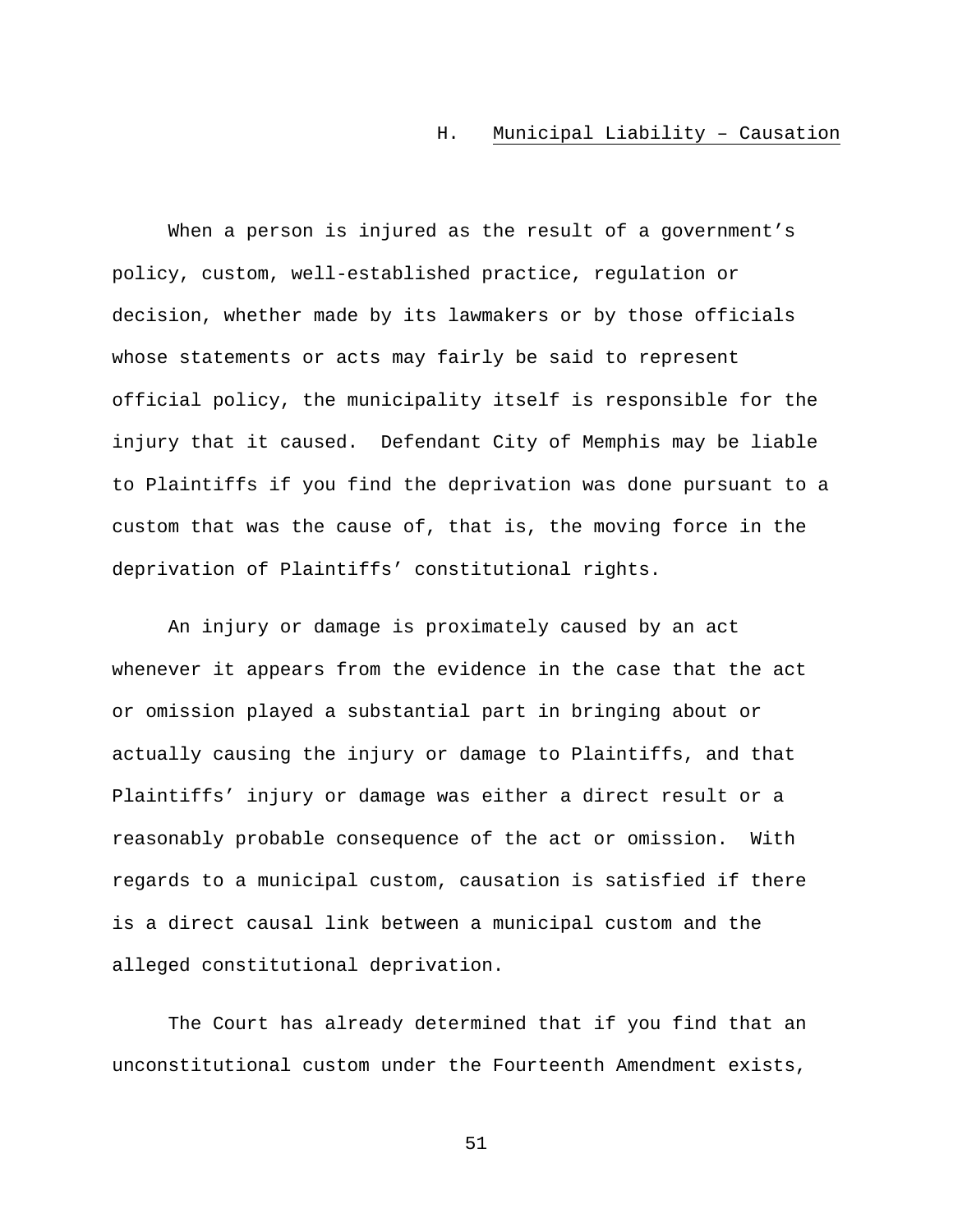then causation is satisfied for Plaintiffs' due process claims. Nevertheless, whether Defendant City of Memphis' policies or customs caused the Plaintiffs Cole and Edmond's individual injuries in violation of the Fourth Amendment is a question of fact for you to determine. Accordingly, you must determine whether the Beale Street Sweep was the cause of any injury suffered by Plaintiff Cole or Plaintiff Edmond in violation of their Fourth Amendment rights. In this case, it is possible that the City of Memphis' custom caused an unlawful arrest or "stop" under the Fourth Amendment. It is also possible that the City of Memphis' custom caused the police officers to arrest Plaintiff Cole with excessive force.

Plaintiffs have the burden of proving each and every element of Plaintiffs' claim by a preponderance of the evidence. If you find the plaintiff you are considering has not proved any one of the elements by a preponderance of the evidence, you must return a verdict for Defendant City of Memphis.

Remember, the questions in the Jury Verdict Form will guide you in making these determinations. The questions in the Jury Verdict Form that relate specifically to municipal liability causation are Questions 3, 11, 14, 16, 23, 27, and 29.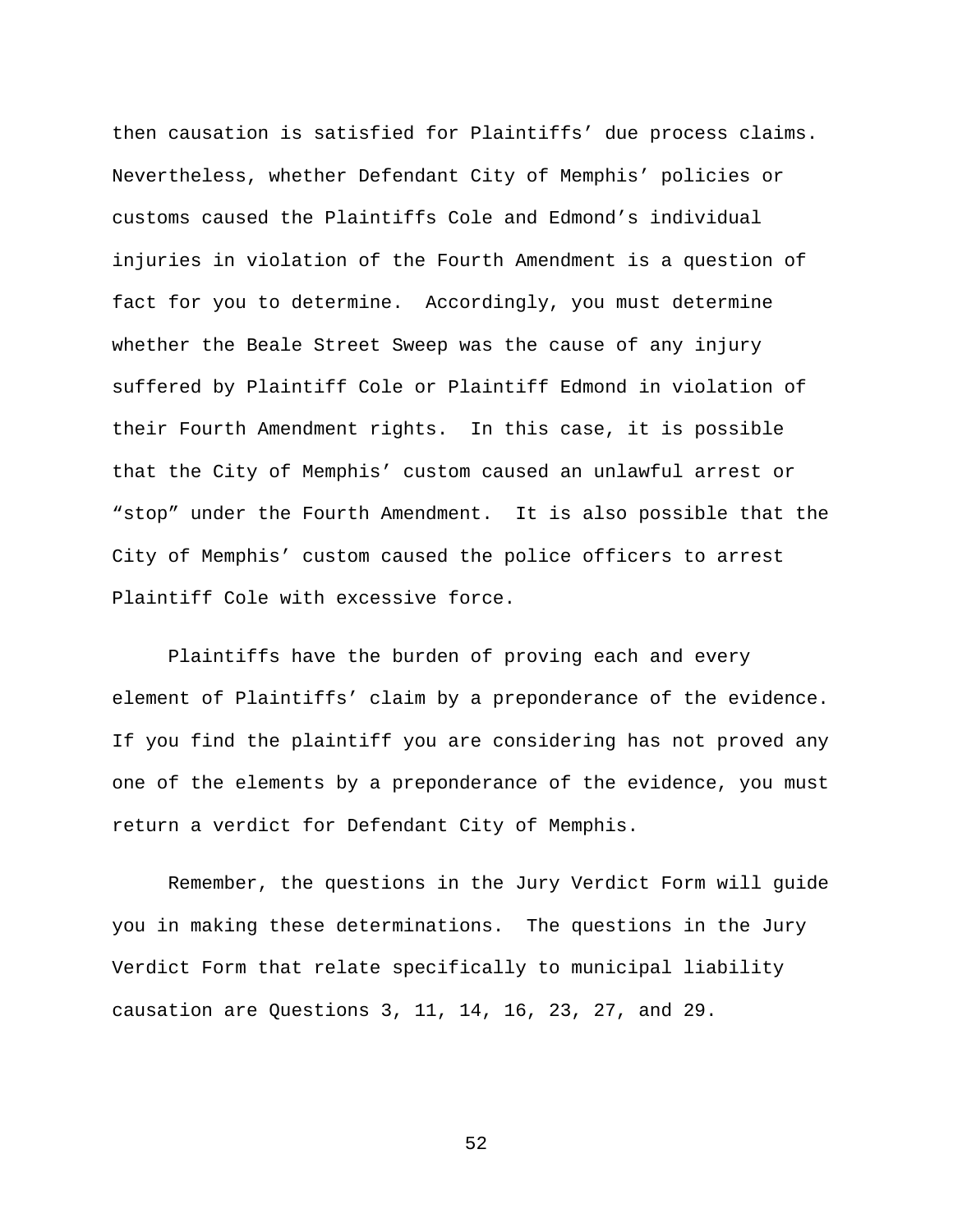I. Damages

If you find that the Defendant City of Memphis is liable to the Plaintiff Cole or Plaintiff Edmond, then you must determine an amount that is fair compensation for all of the damages to each plaintiff. These damages are called compensatory damages. The purpose of compensatory damages is to make the plaintiff whole--that is, to compensate the plaintiff for the damage that the plaintiff has suffered. Compensatory damages are not limited to expenses that the plaintiff may have incurred because of his injury. If you find for plaintiff, he is entitled to, in addition to his expenses incurred as a result of his injuries, compensatory damages for the physical injury, pain and suffering, mental anguish, shock, inconvenience, humiliation, and discomfort that he has suffered because of the defendant's conduct.

In regards to Plaintiff Cole and Plaintiff Edmond's claims of unlawful arrest and/or "stop," there are two distinct types of damages: 1) damages for the loss of liberty, which compensate the denial of free movement and the violation done to an individual's dignity as a result of the unlawful detention, and not the physical and mental injuries arising from the incident; and 2) damages for tangible injury, including physical harm,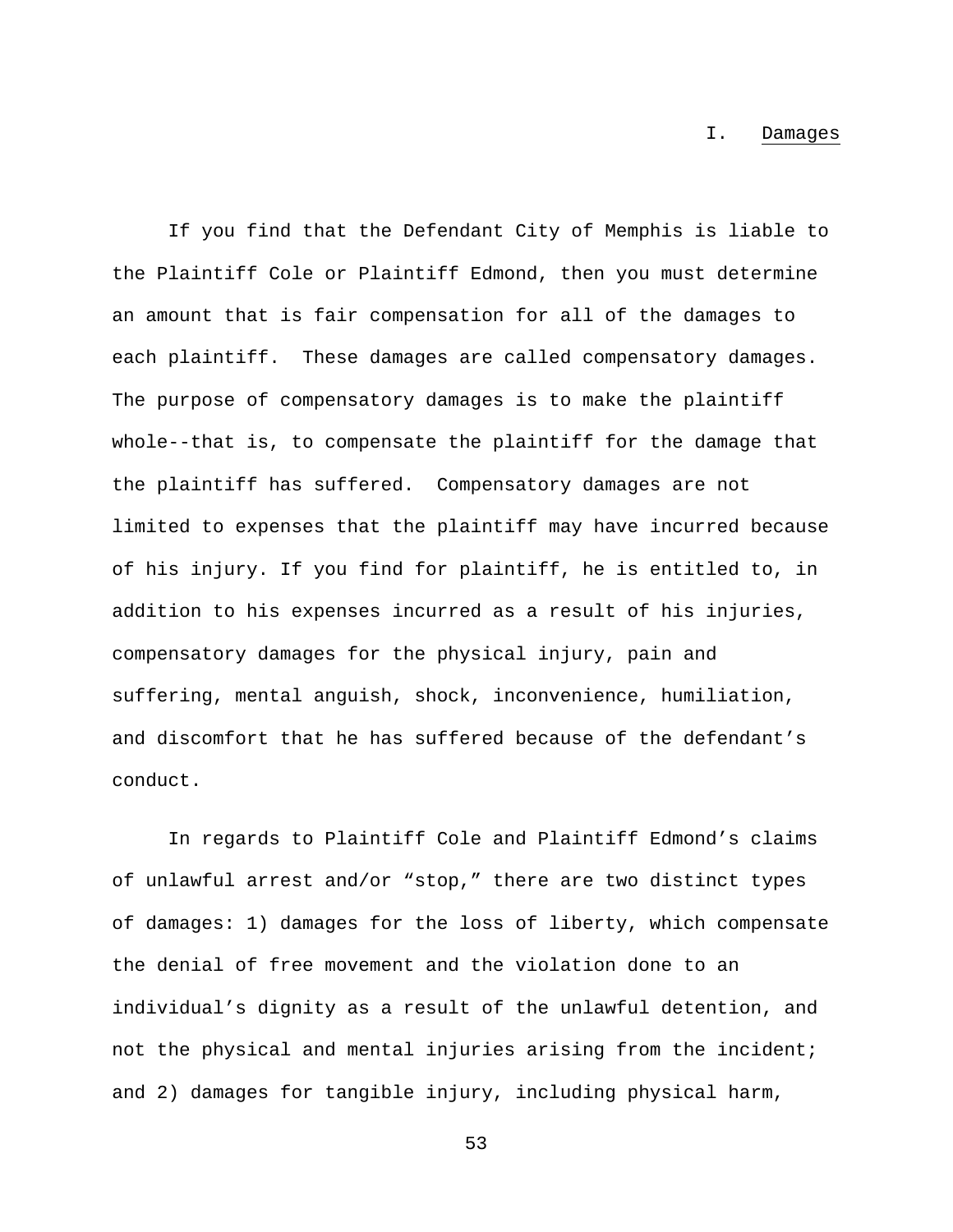embarrassment, and emotional suffering. In arriving at an award of compensatory damages, you should consider the time that an individual was detained, the mental anguish suffered, any damage to the individual's reputation, and any other relevant criteria.

You may award compensatory damages only for injuries that the plaintiff you are considering proves were proximately caused by the defendant's allegedly wrongful conduct. That is, you may not simply compensate plaintiff for any injury suffered by him; you must compensate plaintiff only for those injuries that are a direct result of the defendant's conduct that violated the plaintiff's constitutional rights. Plaintiff may not recover for any injury that existed prior to the incidents at issue, or for any injury from which he suffered that was not caused by the violation of his constitutional rights. You may, however, compensate the plaintiff to the extent that you find that he was further injured by the defendant's violations of his constitutional rights.

The damages that you award must be fair compensation for all of the plaintiff's damages, no more and no less. Compensatory damages are not allowed as a punishment and cannot be imposed or increased to penalize the defendant. You should not award compensatory damages for speculative injuries, but only for those injuries which the plaintiff has actually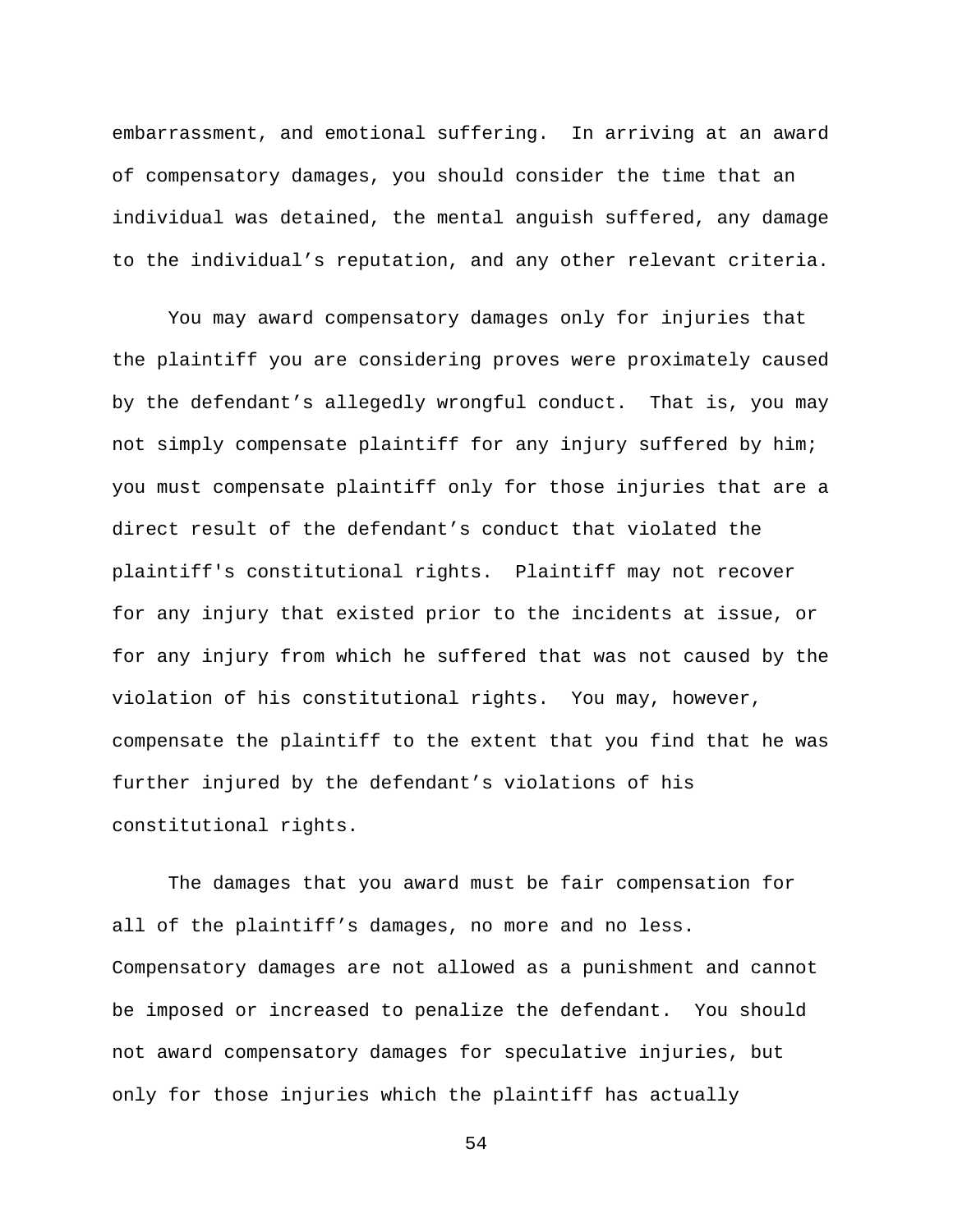suffered, or that the plaintiff is reasonably likely to suffer in the future.

If you decide to award compensatory damages, you should be guided by dispassionate common sense. Computing damages may be difficult, but you must not let that difficulty lead you to engage in arbitrary guesswork. On the other hand, the law does not require that the plaintiff prove the amount of his losses with mathematical precision, but only with as much definiteness and accuracy as the circumstances permit.

You must use sound discretion in fixing an award of compensatory damages, drawing reasonable inferences where you find them appropriate from the facts and circumstances.

Remember, the questions in the Jury Verdict Form will guide you in making these determinations. On the Jury Verdict Form, Questions 16 and 29 relate to causation of damages. Questions 17 and 30 relate to amounts of damages.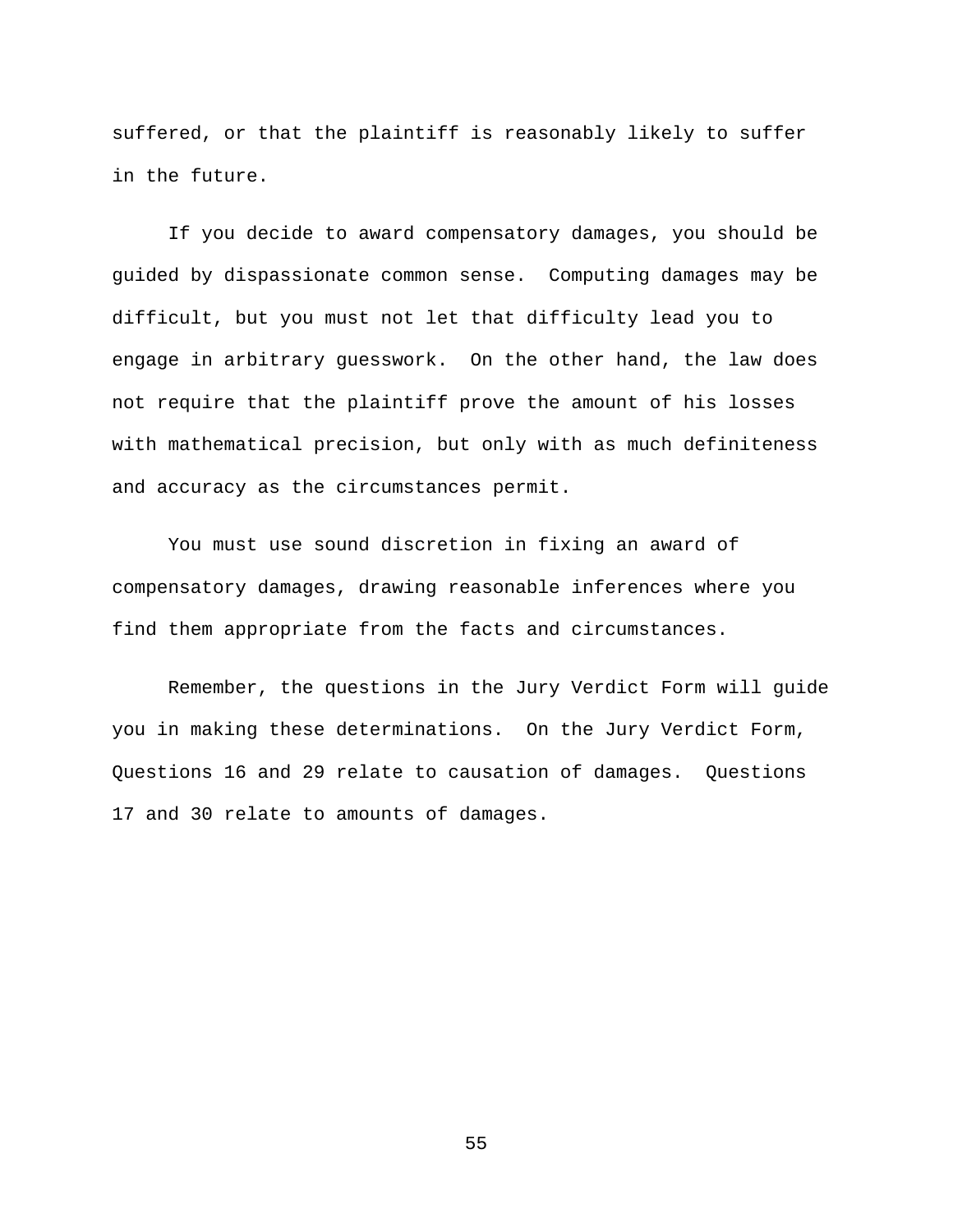### IV. ROLE OF THE JURORS

Your attitude and conduct at the beginning of your deliberations are very important. It is rarely productive for any juror to immediately announce a determination to hold firm for a certain verdict before any deliberations or discussions take place. Taking that position might make it difficult for you to consider the opinions of your fellow jurors or change your mind, even if you later decide that you might be wrong. Please remember that you are not advocates for one party or another. You are the judges of the facts in this case.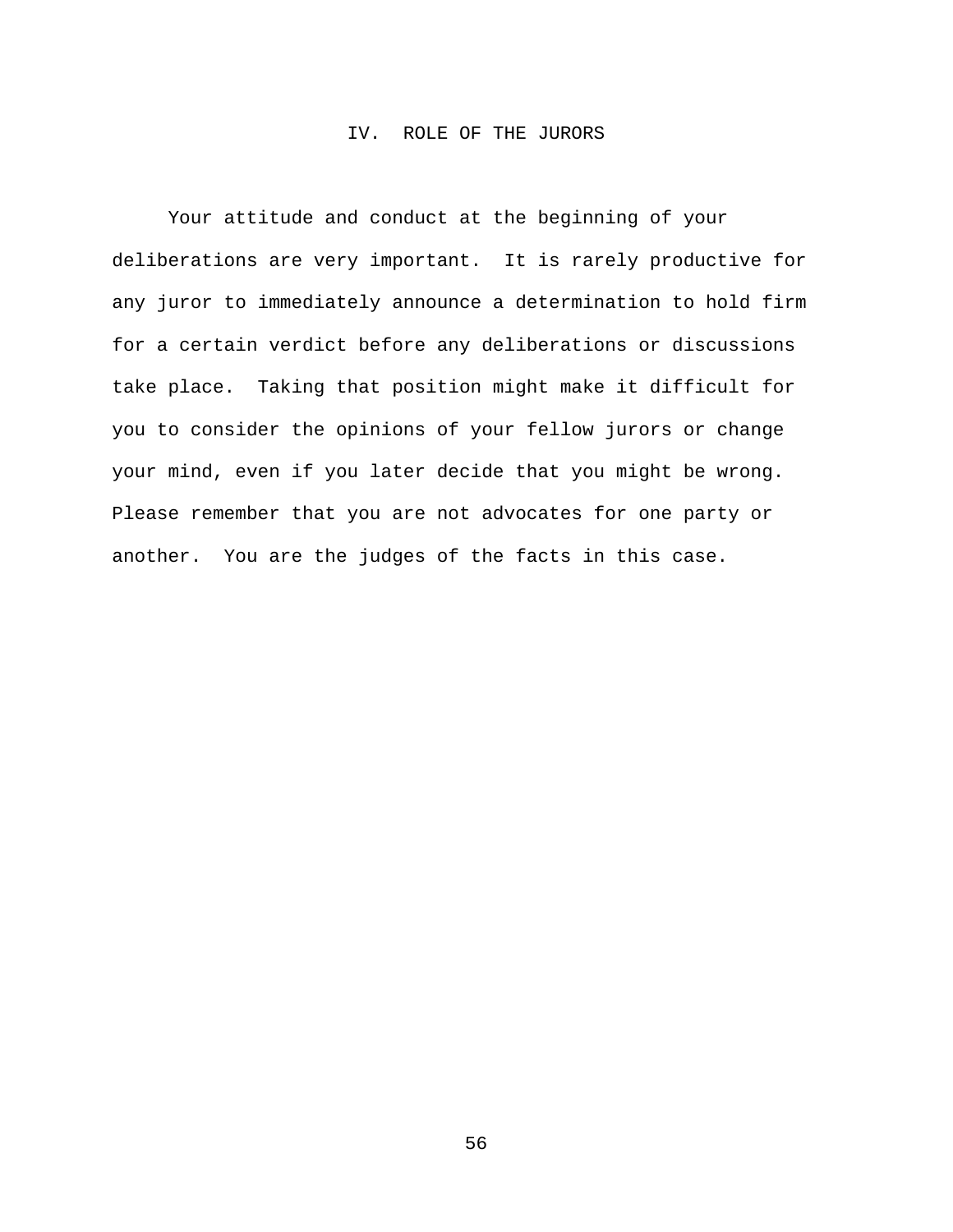#### V. VERDICT

Finally, ladies and gentlemen, we come to the point where we will discuss the form of your verdict and the process of your deliberations. You will be taking with you to the jury room a verdict form that will reflect your findings. The verdict form reads as follows:

# [Read Verdict Form]

You will be selecting a presiding juror after you retire to the jury room. That person will preside over your deliberations and be your spokesperson here in court. When you have completed your deliberations, your presiding juror will fill in and sign the verdict form.

Each of you should deliberate and vote on each issue to be decided.

Before you return your verdict, however, each of you must agree on the answer to each question so that each of you will be able to state truthfully that the verdict is yours.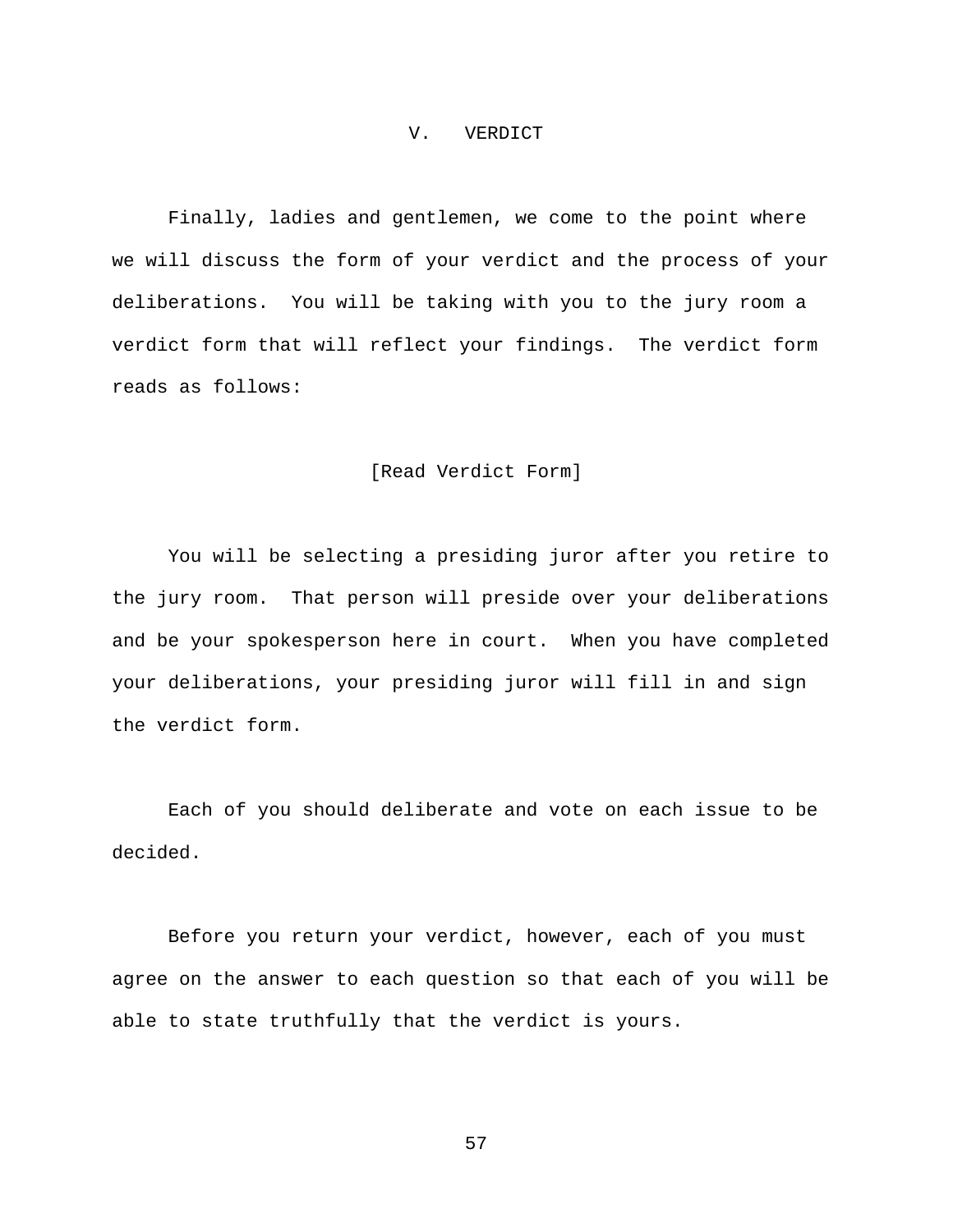The verdict you return to the Court must represent the considered judgment of each juror. In order to return a verdict, it is necessary that each juror agree to each answer. Your verdict must be unanimous.

It is your duty to consult with one another and to reach an agreement if you can do so without violence to individual judgment. Each of you must decide the case for yourself, but do so only after an impartial consideration of the evidence with your fellow jurors. In the course of your deliberations, do not hesitate to re-examine your own views and to change your opinion if you are convinced that it is not correct. But do not surrender your honest conviction as to the weight or effect of evidence solely because of the opinion of your fellow jurors, or for the mere purpose of returning a verdict.

We will be sending with you to the jury room all of the exhibits in the case. You may have not seen all of these previously and they will be there for your review and consideration. You may take a break before you begin deliberating, but do not begin to deliberate and do not discuss the case at any time unless all of you are present together in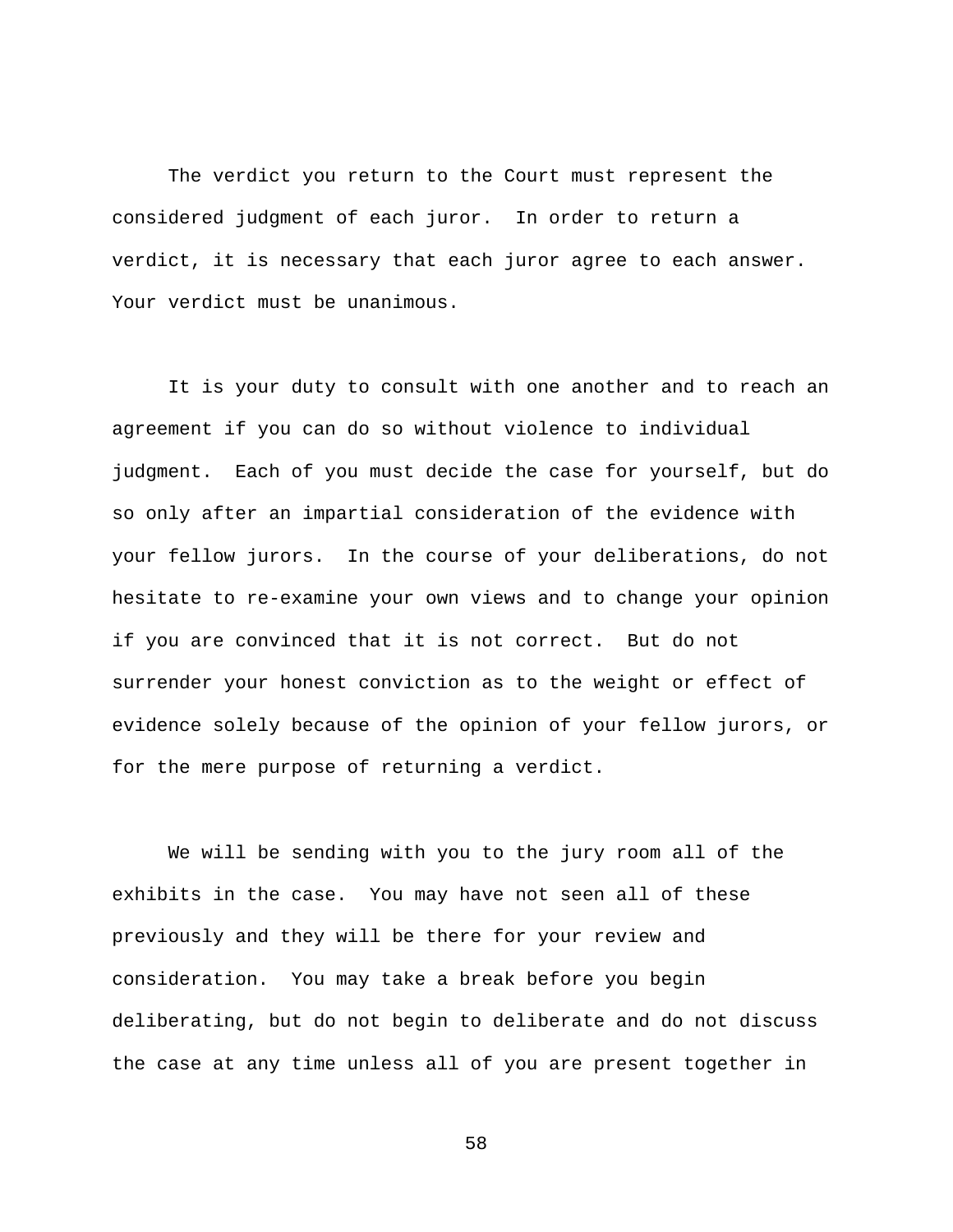the jury room. Some of you have taken notes. I remind you that these are for your own individual use only and are to be used by you only to refresh your recollection about the case. They are not to be shown to others or otherwise used as a basis for your discussion about the case.

If a question arises during deliberations and you need further instructions, please print your question on a sheet of paper, knock on the door of the jury room, and give the question to my court officer.

I will read your question and I may call you back into the courtroom for additional instructions. Please understand that I may only answer questions about the law and I cannot answer questions about the evidence.

I remind you that you are to decide this case based only on the evidence you have heard in court and on the law I have given you. You are prohibited from considering any other information and you are not to consult any outside sources for information. You must not communicate with or provide any information, photographs or video to anyone by any means about this case or your deliberations. You may not use any electronic device or